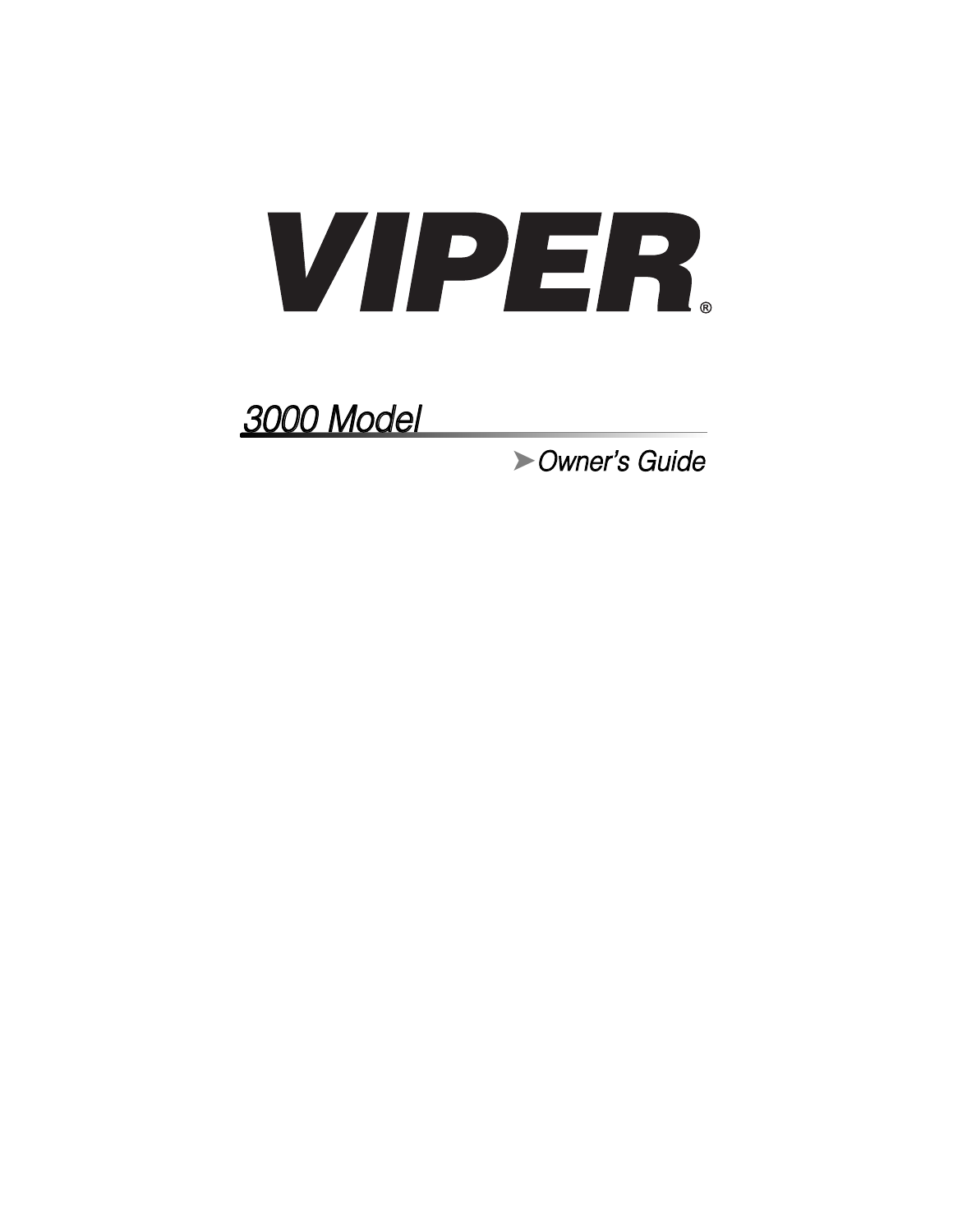# limited lifetime consumer warranty

Directed Electronics, Inc. ("Directed") promises to the original purchaser to repair or replace with a comparable reconditioned model any Directed unit (hereafter the "unit"), excluding without limitation the siren, the remote transmitters, the associated sensors and accessories, which proves to be defective in workmanship or material under reasonable use during the lifetime of the vehicle provided the following conditions are met: the unit was professionally installed and serviced by an authorized Directed dealer; the unit will be professionally reinstalled in the vehicle in which it was originally installed by an authorized Directed dealer; and the unit is returned to Directed, shipping prepaid with a legible copy of the bill of sale or other dated proof of purchase bearing the following information: consumer's name, telephone number and address; the authorized dealers name, telephone number and address; complete product description, including accessories; the year, make and model of the vehicle; vehicle license number and vehicle identification number. All components other than the unit, including without limitation the siren, the remote transmitters and the associated sensors and accessories, carry a one-year warranty from the date of purchase of the same. This warranty is non-transferable and is automatically void if: the original purchaser has not completed the warranty card and mailed it within ten (10) days of the date of purchase to the address listed on the card; the unit's date code or serial number is defaced, missing or altered; the unit has been modified or used in a manner contrary to its intended purpose; the unit has been damaged by accident, unreasonable use, neglect, improper service, installation or other causes not arising out of defects in materials or construction. The warranty does not cover damage to the unit caused by installation or removal of the unit. Directed, in its sole discretion, will determine what constitutes excessive damage and may refuse the return of any unit with excessive damage. TO THE MAXIMUM EXTENT ALLOWED BY LAW, ALL WARRANTIES, INCLUD-ING BUT NOT LIMITED TO EXPRESS WARRANTY, IMPLIED WARRANTY, WARRANTY OF MERCHANTABILITY, FITNESS FOR PARTICULAR PURPOSE AND WARRANTY OF NON-INFRINGEMENT OF INTELLECTUAL PROPERTY, ARE EXPRESSLY EXCLUDED; AND DIRECTED NEITHER ASSUMES NOR AUTHORIZES ANY PERSON OR ENTITY TO ASSUME FOR IT ANY DUTY, OBLIGATION OR LIABILITY IN CONNECTION WITH ITS PRODUCTS. DIRECTED DISCLAIMS AND HAS ABSOLUTELY NO LIABILITY FOR ANY AND ALL ACTS OF THIRD PARTIES INCLUDING ITS AUTHORIZED DEAL-ERS OR INSTALLERS. DIRECTED SECURITY SYSTEMS, INCLUDING THIS UNIT, ARE DETERRENTS AGAINST POSSIBLE THEFT. DIRECTED IS NOT OFFERING A GUARANTEE OR INSURANCE AGAINST VANDALISM, DAM-AGE OR THEFT OF THE AUTOMOBILE, ITS PARTS OR CONTENTS; AND HEREBY EXPRESSLY DISCLAIMS ANY LIABILITY WHATSOEVER, INCLUD-ING WITHOUT LIMITATION, LIABILITY FOR THEFT, DAMAGE AND/OR VANDALISM. THIS WARRANTY DOES NOT COVER LABOR COSTS FOR MAINTENANCE, REMOVAL OR REINSTALLATION OF THE UNIT OR ANY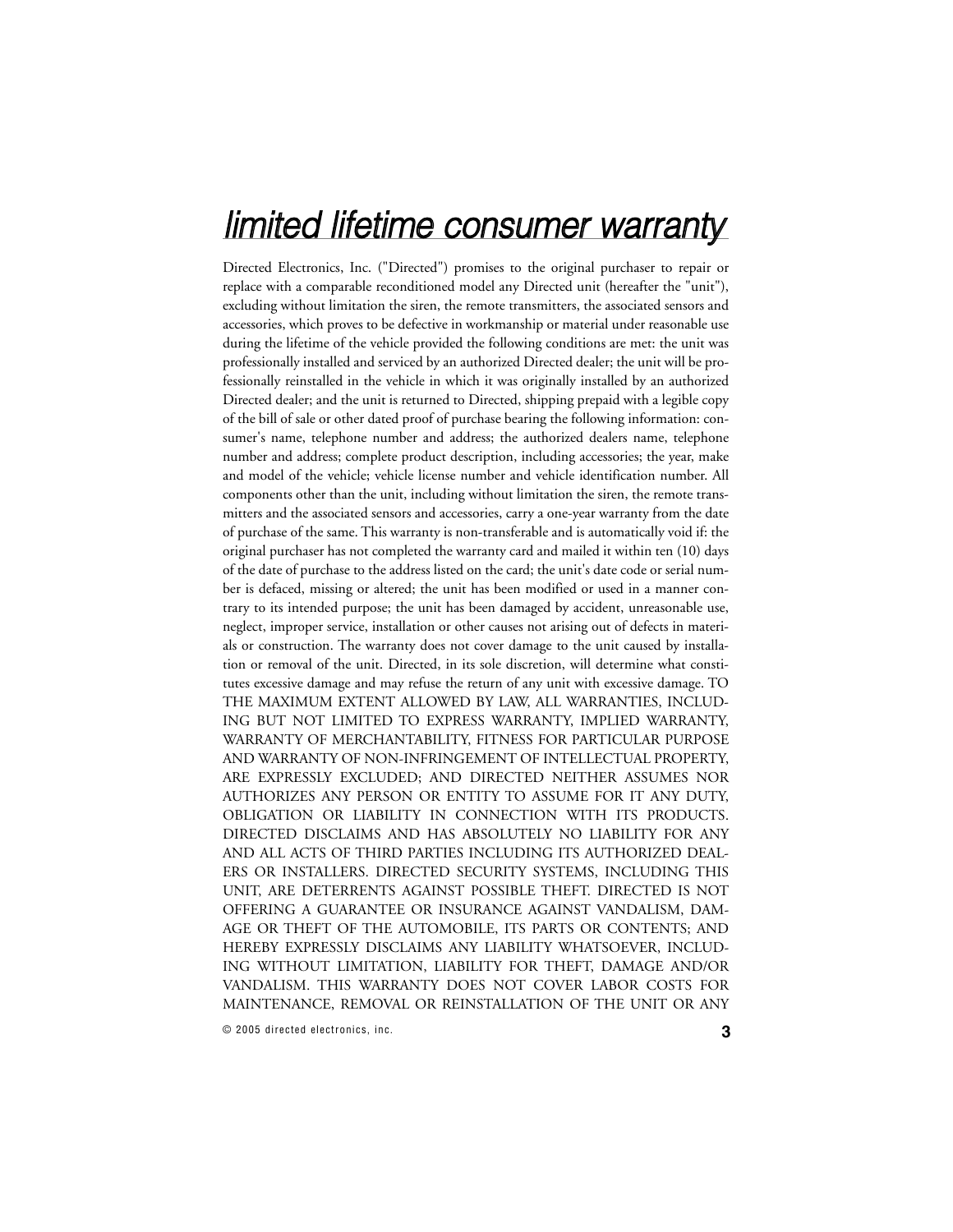CONSEQUENTIAL DAMAGES OF ANY KIND. IN THE EVENT OF A CLAIM OR A DISPUTE INVOLVING DIRECTED OR ITS SUBSIDIARY, THE PROPER VENUE SHALL BE SAN DIEGO COUNTY IN THE STATE OF CALIFORNIA. CALIFORNIA STATE LAWS AND APPLICABLE FEDERAL LAWS SHALL APPLY AND GOVERN THE DISPUTE. THE MAXIMUM RECOVERY UNDER ANY CLAIM AGAINST DIRECTED SHALL BE STRICTLY LIMITED TO THE AUTHORIZED DIRECTED DEALER'S PURCHASE PRICE OF THE UNIT. DIRECTED SHALL NOT BE RESPONSIBLE FOR ANY DAMAGES WHATSOEV-ER, INCLUDING BUT NOT LIMITED TO, ANY CONSEQUENTIAL DAMAGES, INCIDENTAL DAMAGES, DAMAGES FOR THE LOSS OF TIME, LOSS OF EARNINGS, COMMERCIAL LOSS, LOSS OF ECONOMIC OPPORTUNITY AND THE LIKE. NOTWITHSTANDING THE ABOVE, THE MANUFACTURER DOES OFFER A LIMITED WARRANTY TO REPLACE OR REPAIR THE CON-TROL MODULE AS DESCRIBED ABOVE. Some states do not allow limitations on how long an implied warranty will last or the exclusion or limitation of incidental or consequential damages. This warranty gives you specific legal rights and you may also have other rights that vary from State to State.

This product may be covered by a Guaranteed Protection Plan ("GPP"). See your authorized Directed dealer for details of the plan or call Directed Customer Service at 1-800- 876-0800. Directed security systems, including this unit, are deterrents against possible theft. Directed is not offering a guarantee or insurance against vandalism, damage or theft of the automobile, its parts or contents; and hereby expressly disclaims any liability whatsoever, including without limitation, liability for theft, damage and/or vandalism. Directed does not and has not authorized any person or entity to create for it any other obligation, promise, duty or obligation in connection with this security system.

Make sure you have all of the following information from your dealer:

A clear copy of the sales receipt, showing the following:

- ➤ Date of purchase
- ➤ Your full name and address
- ➤ Authorized dealer's company name and address
- ➤ Type of alarm installed
- ➤ Year, make, model and color of the automobile
- ➤ Automobile license number
- Vehicle identification number
- ➤ All security options installed on automobile
- ➤ Installation receipts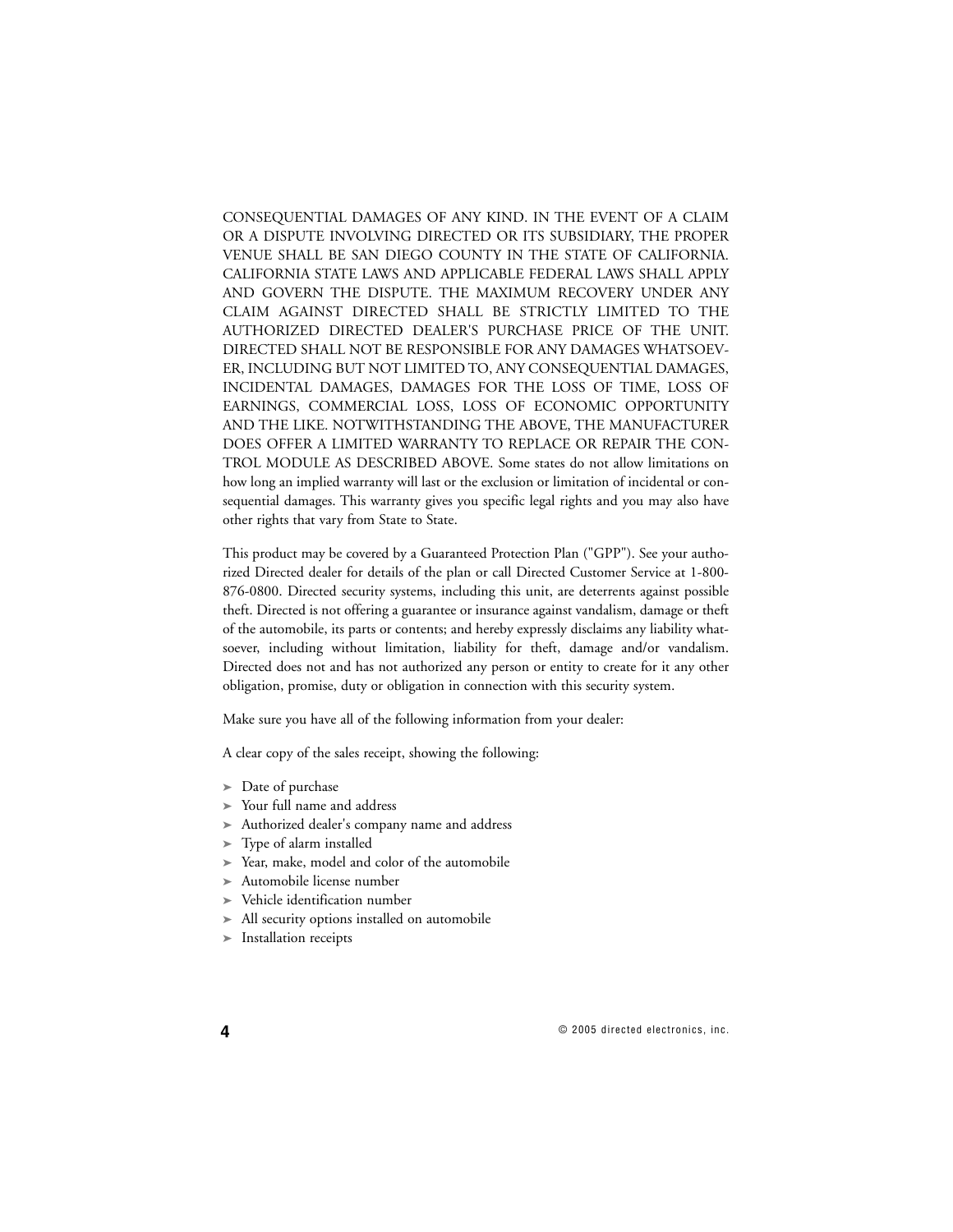# table of contents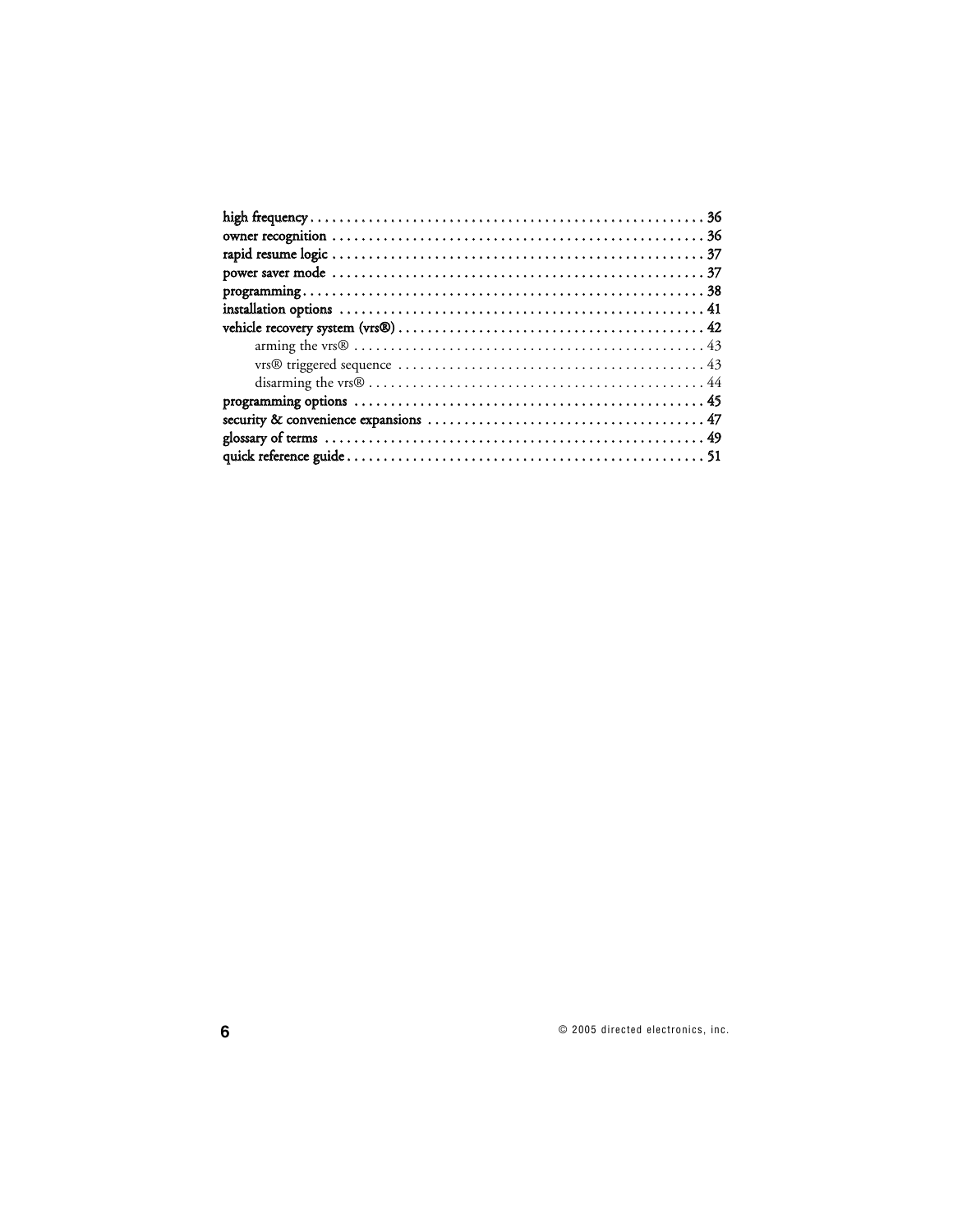# 2-way remote control diagram



|    | Arm/Disarm Indicator (Orange)      |
|----|------------------------------------|
| 2. | Receive/Transmit Indicator (Green) |
| 3. | Auxiliary Indicator (Yellow)       |
| 4. | Siren Indicator (Red)              |
| 5. | Arm Button                         |
| 6. | Disarm Button                      |
| 7. | Panic Button (Orange)              |
| 8  | Auxiliary Channel Button           |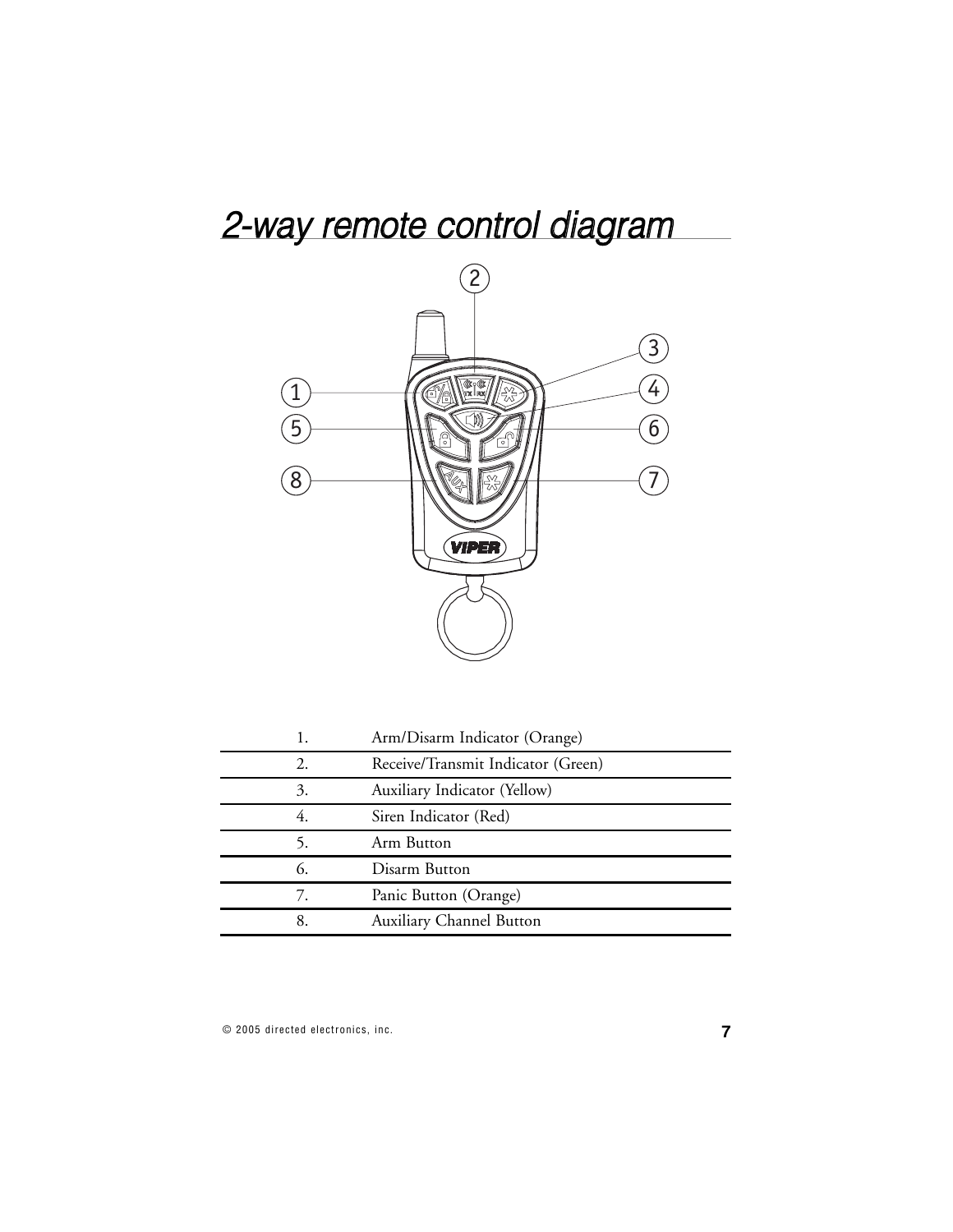# standard remote configurations



controls the Lock–Arm/Panic On/Panic Off function.



controls the Unlock–Disarm/Panic Off function.



 $\vert AUX \vert$  controls Silent Mode<sup>TM</sup> and an Auxiliary Output (2).



controls the Panic On/Off function (hold for 2-seconds).



and **pressed together control an Auxiliary Output (3)**.



and  $\vert$  AUX pressed together control an Auxiliary Output (4).



and  $|AM|$  pressed together control an Auxiliary Output (5).



and  $\left|\frac{\partial \mathbf{F}}{\partial \mathbf{F}}\right|$  pressed together control an Auxiliary Output (6).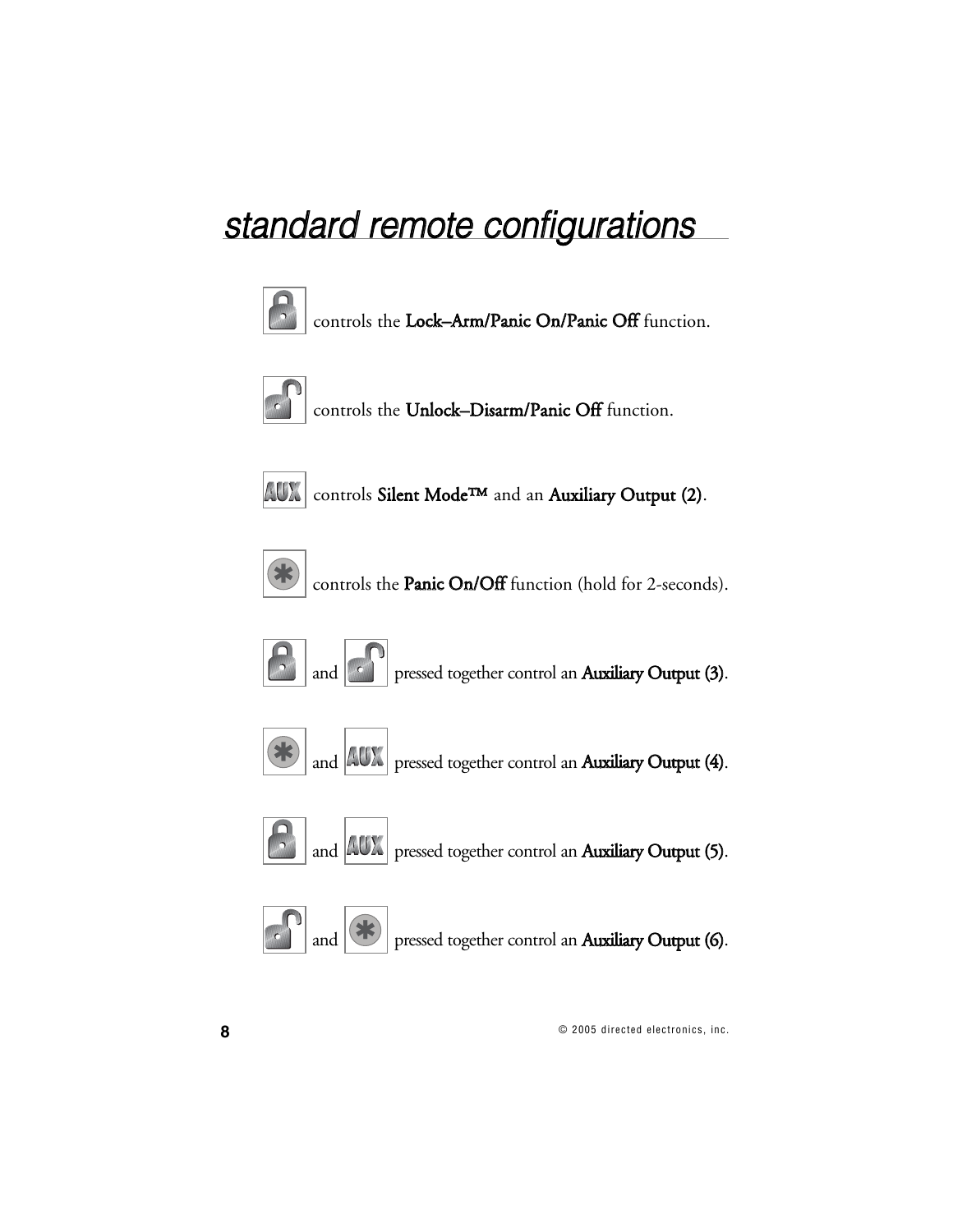# what is included

- ➤ One control module
- ➤ One four-button LED 2-way transmitter
- One four-button transmitter

**note:** On both remotes the panic button is the same color.

- ➤ Wire harnesses
- ➤ Dual diode harness
- ➤ The 514N six-tone programmable siren
- ➤ The in-vehicle status LED indicator light
- ➤ A push-button Valet switch
- ➤ Your warranty registration
- ➤ Failsafe® Starter Kill ready circuitry (may require additional labor)
- ➤ 548T transceiver/antenna

# important information

Congratulations on the purchase of your state-of-the-art vehicle security system. This system has been designed to provide years of trouble-free operation. Due to the complexity of this system, it must be installed by an authorized dealer only. Installation of this product by anyone other than an authorized dealer voids the warranty. All dealers are provided with preprinted dealer certificates to verify that they are authorized.

© 2005 directed electronics, inc. **9** This owner's guide should help you to get the most out of your system. Please take the time to read it prior to using the system.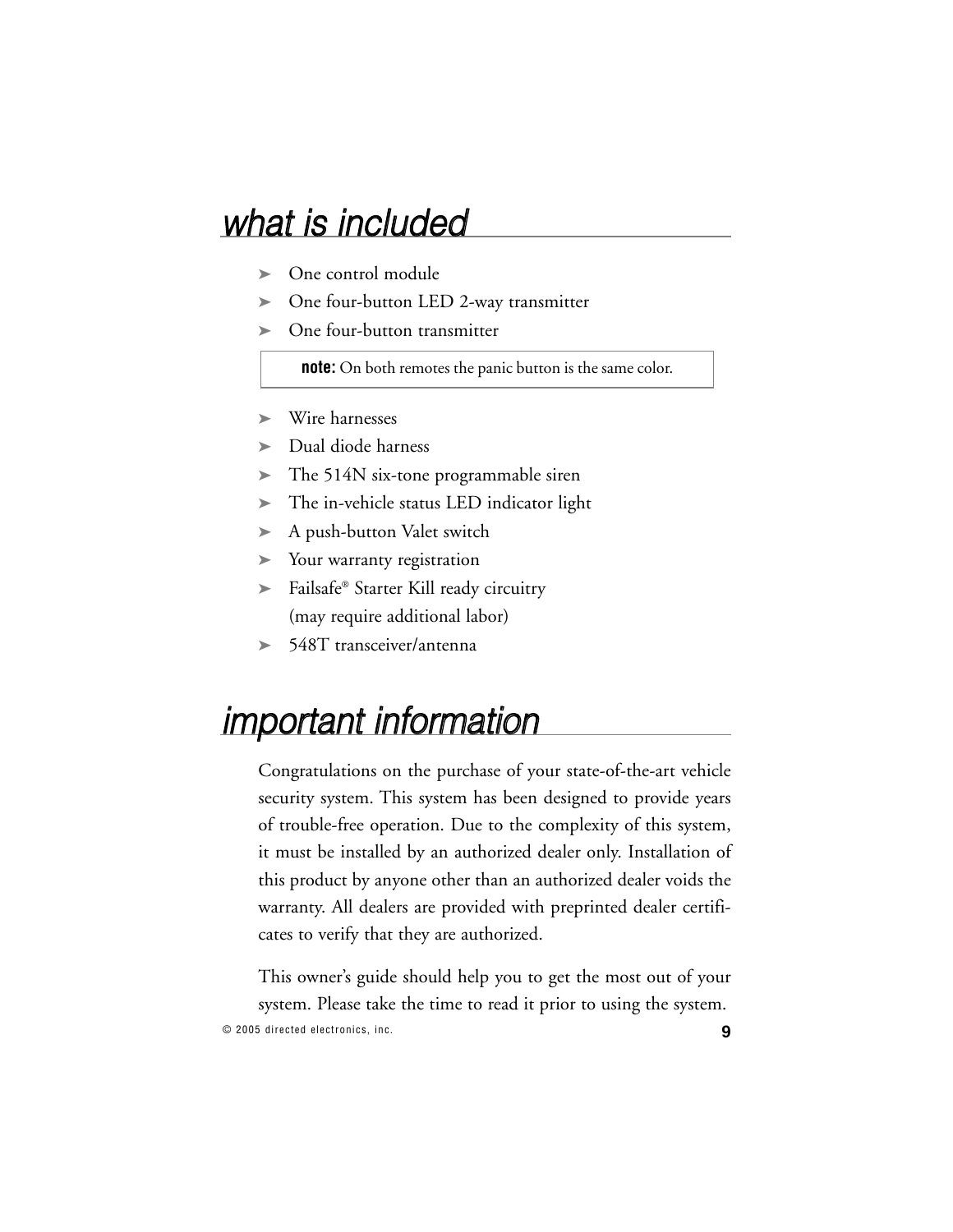### **→ system maintenance**

This system needs no specific maintenance beyond 2-way remote control battery replacement. The 2-way remote is powered by a 1.5V AAA battery.

#### **Low Battery Notification**

If the battery is low (and this feature is programmed On) the 2 way remote will emit 2 long beeps 5-seconds after a transmission is completed. The 2 long beeps will repeat every 25 seconds up to 3 times (or until a 2-way remote button is pressed).

#### **Battery Replacement**

Gently pull the end of the battery door away from the top of the remote control then slide the door up to expose the battery and remove the expired battery. Place the new battery into the remote control observing the correct polarity. When power is returned the remote control will light all icons and generate melodies (representing all beeper tones).

### **→ vour warranty**

Your warranty registration must be returned and the bar code serial number must not be removed. If the warranty registration is not returned, you do not have a warranty. It is also necessary to keep your proof of purchase, which reflects that the product was installed by an authorized dealer. Make sure that you receive the warranty registration from your dealer.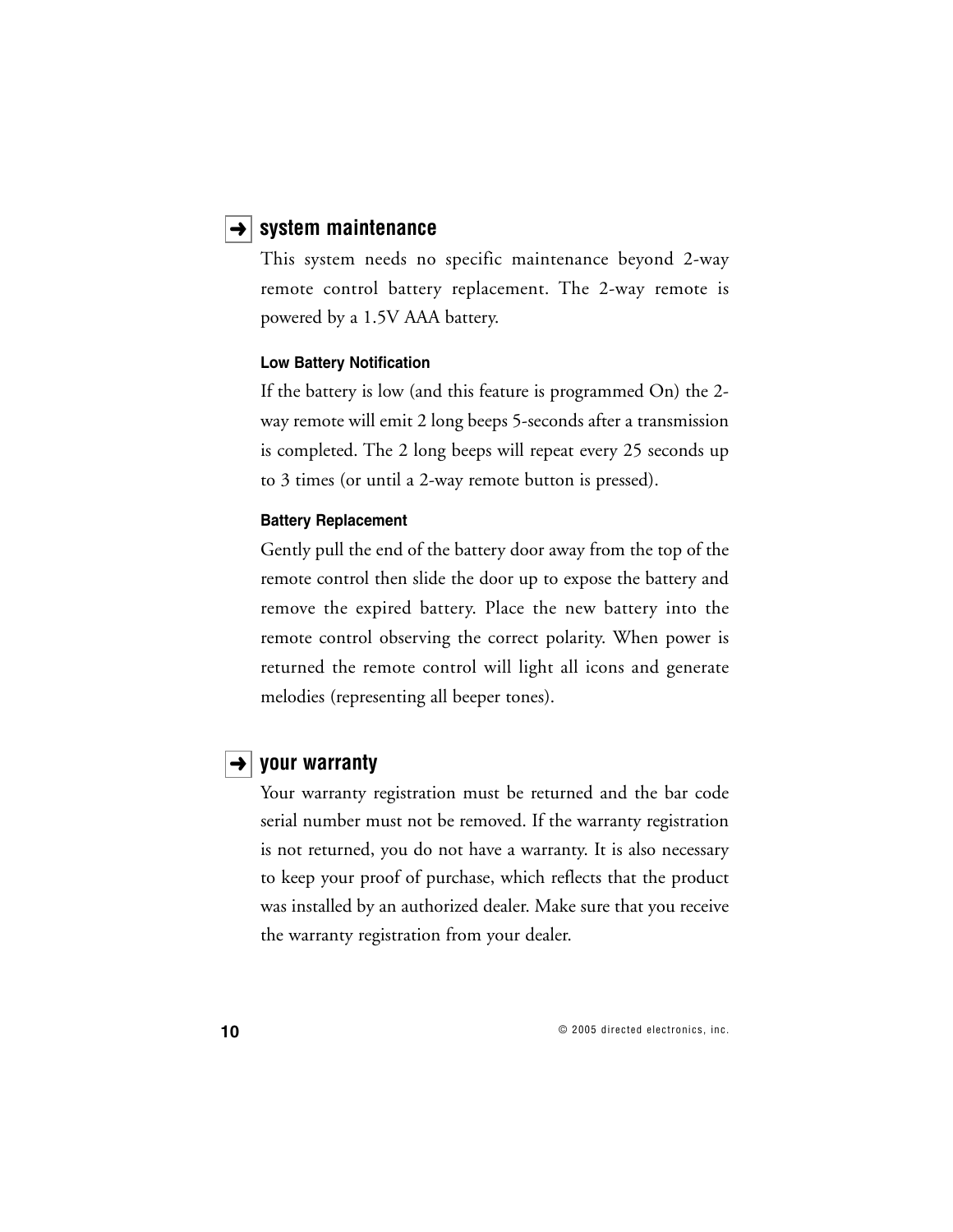## **→ fcc/id notice**

This device complies with Part 15 of FCC rules. Operation is subject to the following two conditions: (1) This device may not cause harmful interference, and (2) This device must accept any interference received, including interference that may cause undesirable operation.

Changes or modifications not expressly approved by the party responsible for compliance could void the user's authority to operate this device.



# 2-way remote control functions

The 2-way remote control buttons are used to send commands to the system. The descriptions below reflect the standard configuration for this system. The buttons can be custom configured for the user's specific needs by the installer.

# **→ standard configuration**

# **Button**

The arming function is controlled by pressing this button for one second.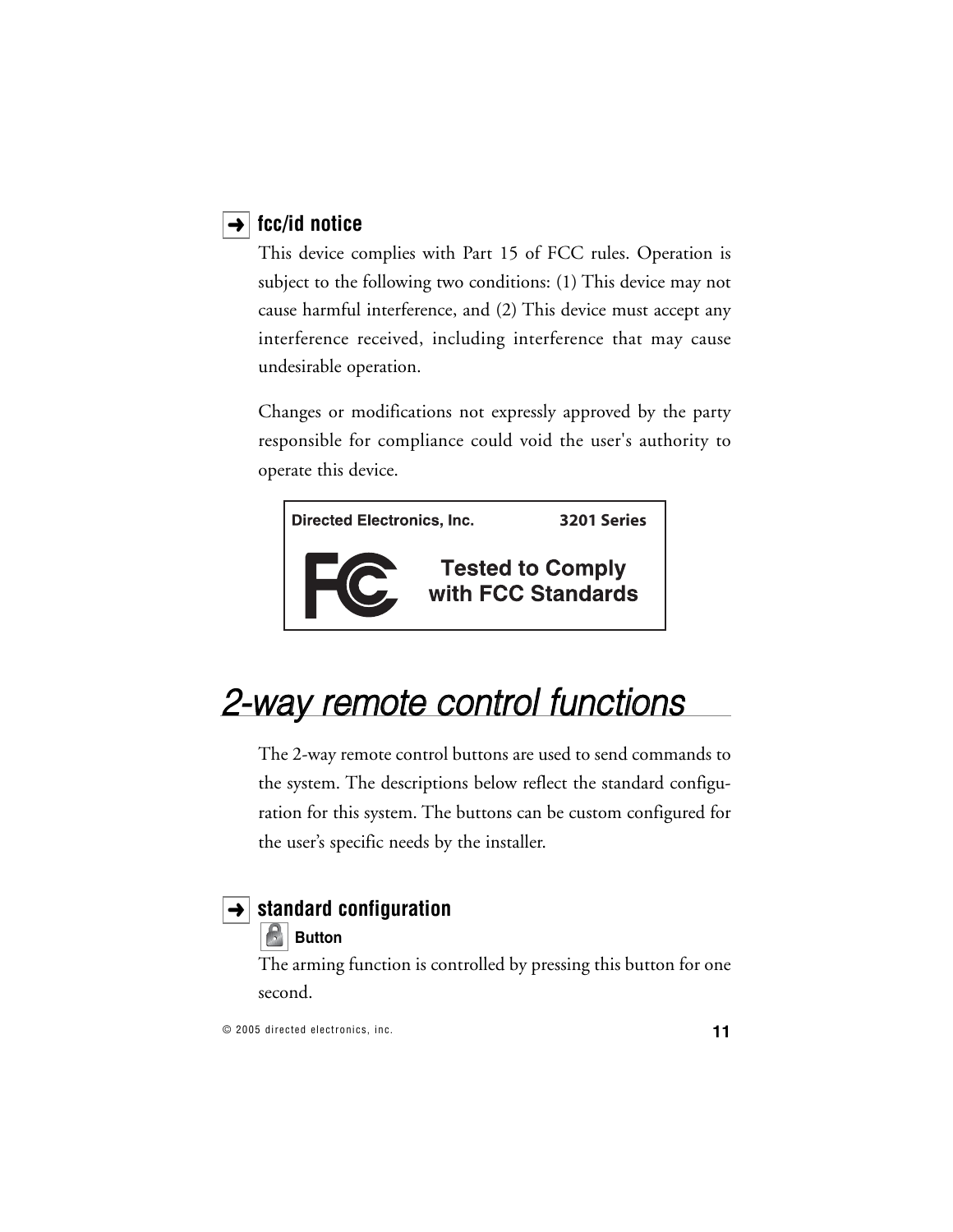# **Button**

The disarming function is controlled by pressing this button for one second.



Silent Mode™ and an optional auxiliary function are controlled by pressing this button. (Silent Mode works by pressing this button for less than one second before arming or disarming. An optional auxiliary function, such as trunk release, can be controlled by pressing this button for 1.5 seconds.)

### **The auxiliary output controls \_\_\_\_\_\_\_\_\_\_\_\_\_\_\_\_\_\_\_\_\_\_\_\_\_\_.**

# **Button**

The panic feature is controlled by pressing this button for approximately two seconds.



An optional auxiliary convenience or expansion function that you have added to your system can be activated by pressing these buttons simultaneously.

**The auxiliary output controls\_\_\_\_\_\_\_\_\_\_\_\_\_\_\_\_\_\_\_\_\_\_\_\_\_.**



An optional auxiliary convenience or expansion function that you have added to your system can be activated by pressing these buttons simultaneously.

**The auxiliary output controls\_\_\_\_\_\_\_\_\_\_\_\_\_\_\_\_\_\_\_\_\_\_\_\_\_.**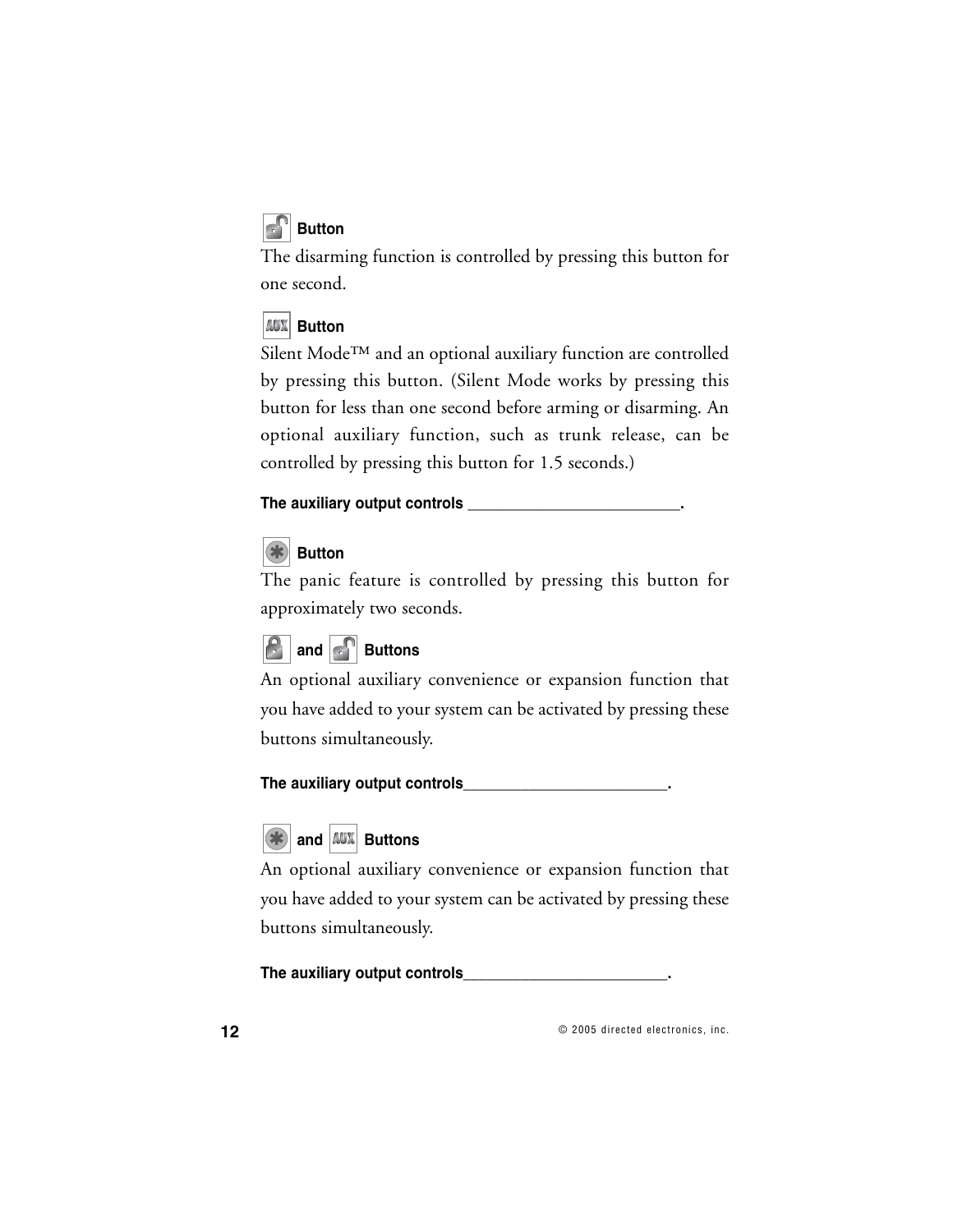

An optional auxiliary convenience or expansion function that you have added to your system can be activated by pressing these buttons simultaneously.

**The auxiliary output controls\_\_\_\_\_\_\_\_\_\_\_\_\_\_\_\_\_\_\_\_\_\_\_\_\_.**



An optional auxiliary convenience or expansion function that you have added to your system can be activated by pressing these buttons simultaneously.

**The auxiliary output controls\_\_\_\_\_\_\_\_\_\_\_\_\_\_\_\_\_\_\_\_\_\_\_\_\_.**

# transmitter functions

This system uses a computer-based learn routine to learn the transmitter buttons. This makes it possible to assign any transmitter button to any system function. The transmitter initially comes programmed with Standard Configuration, but may also be customized by an authorized dealer. The buttons in all of the instructions in this manual correspond to a Standard Configuration transmitter.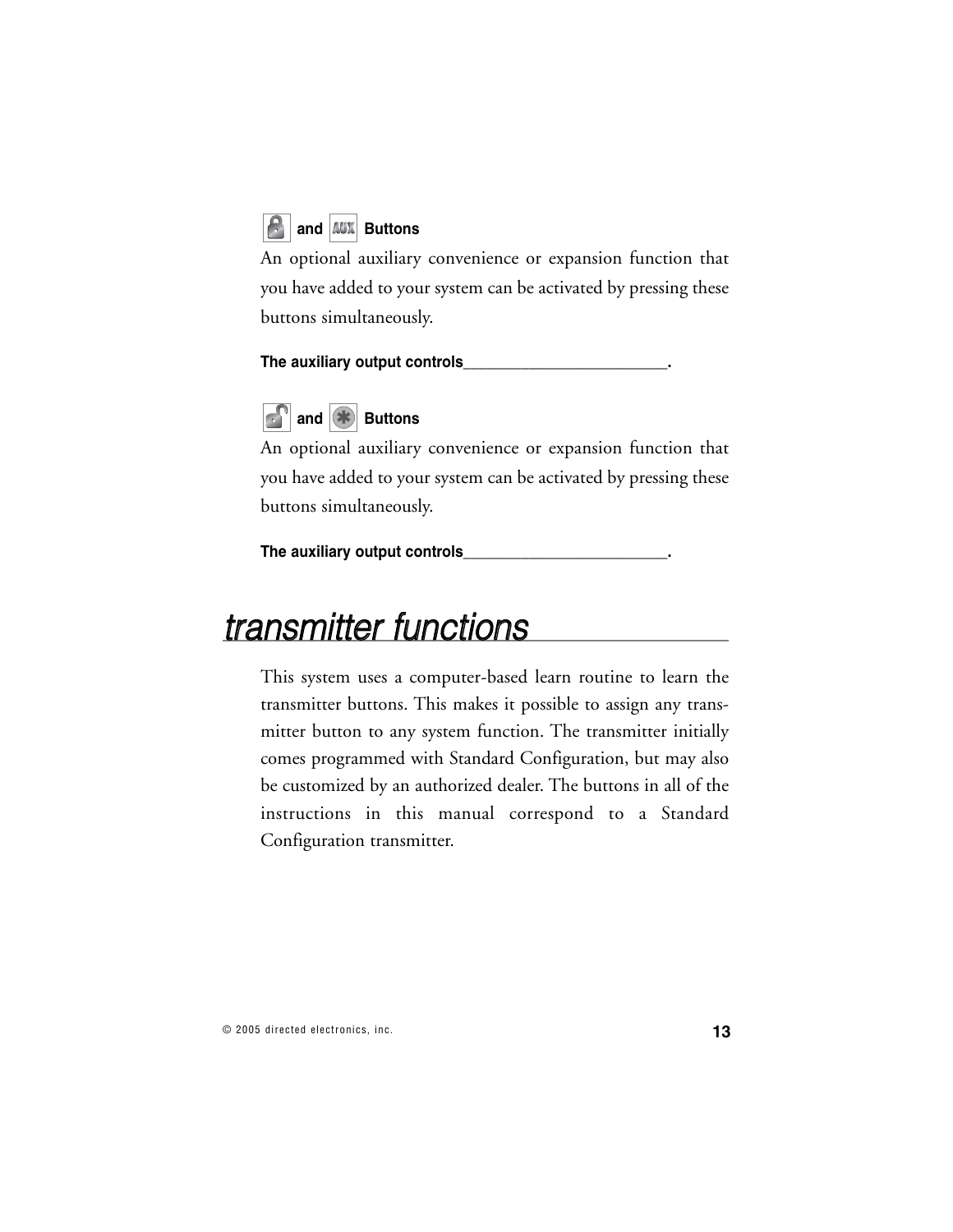# remote operation

The system operates at 434 MHz and incorporates Directed's proprietary out-board technology transceiver. The high frequency combined with Binary Data communication achieves superior range with twoway communication.

### **→ System signal paging features**

A page is the signal the control module sends to the remote control as confirmation of receipt of a command or alarm system status.

When the remote control receives a page it will generate a page notification to the user (notifications are audible beeps) and the LED Icons will display the current system status.

#### **Command Page**

When a command (arm/disarm, or auxiliary channel) from the remote control is sent and received, the system will send a command page back to confirm receipt.

#### **Alarm Page**

If the alarm system is triggered while armed, an Alarm Page will be sent to the remote control. When the remote receives an Alarm Page, the LED icons will display the alarm system status information and the remote control will generate beeps.

An Alarm Page alert is a series of 10 or 4 rapid beeps and the Red LED will illuminate. This will repeat every 60 seconds to alert the user that the alarm system was triggered and will continue until the alarm page is cleared.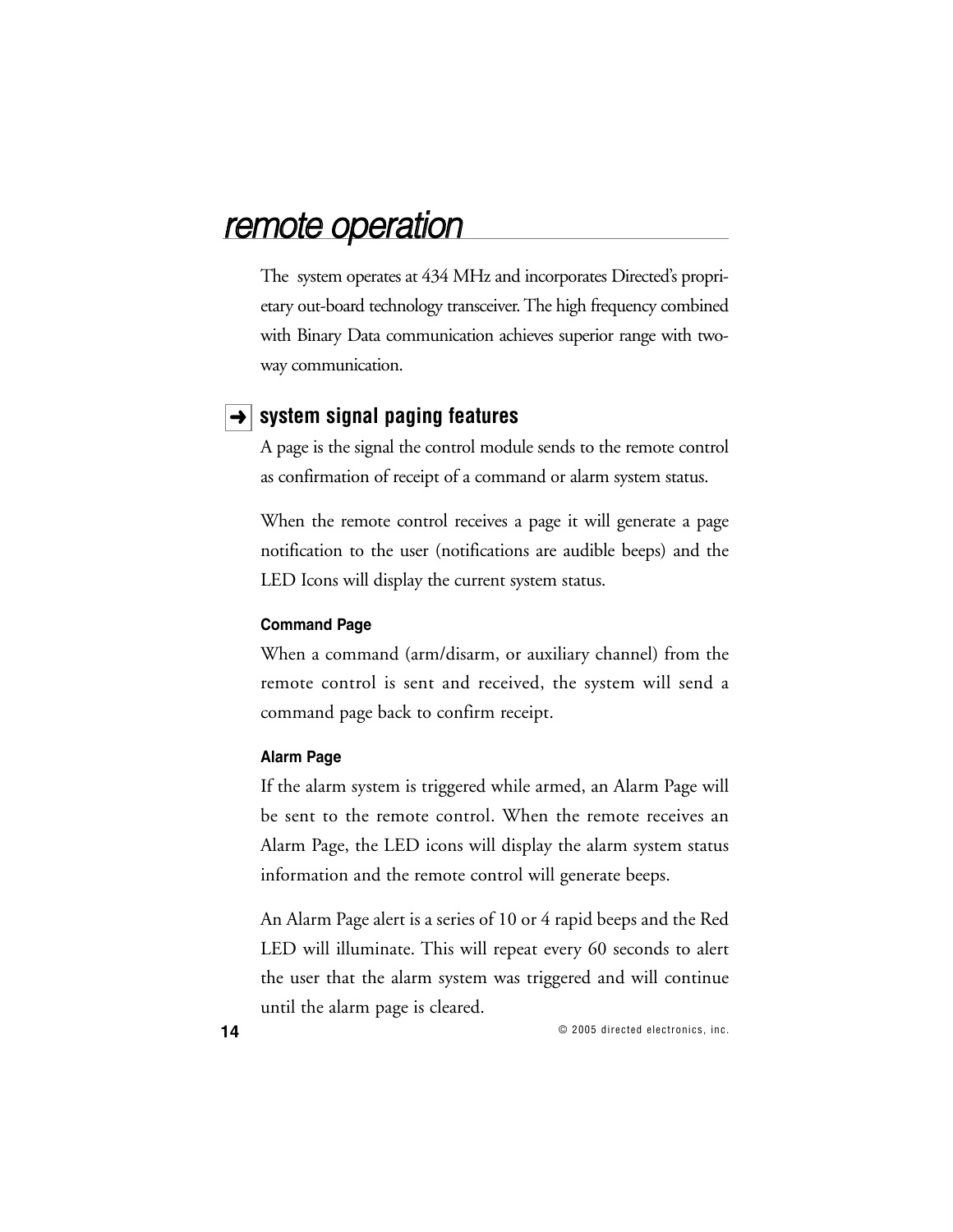If the shock sensor or optional sensor has triggered the alarm the remote will display the alarm page with 6 Red LED flashes and 10 rapid beeps.

If the trunk, door, ignition, or hood triggered the alarm the remote will display the alarm page with the Red LED illuminating for 3-seconds and 4 rapid beeps (repeated 5 times)

#### **Page Recognition (Acknowledgement)**

To clear a page alert/notification, quickly press any button on the remote control. This can be performed at any time during or after the page notification has occurred.

The remote control will not send a command to the system at this time; it will only clear future repeats of the page notification. The next time a button is pressed on the remote control it will send a command to the system.

### **→** out of range notification

If a command is issued from the remote, but the remote is beyond the range of the vehicle to receive the command, the remote responds with 3 sets of 2 quick beeps and the Green LED will flash 6-times.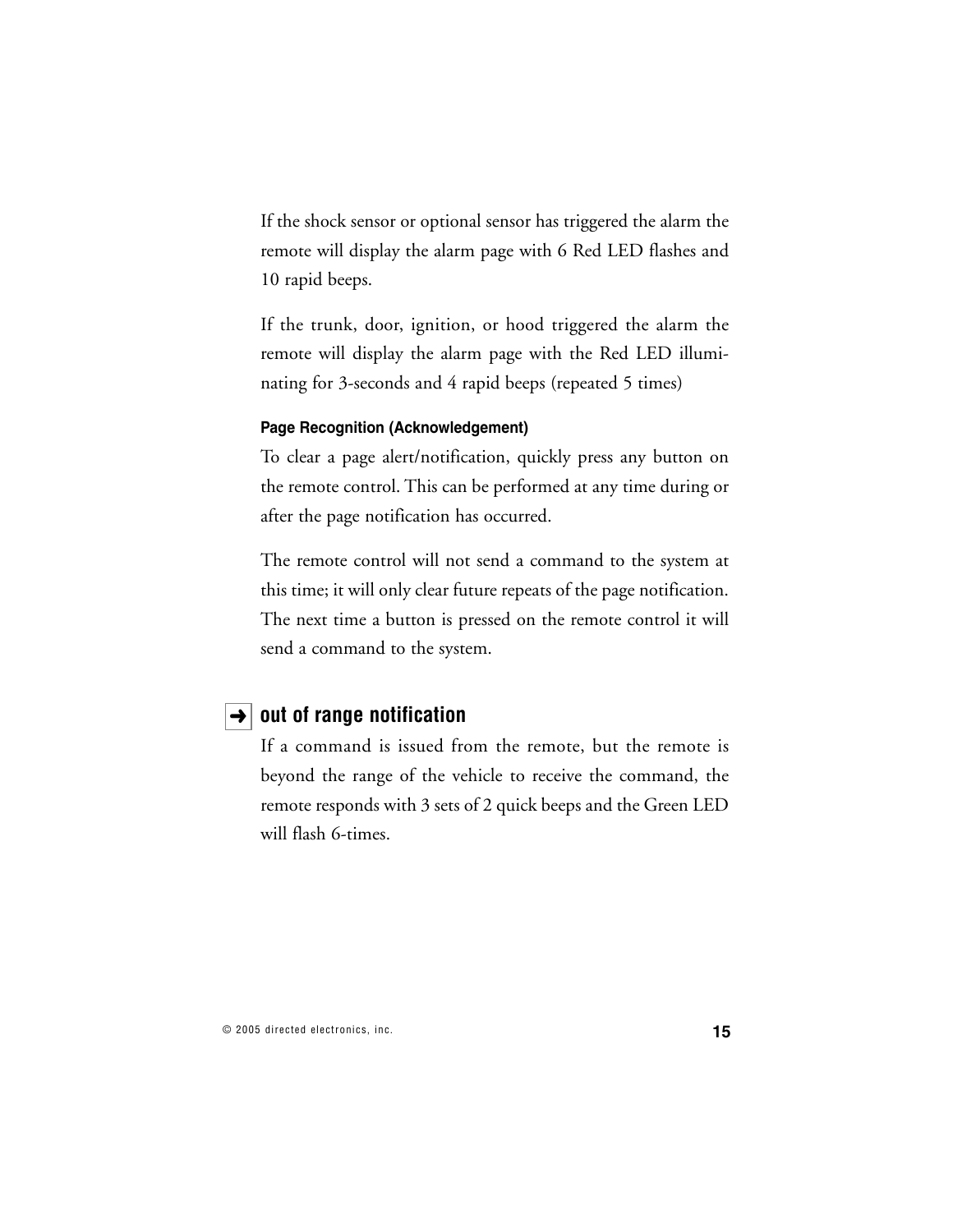# programming 2-way remote

#### **To enter programming mode**

Press and hold all four remote control buttons simultaneously until one long beep is heard. Programming mode is now entered.

#### **Beeps On/Off**

Press  $|\mathcal{L}|$  to select beeps On/Off. One beep is notification beeps On, Two beeps is notification beeps Off. The notification beeps are programmed On from the factory and can be programmed Off if they are not desired. When programmed Off the remote will only flash the LEDs as notification of a command page or an alarm page.

#### **2-Way LED Remote battery low notification**

Press  $\left|\epsilon\right|$  to select low battery notification On/Off. One beep is low battery notification On. Two beeps is low battery notification Off. The Low battery Beeps are programmed On from the factory and can be programmed Off if they are not desired. When programmed Off the remote will not give any notification that the battery charge level in the remote is low.

#### **Page notification**

The remote control can be programmed to notify the user of a page (audibly beeping if the vehicle's status changes, e.g. door unlocked, engine started, vehicle violation, etc.). On the 2-way LED remote press  $|\cdot\|$  to select page On/Off. One beep is page On, Two beeps is page Off. When programmed off the remote will not give any notification that a page was received from the vehicle.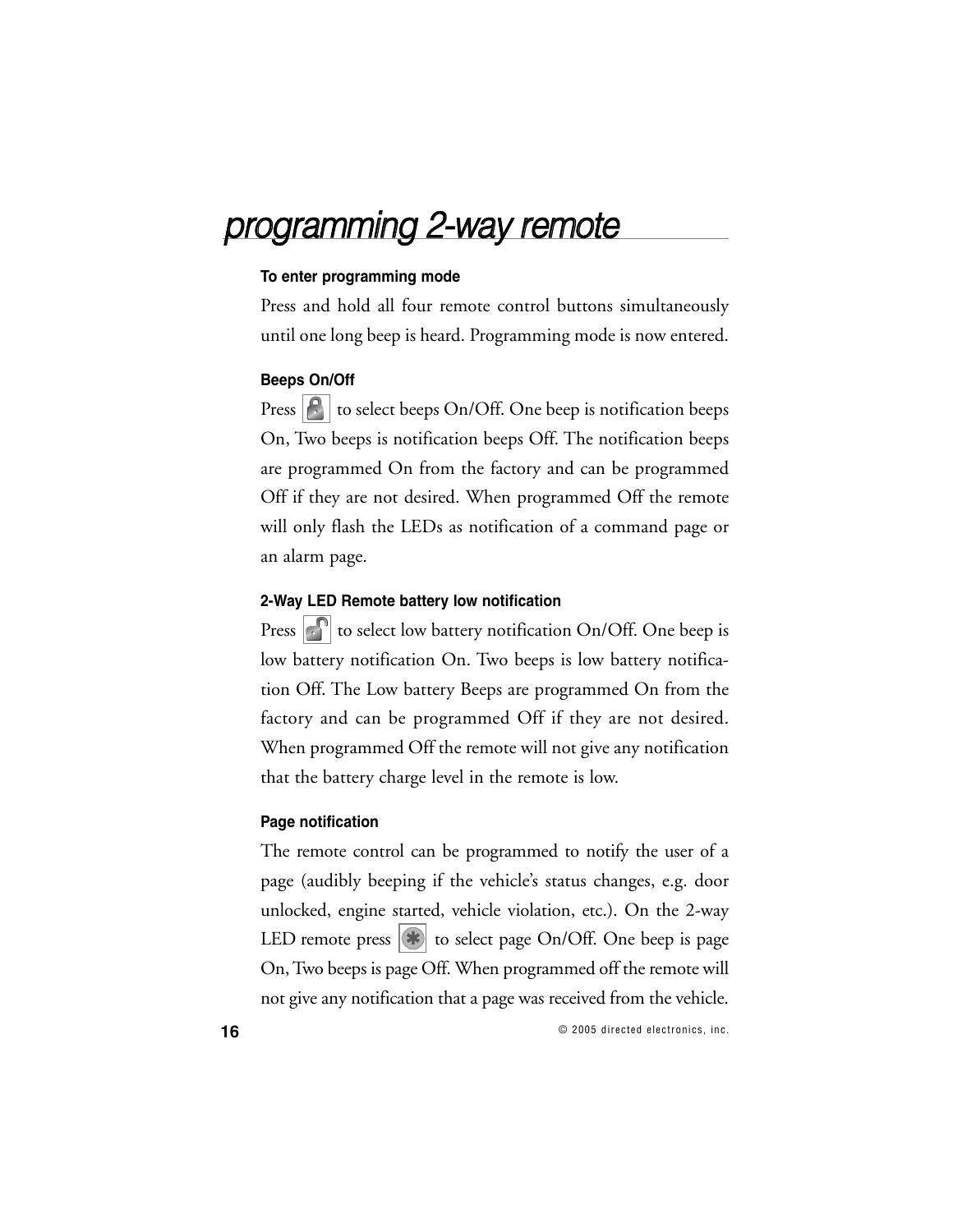#### **To exit programming mode**

The 2-way LED remote control will exit programming mode after 2-seconds of inactivity and will emit 2 long beeps.

# using your system

The buttons described in this manual correspond to the standard configuration. Remember, this is not the only way your transmitter may be set up. It can be custom configured to meet your needs. See your installer for additional details.

### $\rightarrow$  active arming

You can arm the system by pressing  $\left| \mathbf{G} \right|$  of your remote for one second. When the system arms, from the vehicle you will hear a short siren sound, or chirp, and see the parking lights flash once. If the power door locks are controlled by the system, the doors will also lock. While the system is armed, the in-vehicle's status LED will flash approximately once per second, indicating that the system is actively protecting your vehicle. If you hear a second chirp after arming and note that the in-vehicle's status LED is flashing in groups, see the Diagnostics Section of this guide. This extra chirp is called Bypass Notification.

The 2-way remote responds to active arming with one beep and the Orange LED will flash 3-times to indicate successful arming of the system.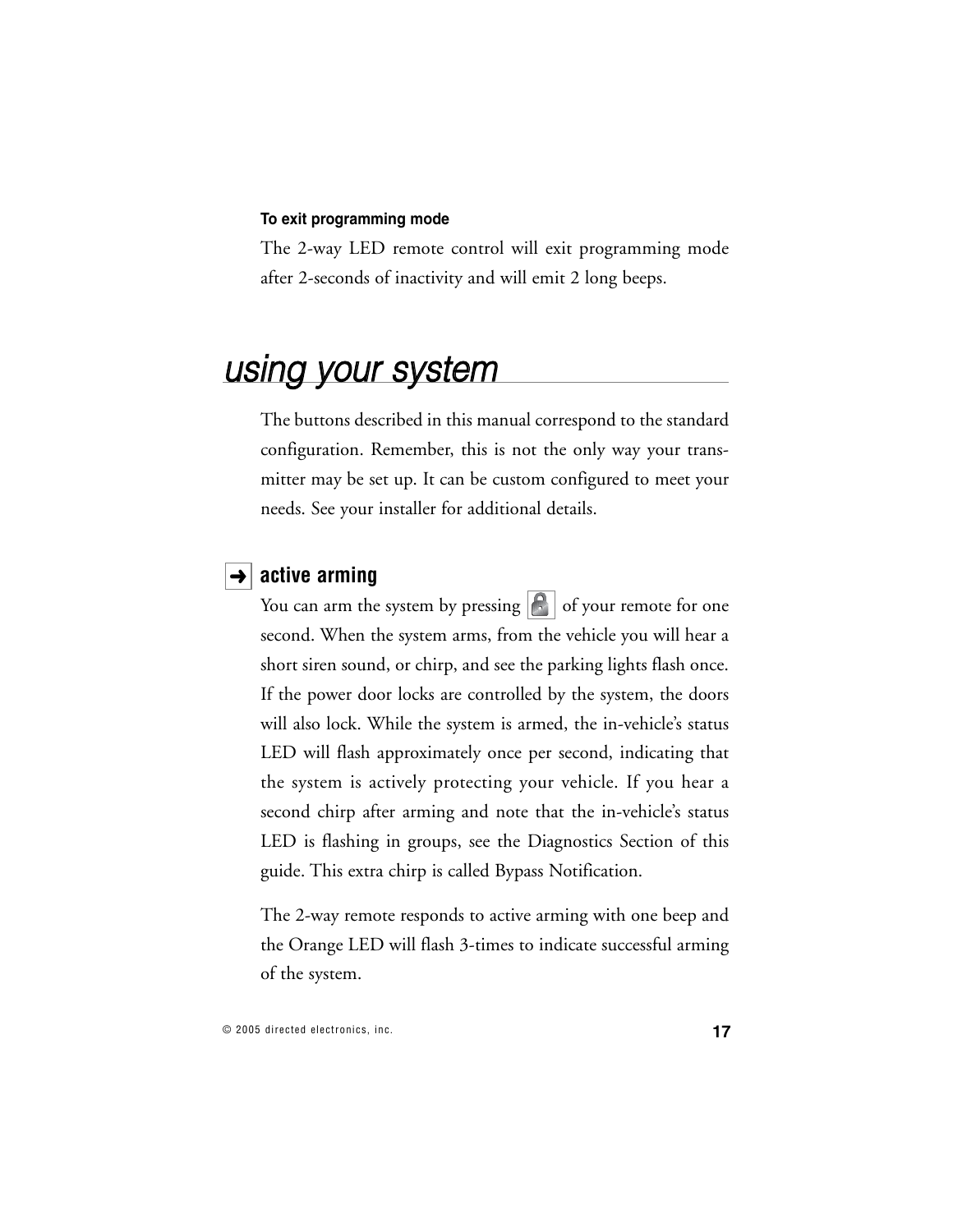If after 2-seconds the remote beeps once and the Orange and Red LEDs flash 3-times, the system has detected an active sensor that should be checked.

If after 2-seconds the remote beeps once, the Orange LED flashes 6-times and the Red LED lights for 3-seconds, the system has detected an open door, hood or trunk and has been bypassed.

### $\rightarrow$  passive arming

The system can be programmed to arm itself automatically (called passive arming). If the system is programmed for passive arming, it will automatically arm 30 seconds after the ignition is turned off and the system detects that you have left the vehicle by opening and closing a door. Whenever the system is in its 30-second passive arming countdown, the in-vehicle status LED will flash twice as fast as it does when the system is armed. At the 20-second point of the countdown, the siren will chirp to indicate that the system is about to arm. At the 30-second point, the parking lights will flash to indicate that the system is armed.

The 2-way remote responds to passive arming with one beep and the Orange LED will flash 3-times to indicate successful arming of the system.

**note:** If any protected entry point (such as a door or a switch-protected trunk or hood) is open, the system will not passively arm (unless forced passive arming is programmed on. See Programming Options section.) Additionally, if a door, hood or trunk is triggered during the arming countdown, the 30-second countdown starts over.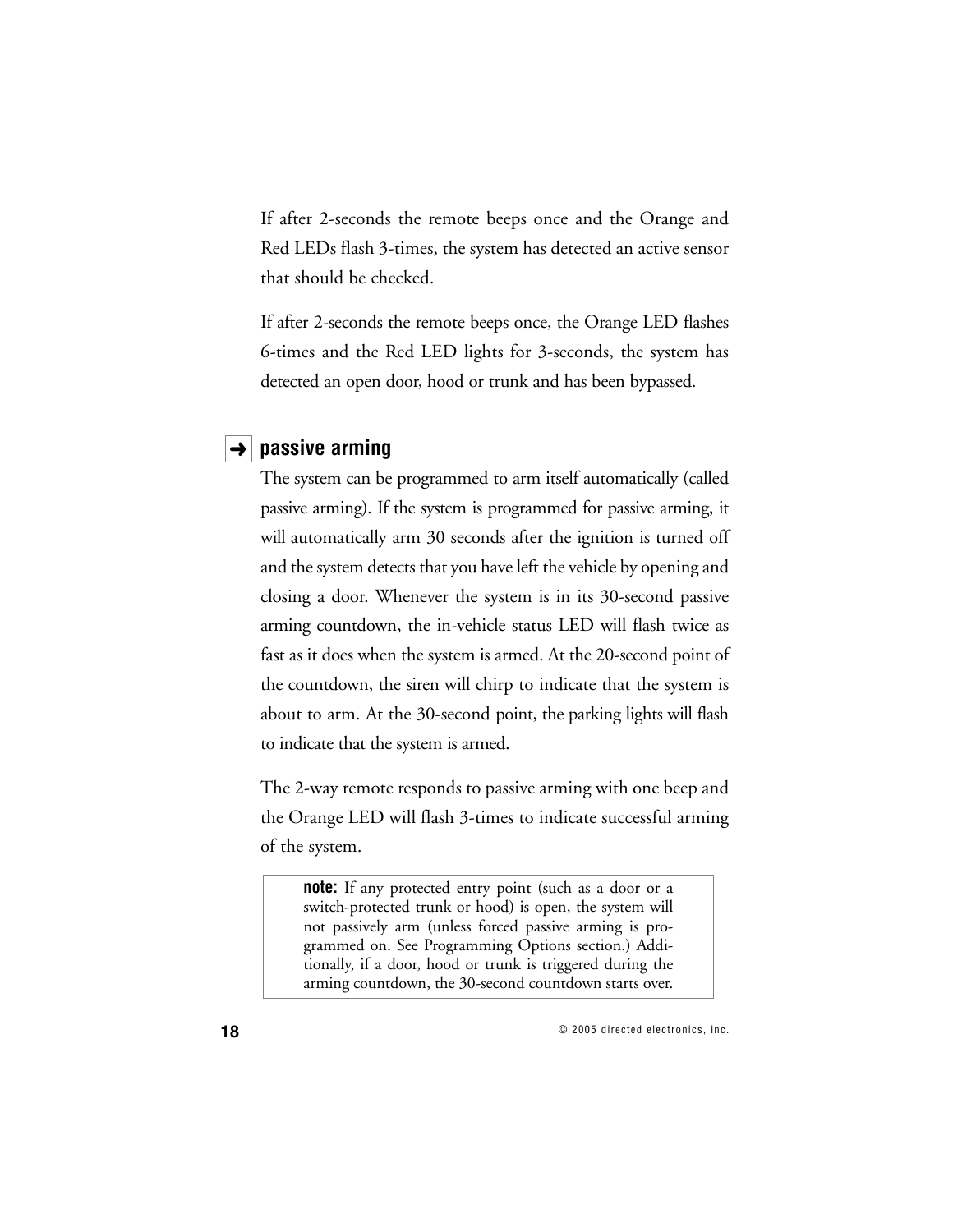#### **When armed your vehicle is protected as follows:**

- ➤ Light impacts trigger the Warn Away® signal. When triggered, the siren chirps and the parking lights flash for a few seconds.
- ➤ Heavy impacts trip a Triggered Sequence. The sequence consists of the siren sounding continuously and the parking lights flashing for a pre-programmed period, which can range in duration from 1 to 180 seconds.
- ➤ If a door is opened, the system will immediately start chirping the siren and flashing the parking lights. Three seconds later, the siren output changes to a continuous blast. This progressive response gives you time to disarm the system with your 2-way remote if you inadvertently open the door while the system is armed, while still providing instant response (even if the door is immediately closed).
- ➤ Turning on the ignition key will trip the same progressive response as opening a door.
- ➤ The optional starter kill prevents the vehicle's starter from cranking.
- ➤ Any full trigger of the alarm system will immediately send an alarm page to your remote informing you that your vehicle should be checked.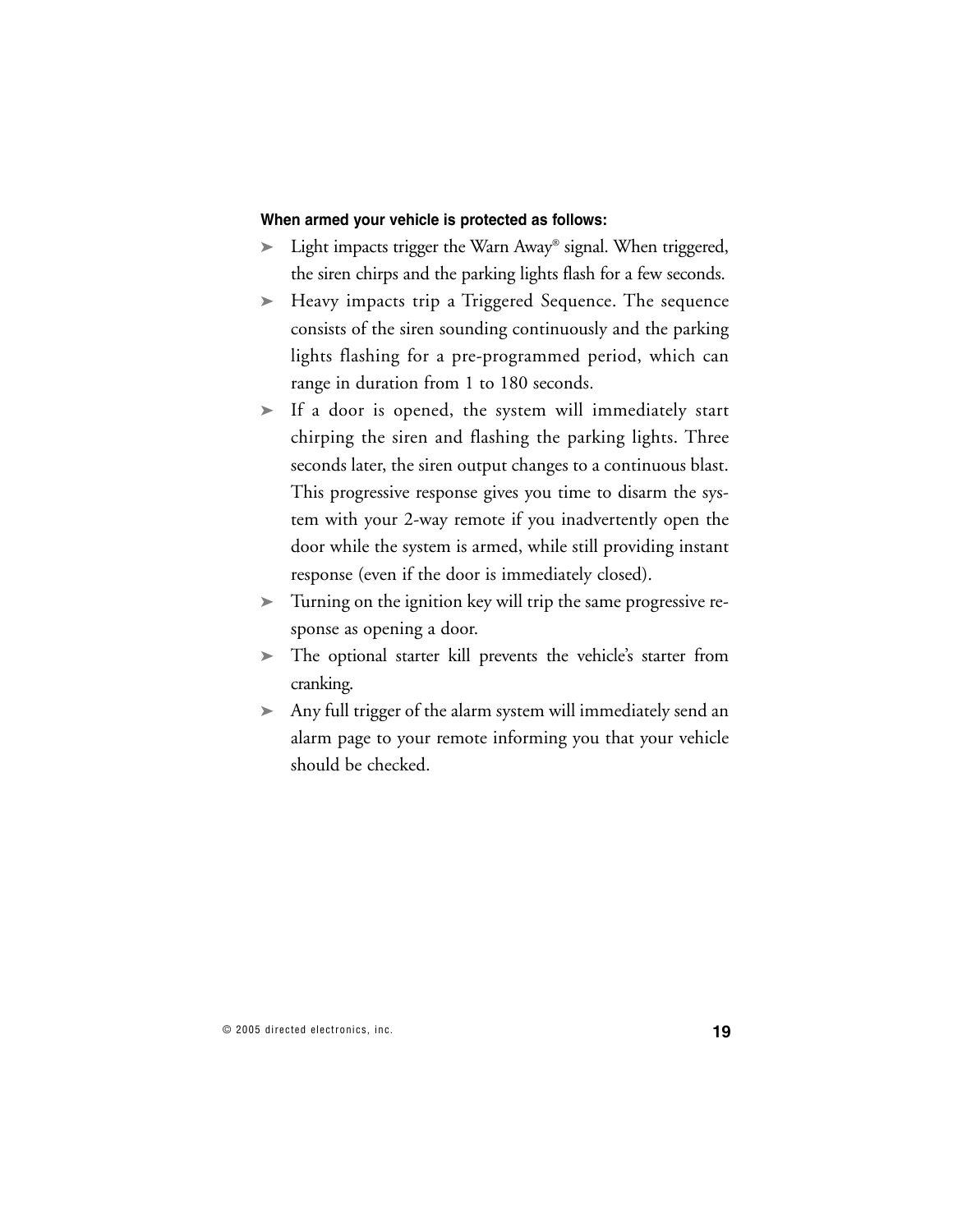### **→ | multi-level security arming**

Multi-Level Security Arming allows you to select which of the security system's inputs or sensors will be active and which will be bypassed at the time that the system is armed. (See the Table of Zones section of this guide.) Pressing  $\left| \mathbf{f} \right|$  again within five seconds of arming the security system will activate the Multi-Level Security Arming feature. Each time  $\|\cdot\|$  is pressed again, a different security level is selected. The different security levels can be selected as follows:

- Press  $|\cdot|$  once: The siren chirps once. The system is armed.
- Press  $\left| \mathbf{B} \right|$  a second time within five seconds: The parking lights flash twice. Zone 2 is now bypassed.
- Press  $\|\cdot\|$  a third time within five seconds: The parking lights flash three times. Zone 4 is now bypassed.
- $\triangleright$  Press  $\lfloor \cdot \rfloor$  a fourth time within five seconds: The parking lights flash four times. Zone 7 is now bypassed.
- $\triangleright$  Press  $\begin{array}{|c|c|}$  a fifth time within five seconds: The parking lights flash five times. Zones 2 and 4 are now bypassed.
- $\triangleright$  Press  $\lfloor \cdot \rfloor$  a sixth time within five seconds: The parking lights flash six times. Zones 2 and 7 are now bypassed.
- $\triangleright$  Press  $\lvert \cdot \rvert$  seven times within five seconds: The parking lights flash seven times. Zones 4 and 7 are now bypassed.
- $\triangleright$  Press  $\triangleright$  eight times within five seconds: The parking lights flash eight times. All zones except zone 5 are now bypassed.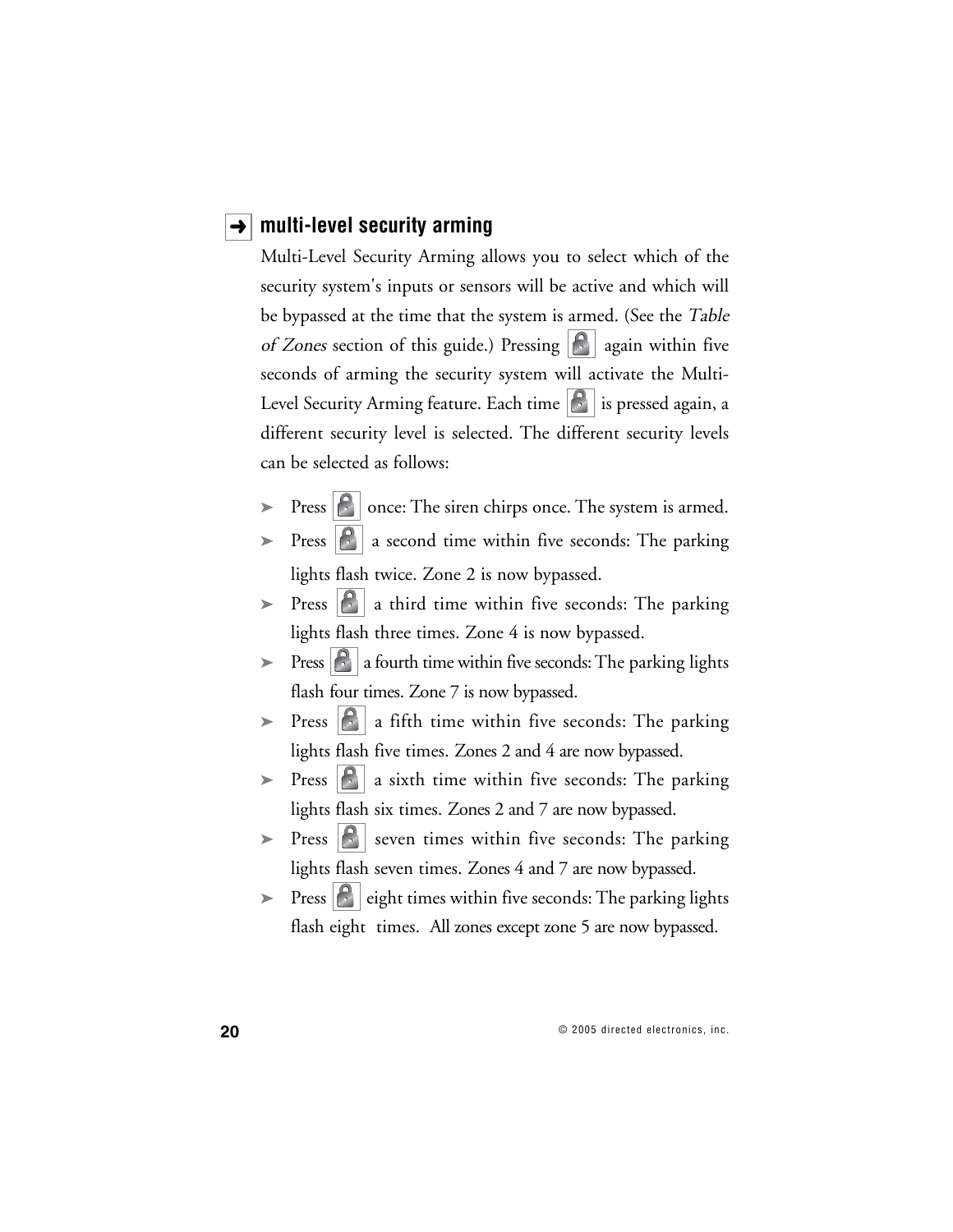**note:** Multi-Level Security Arming only applies to a single arming cycle. Once the system is disarmed and then re-armed, all the zones will be active again.

After each press of the  $\|\cdot\|$  to reach the next level of security, the remote will emit normal arm notification (1 beep and 3 flashes of the Orange LED). For easiest operation in reaching each level of security, press  $\left|\frac{\mathcal{G}}{\mathcal{G}}\right|$  immediately **after** each notification.

### $\rightarrow$  disarming

To disarm the system, press  $\left| \cdot \right|$ . You will hear two chirps, and the parking lights will flash twice. If the power locks are connected to the system, the doors will unlock. If the siren chirps either four or five times when disarming, refer to the Diagnostics section of this guide. This is called Tamper Alert.

The remote will indicate disarm notification with 2 beeps and 3 flashes of the Orange LED. If disarming after the system has been triggered, the remote control will send a diagnostic notification as a reminder. These diagnostic notifications are:

- 1. If a sensor triggered the system, the remote will beep 4-times and the Orange and Red LEDs flash 3 times.
- 2. If a switch (Zone 1, 3, 5, or 6) triggered the system, the remote will beep 4-times, the Orange LED will flash 6-times and Red LED will illuminate for 3 seconds.
- 3. If the system was triggered so many times that NPC is active the remote will emit the above notifications with 5 beeps instead of 4.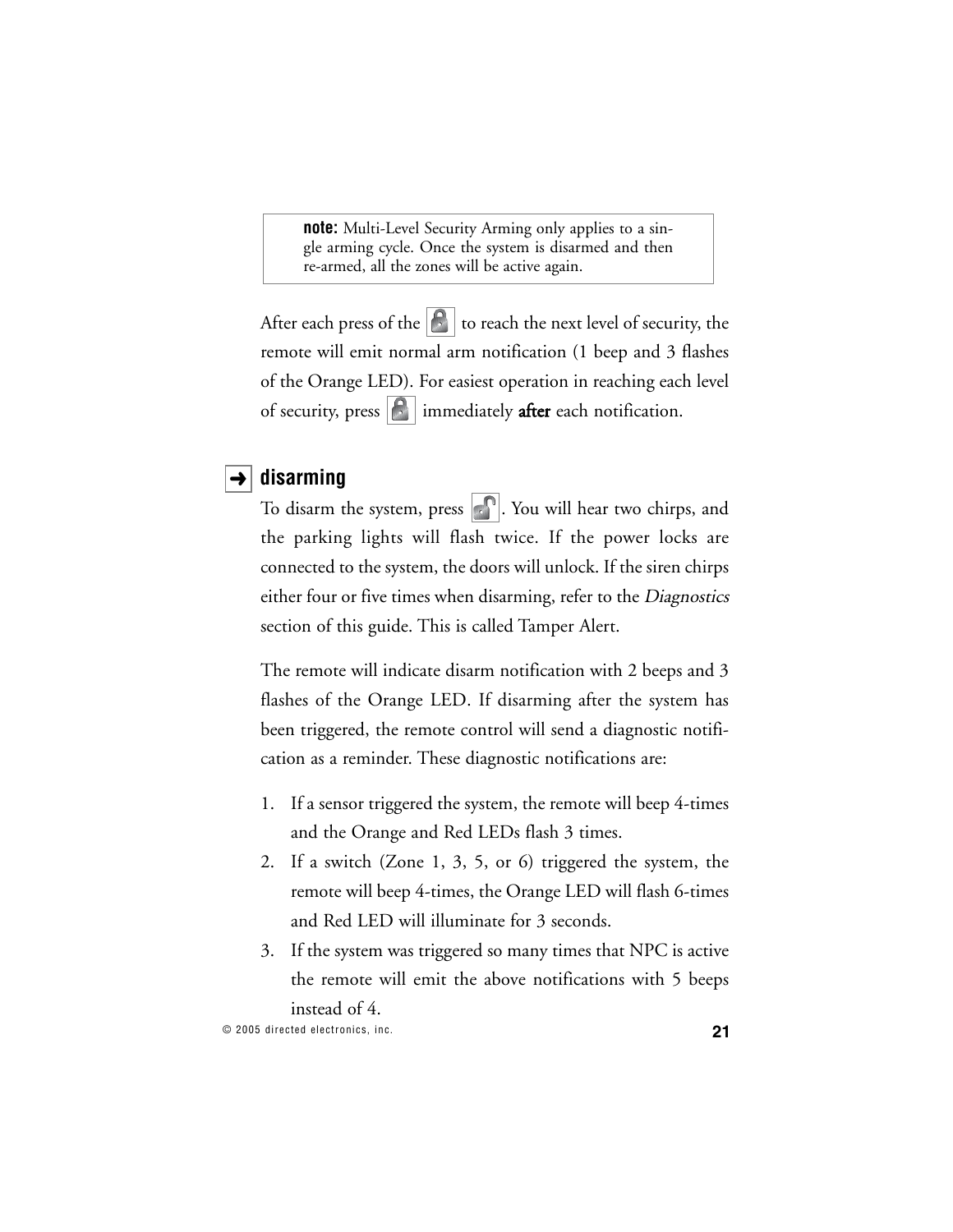### **→ disarming without a transmitter**

This feature allows you to disarm the security system without the remote transmitter should it be lost, damaged, or disabled. In order to disarm the system without a remote transmitter, you must have the vehicle's ignition key and know where the Valet button is located. Be sure to check with the installer for the location and the number of presses of the Valet button required to disarm the system.



To disarm the security system, turn the ignition to the ON position. Press the Valet button the preset number of times (one to



five times) within 15 seconds. After five seconds the system will disarm. If the system does not disarm, you may have waited too long; turn the ignition off and on and try again.

| <b>Location of Valet Button</b> |  |
|---------------------------------|--|
| <b>Number of Pulses</b>         |  |

**important!** The unit can be programmed to respond to one to five pulses of the Valet button for the disarm function. Be sure to check with the installer for the desired programming.

The 2-way remote will indicate disarm notification with 2 beeps and 3 flashes of the Orange LED.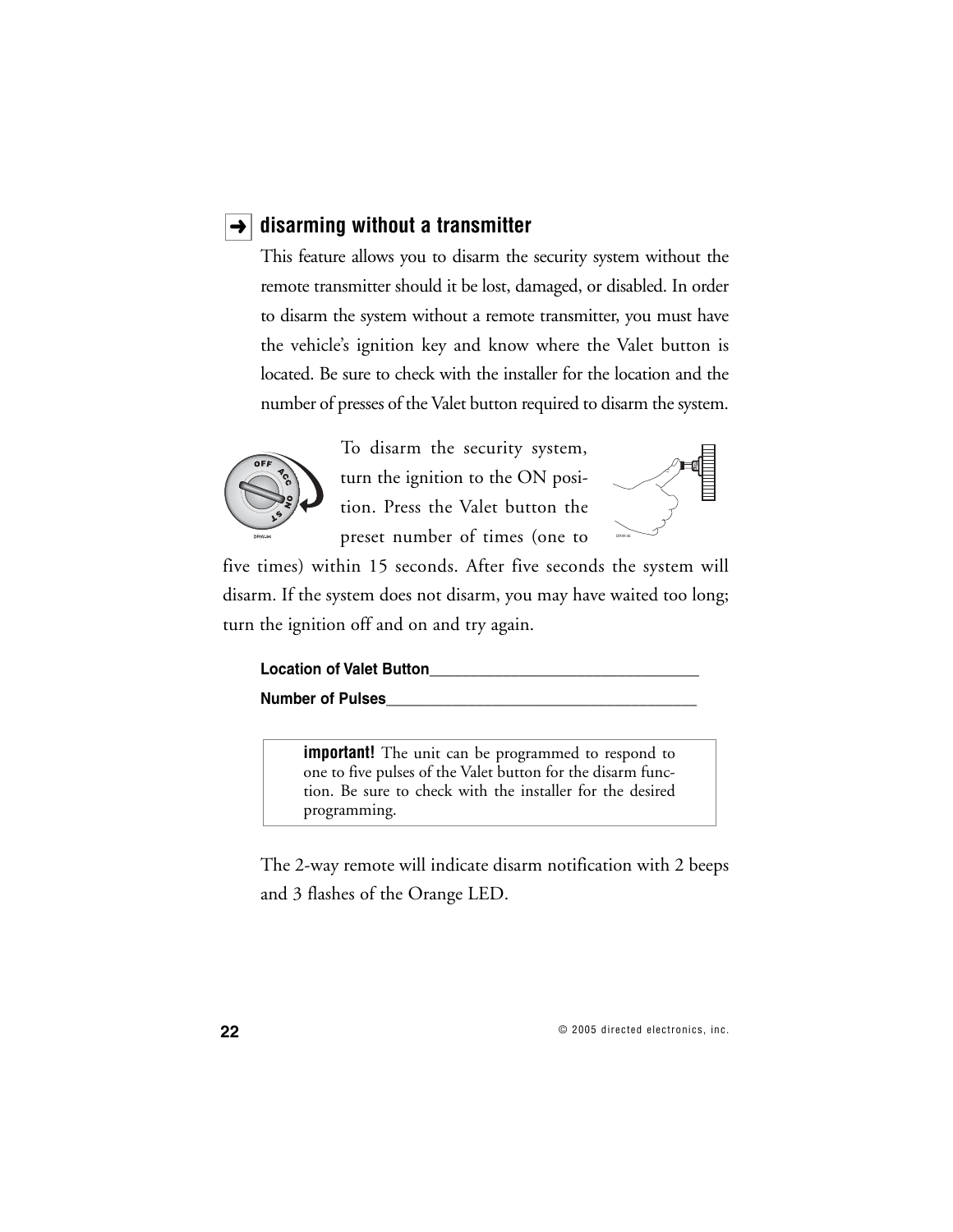### $\rightarrow$  dome light control

#### **security only**

The dome light activates for 30-seconds after the system is disarmed.

#### **Ignition controlled**

The dome light activates for 30-seconds after the ignition is turned On.

#### **door controlled**

The dome light activates for 30-seconds after the system sees a door has closed. (If door was held open for longer than 3 minutes the dome light will not illuminate.)

#### **full**

The dome light activates for 30-seconds after seeing door closure, ignition, or security disarm. (This is the factory setting.)

## $\rightarrow$  silent mode

To temporarily turn off the arm or disarm chirps, use Silent Mode<sup>TM</sup>. Simply press  $|AUX|$  for less than one second before arming or disarming, and the confirmation chirp(s) will be eliminated for that one operation only. If you want the arm/disarm chirps turned off permanently, your dealer can do this for you.

**note:** The Warn Away® response to lighter impacts is bypassed if the system is armed using Silent Mode. This ensures that no chirps will be emitted by the siren in an area you want chirp-free. The system is still fully capable of triggering. Only the Warn Away® response is bypassed.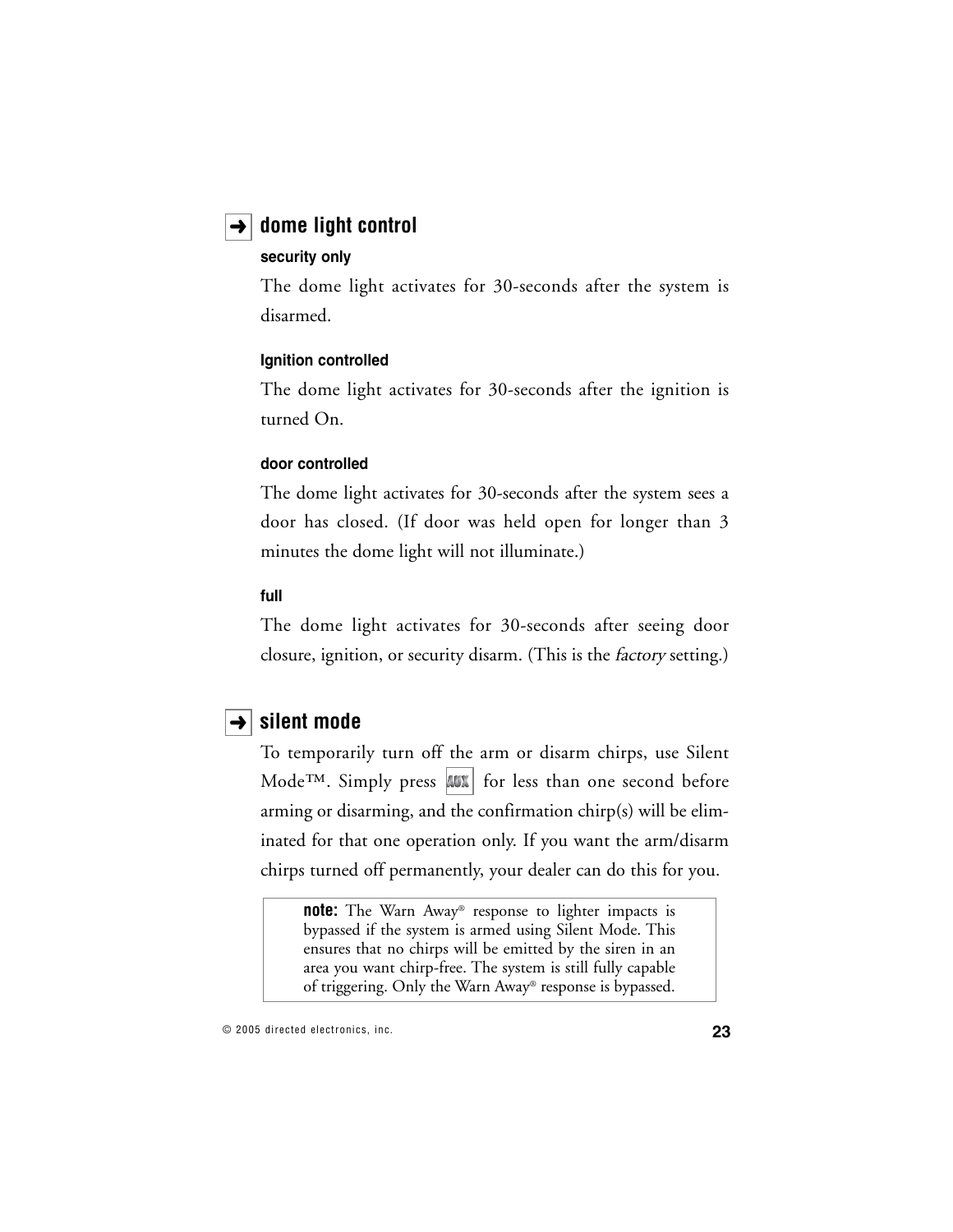The 2-way remote responds with the normal arm/disarm notifications in silent mode. (If the remote has beeps programmed On, the remote will beep.)

### $\rightarrow$  panic mode

**note:** On both remotes the panic button is the same color.

#### **2-way remote**

If you are threatened in or near your vehicle, you can attract attention by triggering the system with your 2-way remote. Just press  $\left|\mathbf{F}\right|$  or  $\left|\mathbf{F}\right|$  button for approximately two seconds, and you will enter Panic Mode. The siren will sound and the parking lights will flash for the programmed siren duration. To stop Panic Mode at any time, press  $\left|\mathbf{\hat{x}}\right|$  or  $\left|\mathbf{\hat{b}}\right|$  button on the 2-way remote again.

The 2-way LED remote responds with one flash of the Red LED upon entering Panic Mode and two flashes of the Red LED upon exiting Panic Mode.

#### **4-button remote**

If you are threatened in or near your vehicle, you can attract attention by triggering the system with your transmitter. Just press  $\left|\mathcal{L}\right|$  or  $\left|\mathcal{L}\right|$  for approximately two seconds, and you will enter Panic Mode. The siren will sound and the parking lights will flash for the programmed siren duration. To stop Panic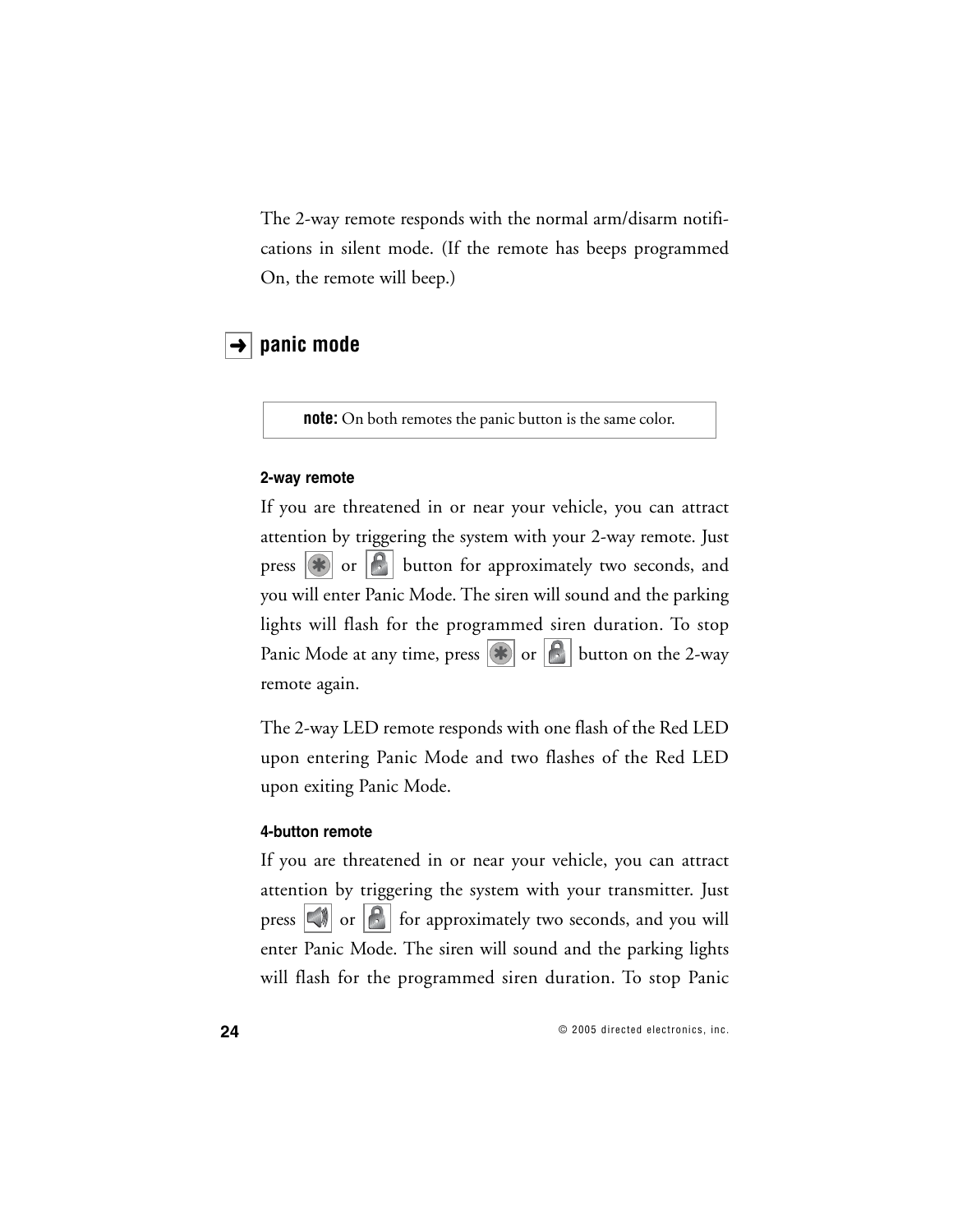Mode at any time, press  $||\cdot||$ ,  $||\cdot||$  or  $||\cdot||$  on the remote transmitter again.

## $\rightarrow$  valet mode

You can prevent your security system from automatically arming and triggering by using Valet Mode. This is very useful when washing the vehicle or having it serviced. In Valet Mode, the security system will not arm, even with the remote transmitter, but all convenience functions (door locks, trunk release, etc.) will continue to work normally.

### **To enter or exit Valet Mode:**



1. Turn the ignition on. 2. Turn the ignition off.



3. Press and release the Valet button within 10 seconds.

The status LED will light solidly if you are entering Valet Mode, and it will go out if you are exiting Valet Mode.

The remote will respond with 3 Orange LED flashes on entering and 2 beeps and 3 Orange LED flashes on exiting Valet® Mode.

#### **To enter or exit Valet Mode using the transmitter:**

- 1. Open any vehicle door.
- 2. Press  $\vert \cdot \vert$ 3. Press **AUX** 4. Press again.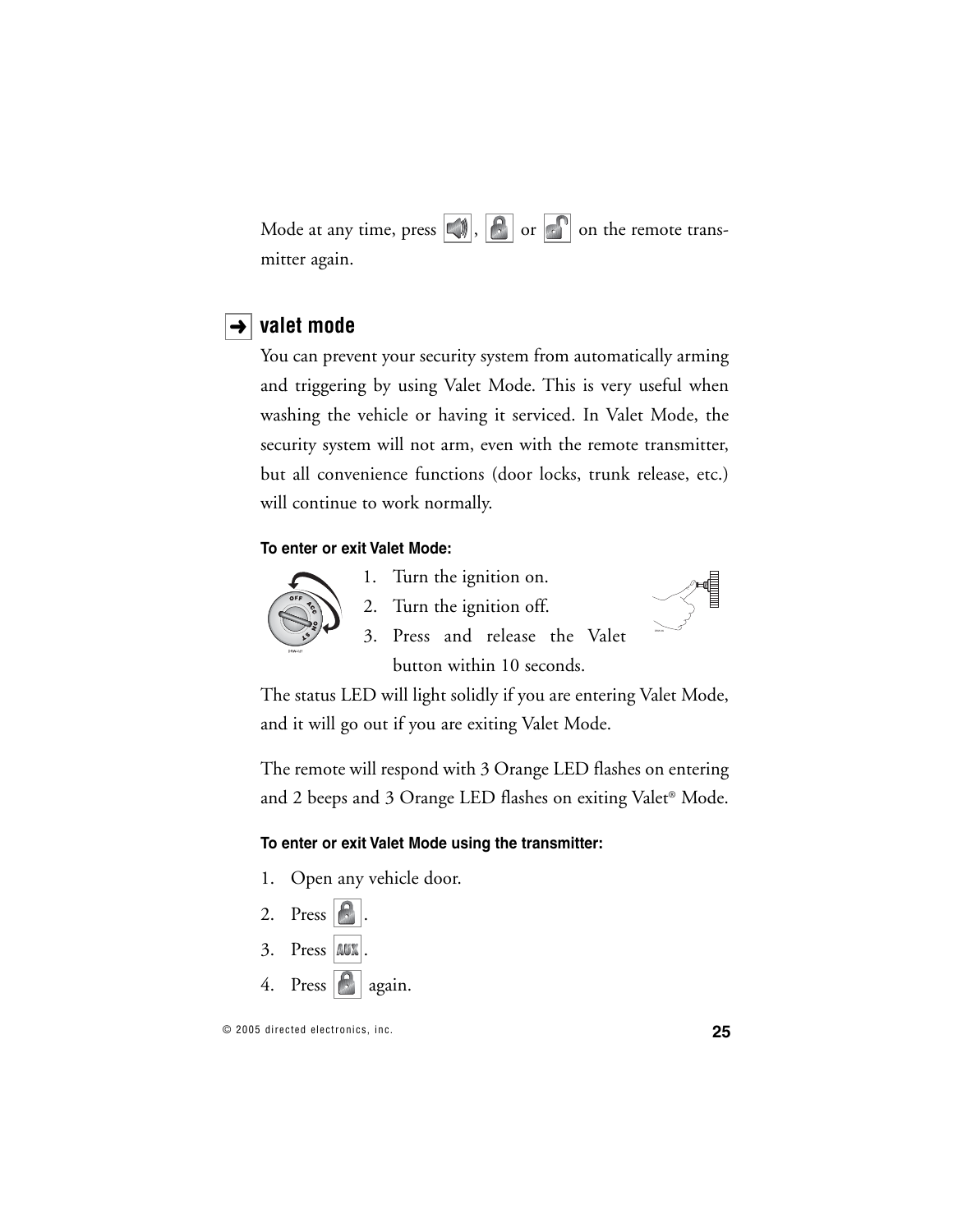The in-vehicle status LED will light solidly if you are entering Valet® Mode, and it will go out if you are exiting Valet® Mode. The remote responds with the normal arm notifications with each remote button press.

### $\rightarrow$  | one-time bypass

This feature stops the alarm from arming or activating any outputs that are programmed to activate when the alarm is armed.

One-time bypass will defeat the following actions:

Passive arming: If programmed ON the alarm will not arm itself.

If the remote is used to arm the alarm after exiting the vehicle:

Window roll up: If programmed ON this output will not activate.

Linked Auxiliary Outputs: If programmed to activate on arm, they will not activate.

To activate one-time bypass:

- 1. After parking turn the ignition off.
- 2. Turn the ignition On for more than 1-second and less than 3-seconds.
- 3. The siren will chirp once to indicate one-time bypass has been activated.

To cancel one-time bypass perform one of the following:

Arm then disarm the alarm.

Turn the ignition On for more than 3-seconds.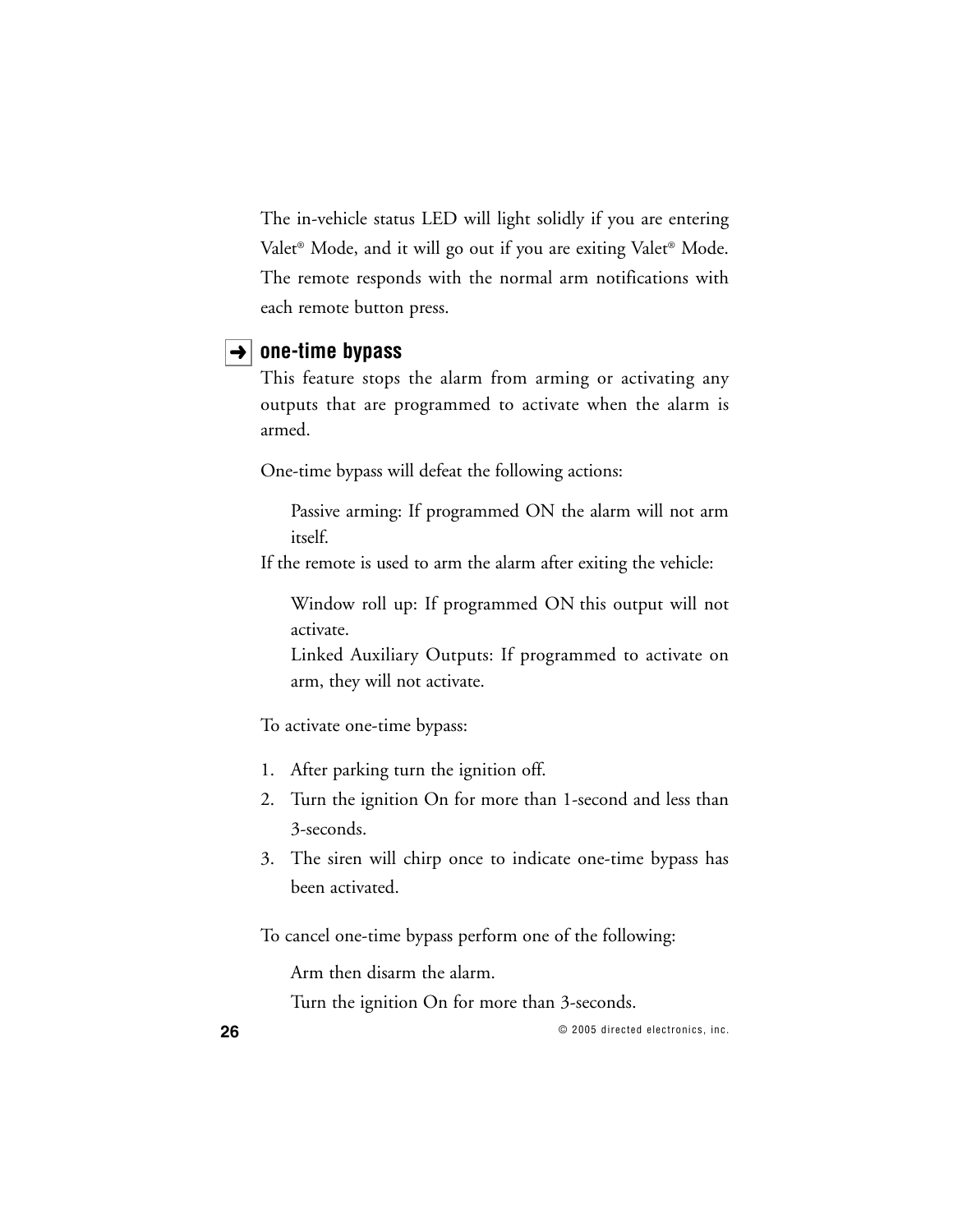### **nuisance prevention® circuitry** ➜

Your system has Directed's Nuisance Prevention® Circuitry (NPC®). It prevents annoying repetitive trigger sequences due to faulty door pin switches or environmental conditions such as thunder, jackhammers, airport noise, etc.

#### **Example**

If the alarm triggers three times within a 60-minute period and each time the same sensor or switch triggers the alarm, NPC® will interpret those triggers as false alarms. After the third trigger, NPC® ignores, or bypasses, that sensor or switch (along with any other sensors or switches sharing the same zone) for 60 minutes.

If the bypassed sensor tries to trigger the system while it is being bypassed, the 60-minute bypass period will start over. This ensures that a sensor that continually triggers will remain bypassed.

Doors are covered by NPC® differently; if the alarm is triggered by an open door for three full cycles, the doors will be bypassed until the trigger ceases.

**note:** Arming and disarming the system does not reset this function.The only ways to reset a bypassed zone are for it to not trigger for 60 minutes, or to turn on the ignition. If testing your system, it is important to remember that the NPC® programming can cause zones to be bypassed and appear to stop working. If five chirps are heard when disarming, NPC® has been engaged. If you wish to clear the NPC® memory, turn the ignition key on.

NPC<sup>®</sup> is programmable. See *Programming Options* section of this guide.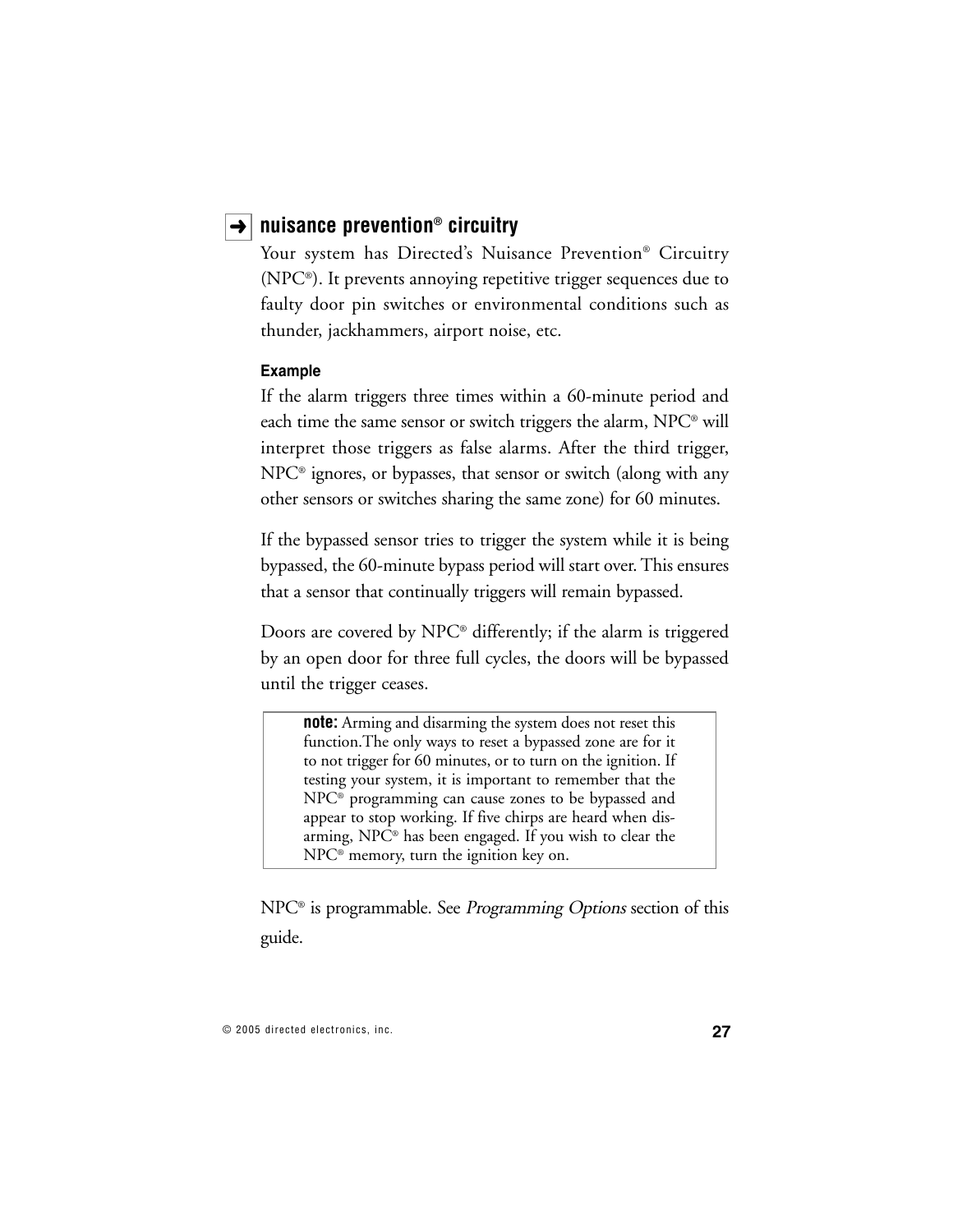# auxiliary outputs (options)

This system also supplies outputs that can control convenience options such as remote control trunk release and window automation. Consult your dealer for available options for your system.

Channel 2 Trunk release: When connected, pressing | AUX | for 1.5 seconds will remotely release the vehicle trunk lid.

Channel 3 auxiliary output: When connected, pressing  $|\mathbf{B}|$  and **R** will immediately activate this output to control an additional convenience option.

Channel 4 auxiliary output: When connected, pressing  $\left|\mathbf{B}\right|$  and AUX will immediately activate this output to control an additional convenience option.

Channel 5 auxiliary output: When connected, pressing  $\left|\cdot\right|^{\ }$  and will immediately activate this output to control an additional convenience option.

Channel 6 auxiliary output: When connected, pressing  $\lVert \cdot \rVert$  and  $\left( \ast \right)$ will immediately activate this output to control an additional convenience option.

The remote will respond with a page notification consisting of an output tone (once) and the Yellow LED will flash 3-times. This occurs at the remote after the system has received the command to activate any of the Auxiliary outputs.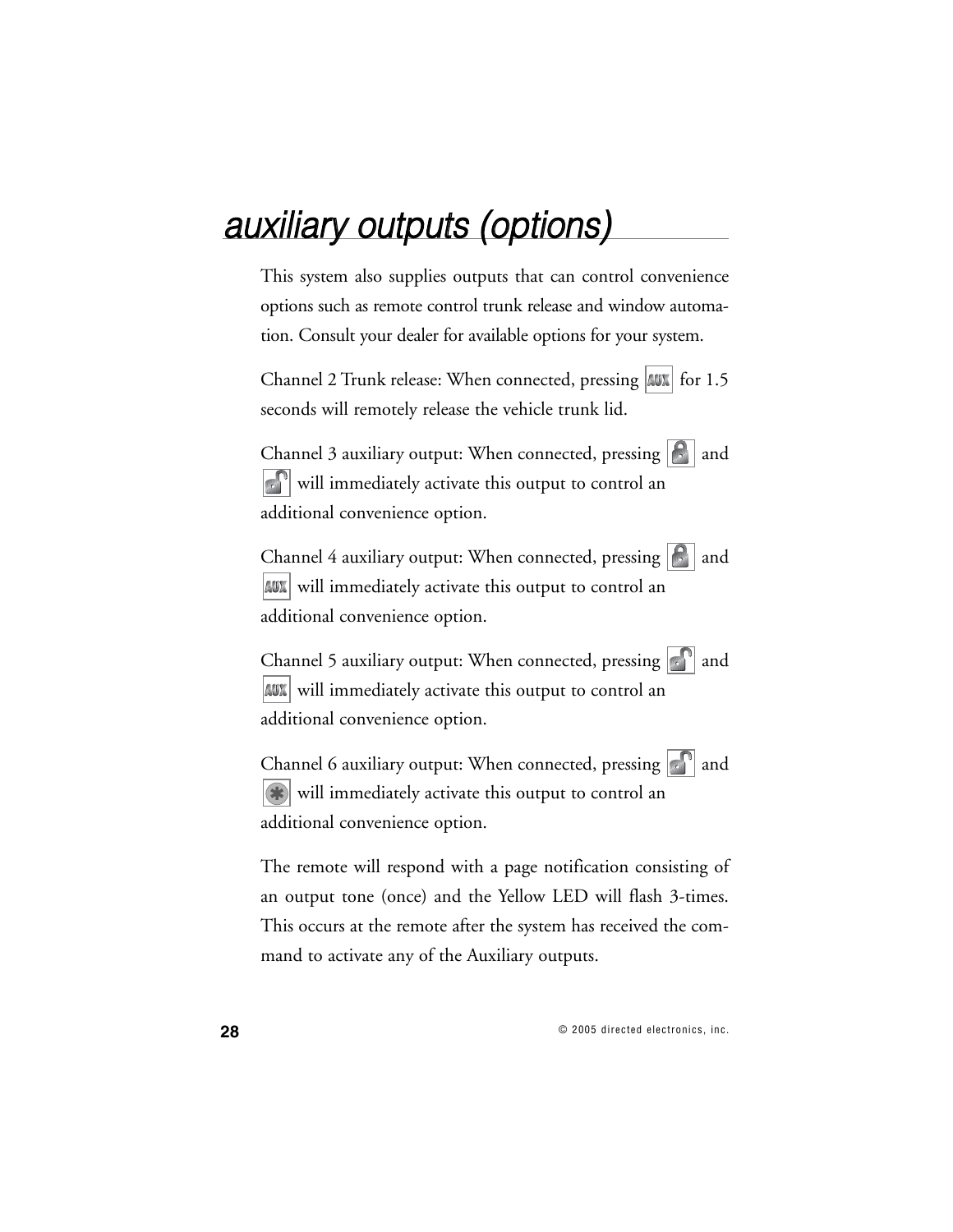# shock sensor adjustment

# **→ enter shock sensor adjustment mode**

**important**: Prior to performing this procedure the system must be disarmed, the doors, trunk and hood must be closed, and the ignition must be Off.

- 1. Press and hold  $\boxed{AW}$  and  $\boxed{c}$  buttons for 6-seconds.
- 2. The system will emit 1 long chirp to indicate entry into shock adjustment mode.
- 3. The LED will illuminate continuously for the duration of shock adjustment mode.

**note**: When the shock sensor adjustment mode is entered, all other timers and operations are bypassed until adjustment mode is exited.

## **→ adjusting the shock sensor setting**

1. Increase Sensitivity-Press and release the  $\left| \cdot \right|$  button to increase shock sensor sensitivity by one step. The siren will chirp 2-times for each step increased in adjustment. When the shock sensor adjustment reaches maximum sensitivity the siren will emit 2 short chirps and then 1 long chirp.

note: When the arm and disarm are programmed to a single button, then the AUX button is used to increase the sensitivity setting of the sensor.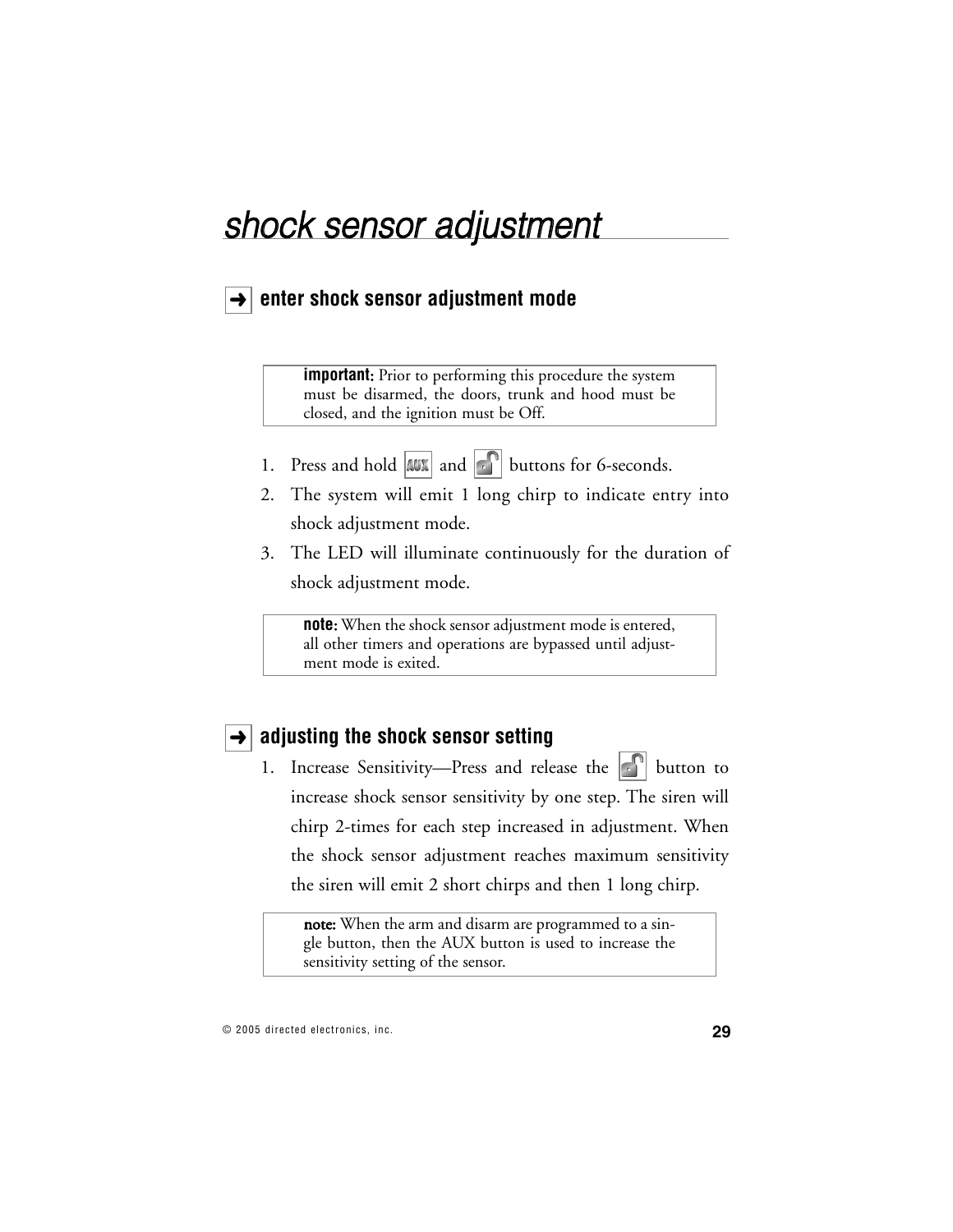- 2. Decrease Sensitivity—Press and release the  $\left| \boldsymbol{\epsilon} \right|$  button to decrease shock sensor sensitivity by one step. The siren will chirp 1-time for each step decreased in adjustment. When the shock sensor adjustment reaches minimum sensitivity (sensor is Off ) the siren will emit 1 short and then 1 long chirp.
- 3. Testing Sensor—Use the heel of the palm of your hand to strike the door pillar of the car after an adjustment. The siren will chirp once if the impact was great enough to generate a full trigger. Pre-warn level is set automatically. When desired setting is reached, sensor adjustment mode can be exited.

### **→ exit shock sensor adjustment mode**

The adjustment mode will be exited if:

- ➤ No input from transmitter for 15-seconds.
- ➤ No input from sensitivity testing for 15-seconds.
- ➤ The ignition is turned On.
- ➤ The Valet button is pressed.

The siren will emit 1 long chirp and the LED will extinguish which shock adjustment mode is exited.

### **→ reset shock sensor to default setting**

The shock sensor can be restored to a default setting of 10 to facilitate re-adjustment at any time while in adjustment mode.

1. Simultaneously press the  $|\text{aux}|$  and  $|\cdot|$  buttons.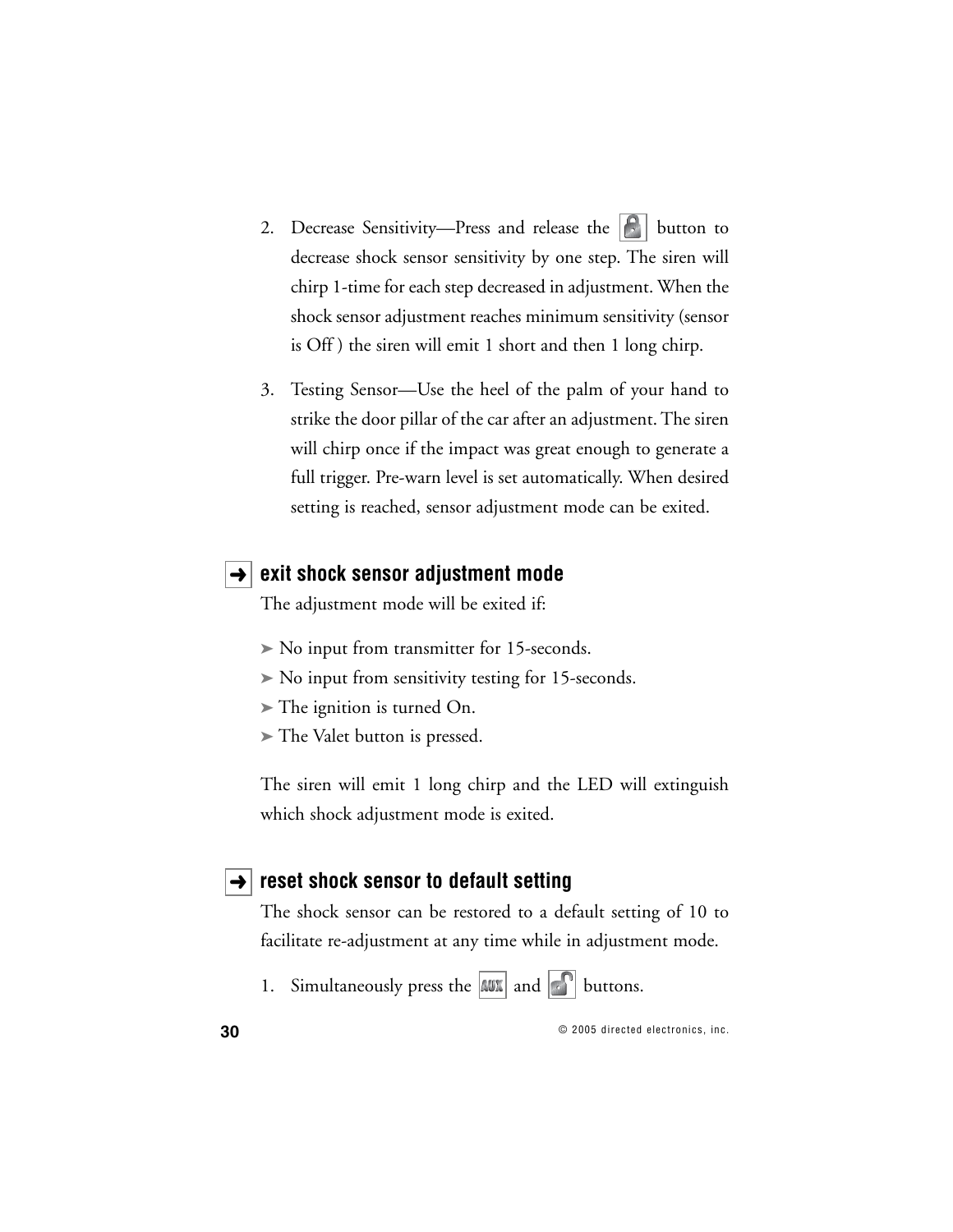- 2. The system will emit 3 chirps to indicate the sensor has been reset to level 10.
- 3. The system returns to shock sensor adjustment mode for further adjustment, if required.

# **diagnostics**

The microprocessor at the heart of your security system is constantly monitoring all of the switches and sensors that are connected to it. It detects any faulty switches and sensors and prevents them from disabling the entire system. The microprocessor will also record and report any triggers that occurred during your absence. Refer to the *System Status Chirps* and Table of Zones charts for diagnostic information.

## **arming diagnostics** ➜

If the system is armed while an input is active (door open, sensor triggering, etc.) the unit will chirp once when arming and then one more time a few seconds later. This is called Bypass Notification.

**note:** Bypass Notification will not occur when using Silent Mode™ or if chirps have been programmed OFF.

The security system will ignore the input that was active when the system was armed, until the input goes away. Three seconds later the system will monitor that input normally. For example,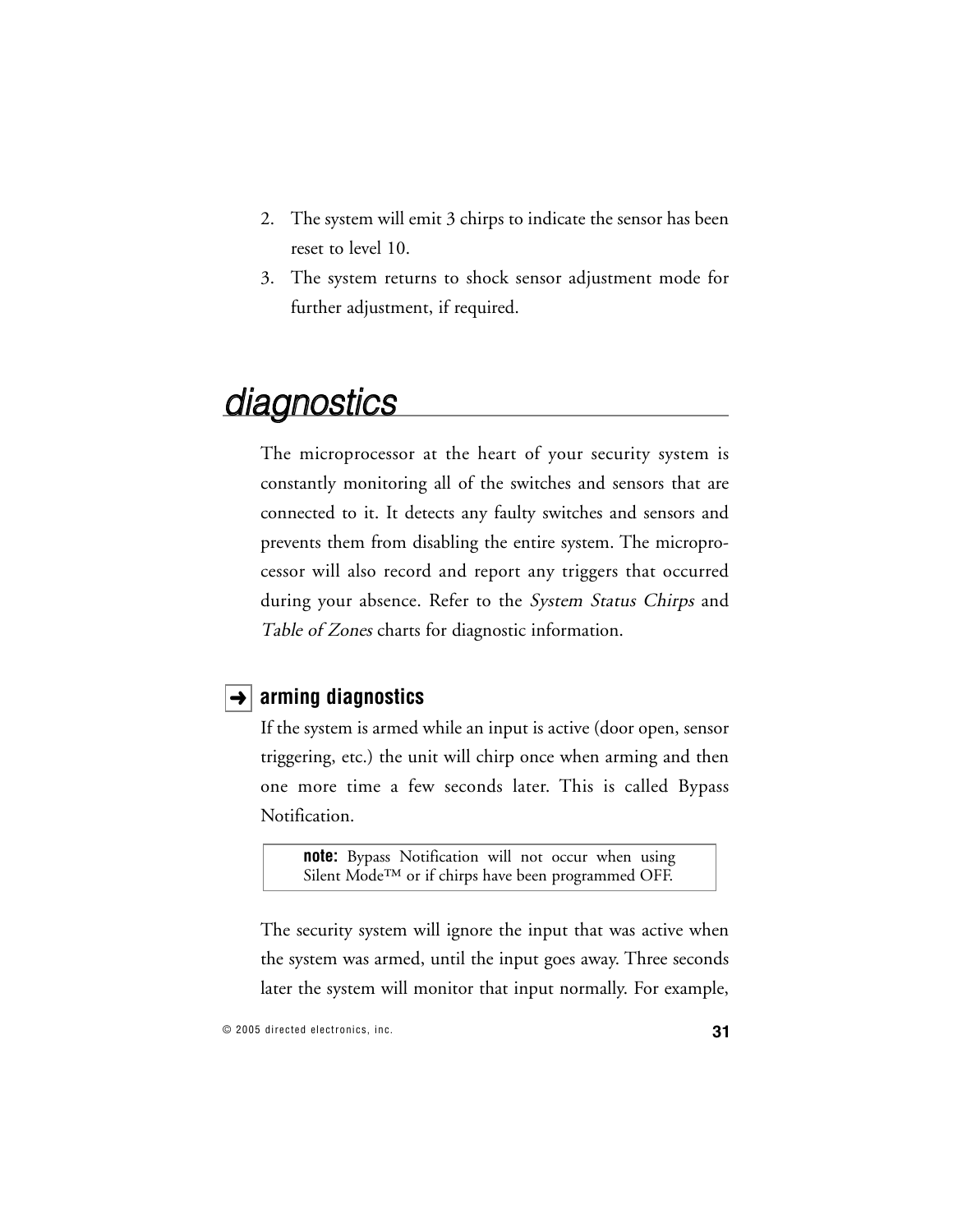if your vehicle has interior light exit delay, and you arm the system before the interior light goes out, you may hear Bypass Notification chirps. Once the light shuts off, however, the doors are monitored normally.

### **disarming diagnostics** ➜

Extra disarm chirps are the Tamper Alert. If four chirps are heard when disarming, the system was triggered in your absence. If five chirps are heard, a zone was triggered so many times that Nuisance Prevention® Circuitry has bypassed that zone. The in-vehicle status LED will indicate which zone was involved. (See Table of Zones section of this guide.) The system will retain this information in its memory, and continue to chirp four or five times each time it is disarmed, until the next time the ignition key is turned on.

### **→ System status chirps**

The siren will chirp when arming/disarming the system. The pattern of chirps will audibly report the system's status as described below.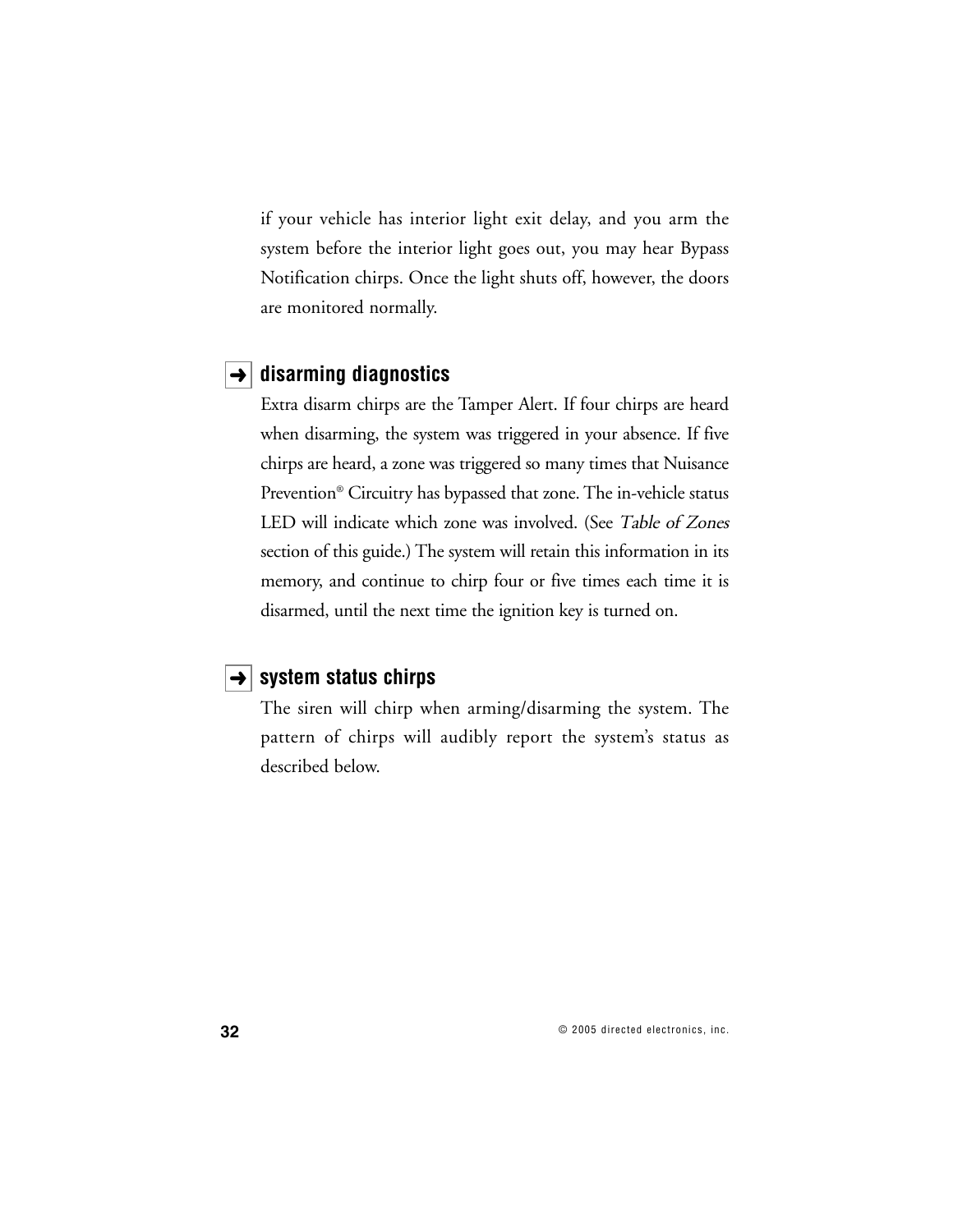| <b>Action</b> | <b>Number of Chirps</b>   | <b>Description</b>                              |  |
|---------------|---------------------------|-------------------------------------------------|--|
| Arm           |                           | System armed                                    |  |
| Arm           | $1$ (3-second delay), $1$ | System armed with<br><b>Bypass Notification</b> |  |
| Disarm        |                           | System disarmed                                 |  |
| Disarm        |                           | System disarmed with<br>Tamper Alert            |  |
| Disarm        |                           | System disarmed NPC®<br>active                  |  |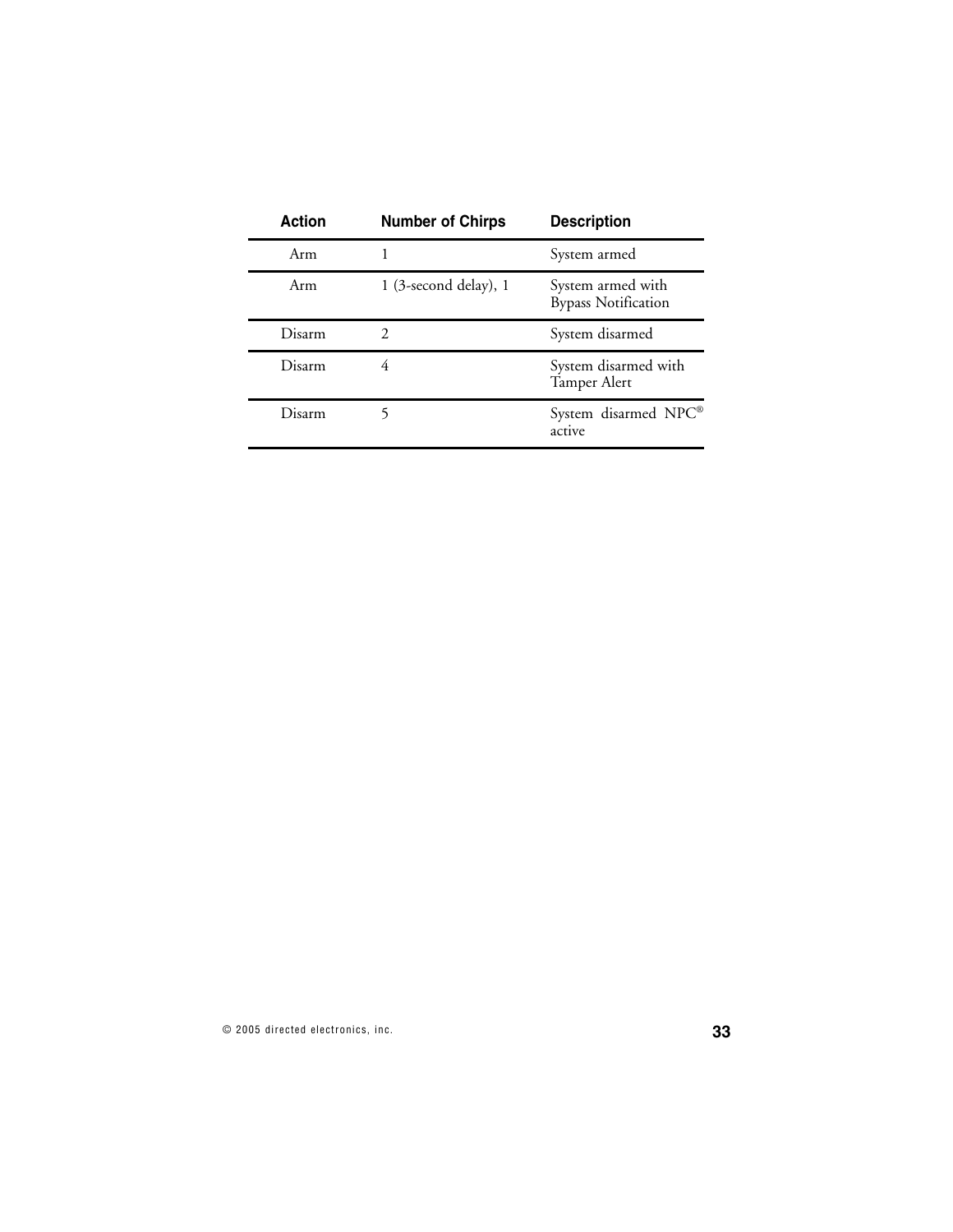### **table of zones** ➜

The zone number is the number of LED flashes used by the system to identify that input. The standard input assignments are listed below, along with spaces to write in any optional sensors or switches you have had installed.

| Zone - Number<br>of LED Flashes | <b>Description</b>                                                                                          | Dealer-Installed<br><b>Options</b> |
|---------------------------------|-------------------------------------------------------------------------------------------------------------|------------------------------------|
| 1                               | Instant trigger - often used<br>for trunk pinswitches                                                       |                                    |
| $\mathcal{D}_{\mathcal{L}}$     | Shock sensor input - a light<br>impact activates warn away<br>and a heavier impact activates<br>full alarm. |                                    |
| 3                               | Door switch trigger                                                                                         |                                    |
| 4                               | Optional sensor inputs for<br>warn away and full<br>alarm notification.                                     |                                    |
| 5                               | Ignition trigger                                                                                            |                                    |
| 6                               | Hood trigger                                                                                                |                                    |
| 7                               | Optional sensor inputs for<br>warn away and full<br>alarm notification.                                     |                                    |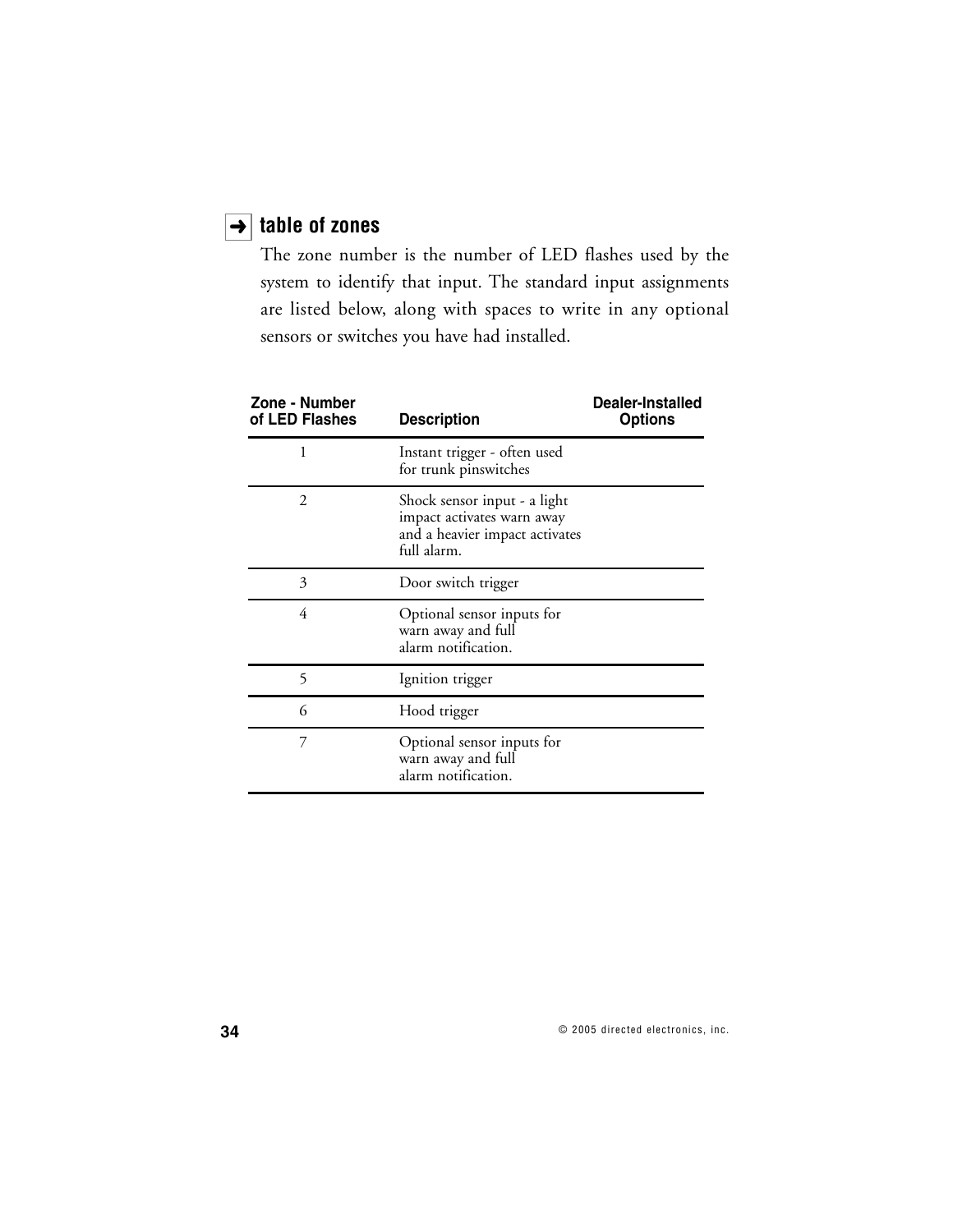## **→ interpreting zone diagnostics**

Warn Away responses are not reported by arming or disarming diagnostics. If you receive a Bypass notification when arming or a Tamper Alert notification when disarming, look at the invehicle status LED. Active or triggered zones will be indicated by a pattern of blinks by this LED.

#### **Example**

If Zone 3 was active or triggered, the in-vehicle LED will blink three times with a two-second pause. Then it will blink three times again, and repeat until the ignition is turned on.

**note:** Your system stores the last six triggered zones in memory. If your system has been triggered but the LED has been reset by turning on the ignition, your dealer can still recall the last six zones that were triggered. Contact your dealer for details.

# code hopping

The receiver and transmitters each use mathematical formulas called algorithms to change their codes each time the transmitter is used. This technology has been developed to increase the security of the unit. The control unit knows what the next codes should be. This helps to keep the transmitter "in sync" with the control unit even if you use the remote control out of range of the vehicle. However, if the transmitter has been pressed many times out of range of the vehicle, or if the battery has been removed, it may get out of sync with the control unit and fail to operate the system. To re-sync the remote control simply press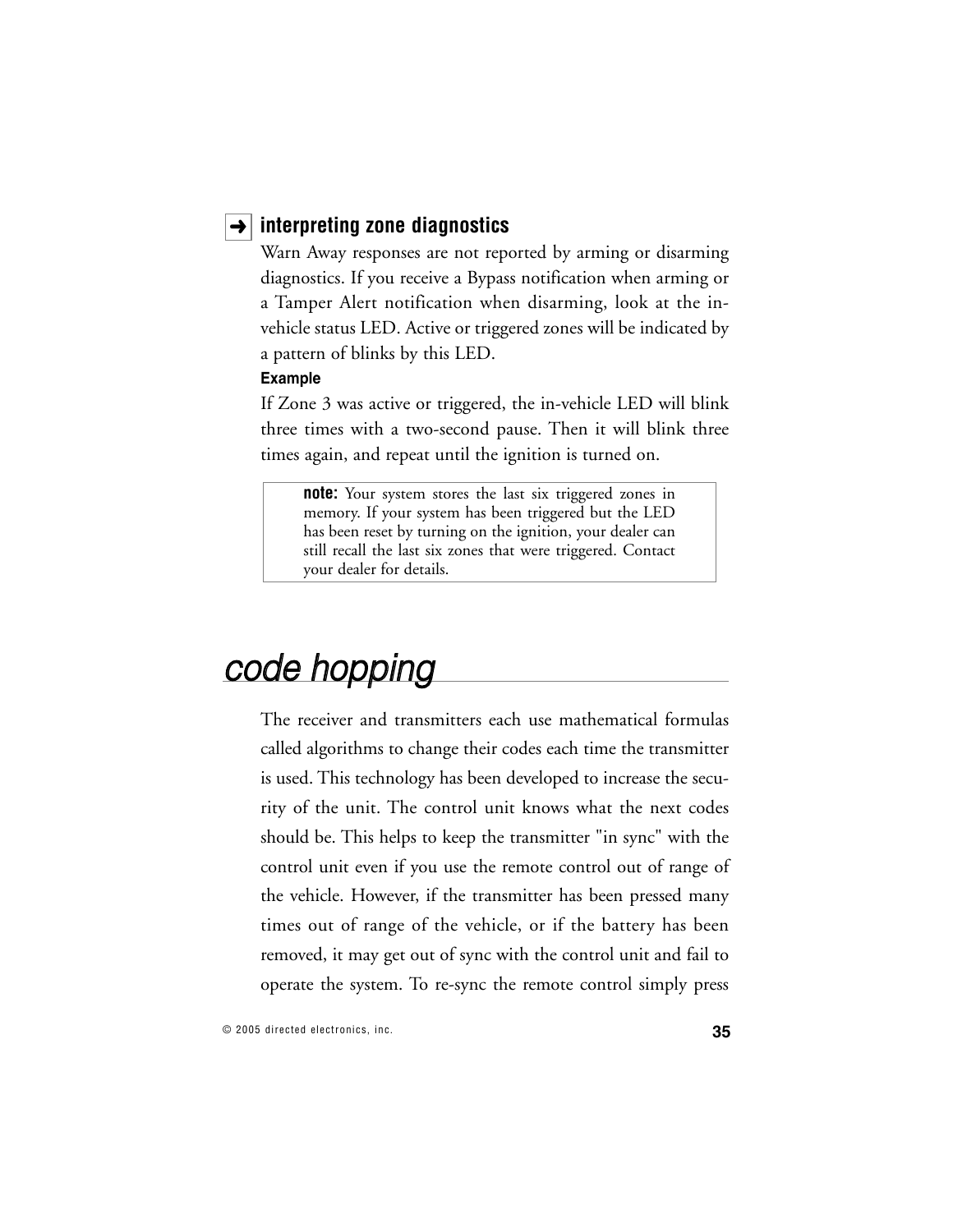**8** of the transmitter several times within range of the vehicle. The alarm will automatically re-sync and respond to the transmitters normally.

# high frequency

Your system transmits and receives at 434 MHz. This provides a cleaner spectrum with less interference and a more stable signal. Enjoy a phenomenal increase in range – even in areas with high radio interference.

# owner recognition

Owner Recognition is a feature available exclusively from Directed. Using the Directed Bitwriter®, a hand-held programming tool, your dealer can program many of the system settings. The programmer makes it possible to program different settings for each transmitter that is used with the system. Then, whenever a specific transmitter is used, the system will recall the settings assigned to that transmitter. Owner Recognition lets up to four users of the system have different settings that meet their specific needs. It is almost like having four separate alarms in your vehicle, one for each user.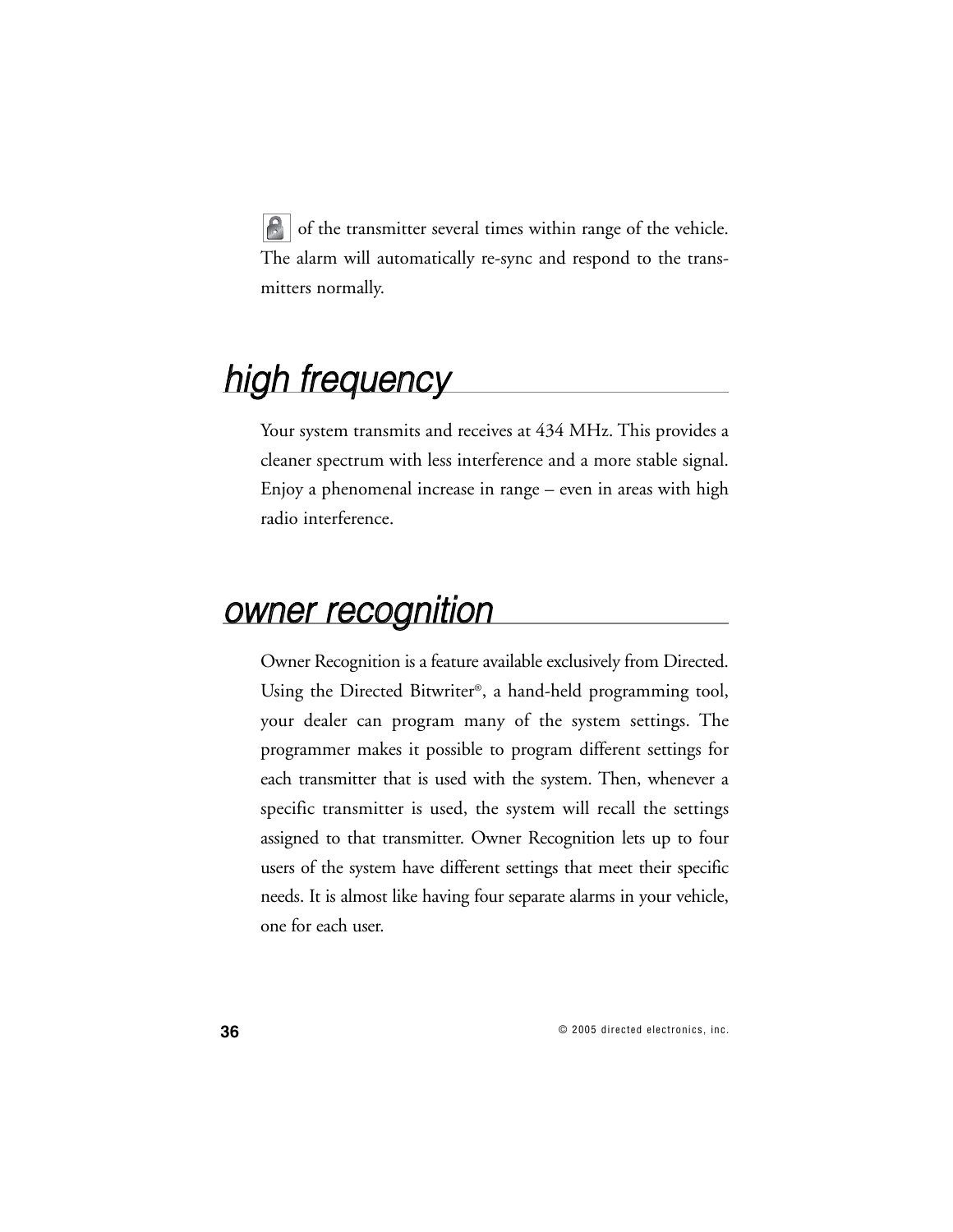**note:** Owner Recognition cannot be programmed without a Directed Bitwriter® and the necessary software. Check with your dealer for more information.

# rapid resume logic

This Directed system will store its current state to non-volatile memory. If power is lost and then reconnected, the system will recall the stored state from memory. This means if the unit is in Valet Mode and the battery is disconnected for any reason, such as servicing the car, when the battery is reconnected the unit will still be in Valet Mode. This applies to all states of the system including arm, disarm, VRS®, and Valet Mode.

# power saver mode

Your system will automatically enter Power Saver Mode while armed or in Valet® Mode, after a period of time in which no operation has been performed. This lowers the current draw to the vehicle's battery. Power Saver Mode takes over under the following conditions:

➤ Power Saver when the system is armed: After the system has been armed for 24 hours, the in-vehicle LED will flash at half its normal rate, decreasing the system's current draw.

© 2005 directed electronics, inc. **37** ► Power Saver in Valet® Mode: When the system enters Valet® Mode the in-vehicle LED illuminates steadily. If the vehicle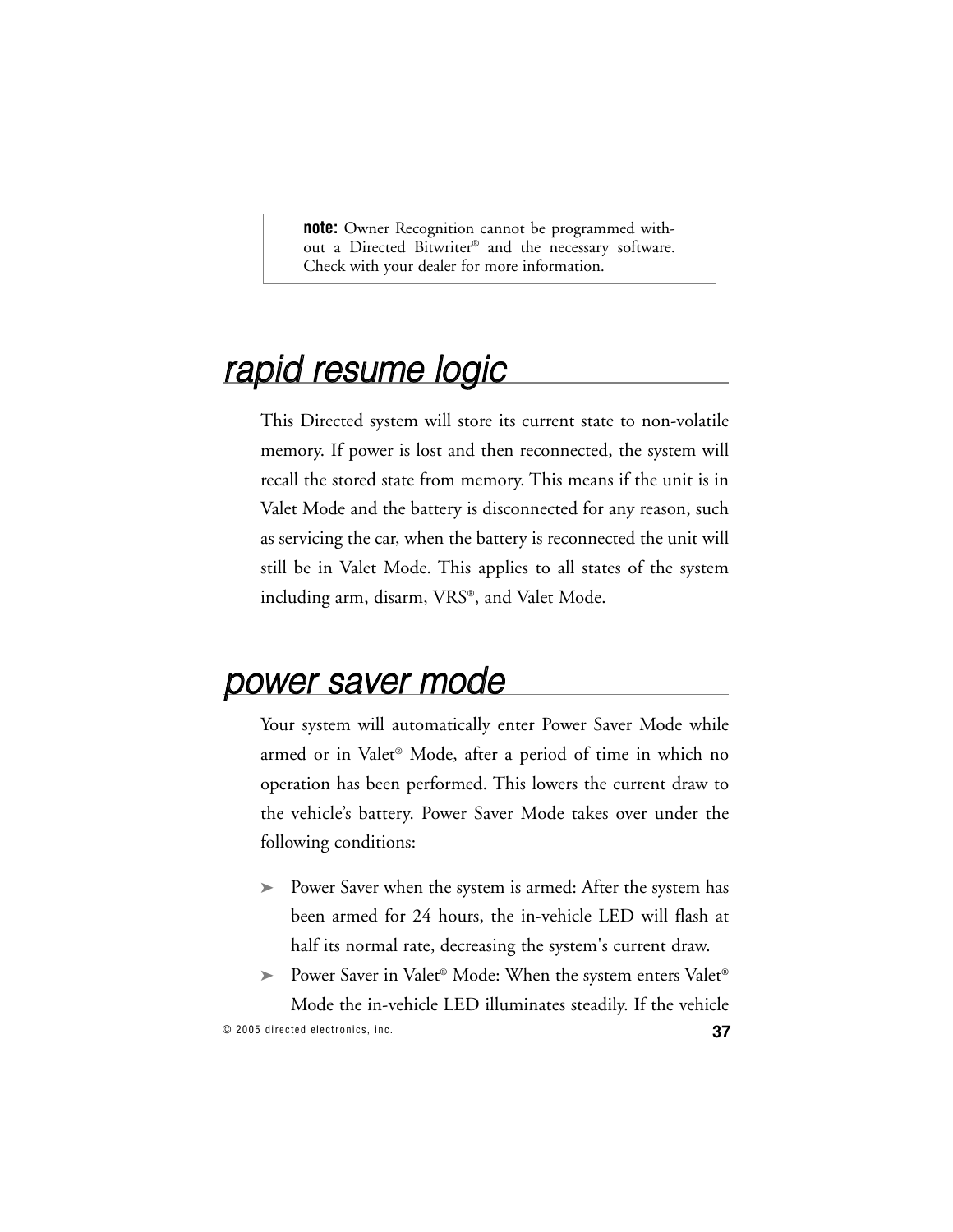is not used (ignition is not turned on) for a period of one hour while the system is in Valet® Mode, the LED will shut off. If the system remains in Valet® Mode, the LED will come back on the next time the ignition is turned on and then back off.

# programming

Programming options control what your system does during normal operation, and require few or no additional parts. However, some may require additional installation labor.

The following is a list of the program settings, with the factory settings in **Bold**:

- ➤ Active arming (only with the remote) or passive arming (automatic arming 30-seconds after the last door has been closed).
- ► Arming/disarming confirmation siren chirps on or off.
- ► The ignition controlled door lock feature on or off: With this feature on, the doors will lock three seconds after the ignition is turned on, and the doors are closed, and unlock when the ignition is turned off. The system will not lock the doors when the ignition is turned on with any door open. If your installer is programming the security system with the Directed Bitwriter, ignition lock and unlock are independent features and can be programmed separately.
- ► Passive door locking (with passive arming) or **active door** locking (only when arming with the remote). Passive locking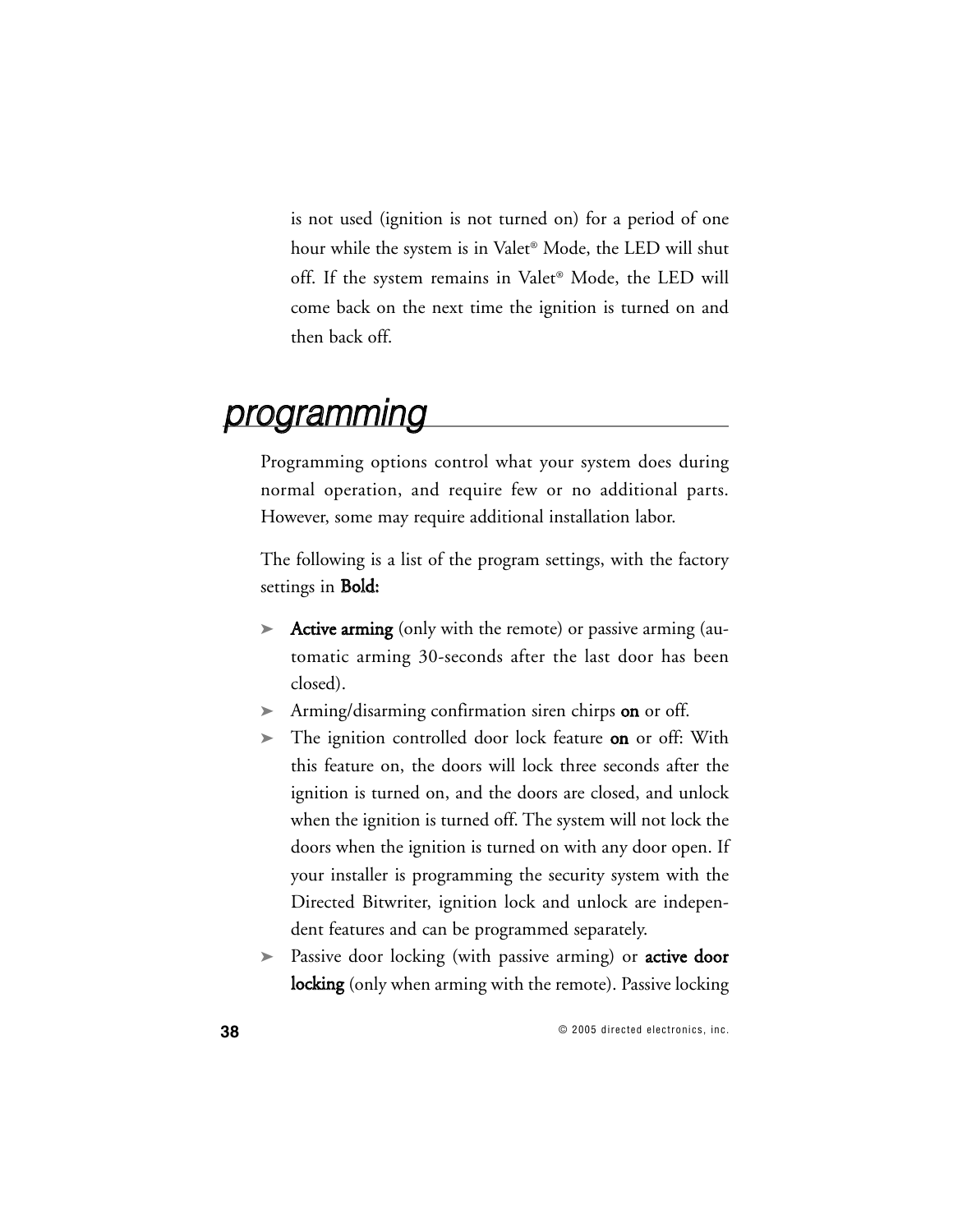allows the vehicle's doors to lock when the security system passively arms (after the 30 second countdown). This feature only works if passive arming has been programmed.

**note:** When programmed for passive arming and active lock, if the system is disarmed without a door being opened, the system will relock the doors when it passively rearms.

- ► Panic mode enabled/disabled with the ignition on: Some states have laws against siren capability in a moving vehicle.
- ► Forced passive arming on or off: If your system is programmed for passive arming and the forced passive arming feature has been programmed on, the system will passively arm after one hour, even if a protected entry has been left open. This feature is useful if a door has been left ajar when leaving the vehicle. Forced passive arming ensures that the security system will be armed in every situation.

**note:** When the system passively arms after one hour, the entry point that has been left open, and anything connected to the same zone, is bypassed and cannot trigger the system. However, the remaining inputs to the system are fully operational.

► Automatic Engine Disable (AED) on or off: The purpose of this feature is to protect the vehicle from being stolen at all times, regardless of whether or not the alarm is armed. If AED is programmed on, the starter of the vehicle will be disabled 30 seconds after the ignition is turned off. Once the key is turned off, the in-vehicle LED will flash slowly (one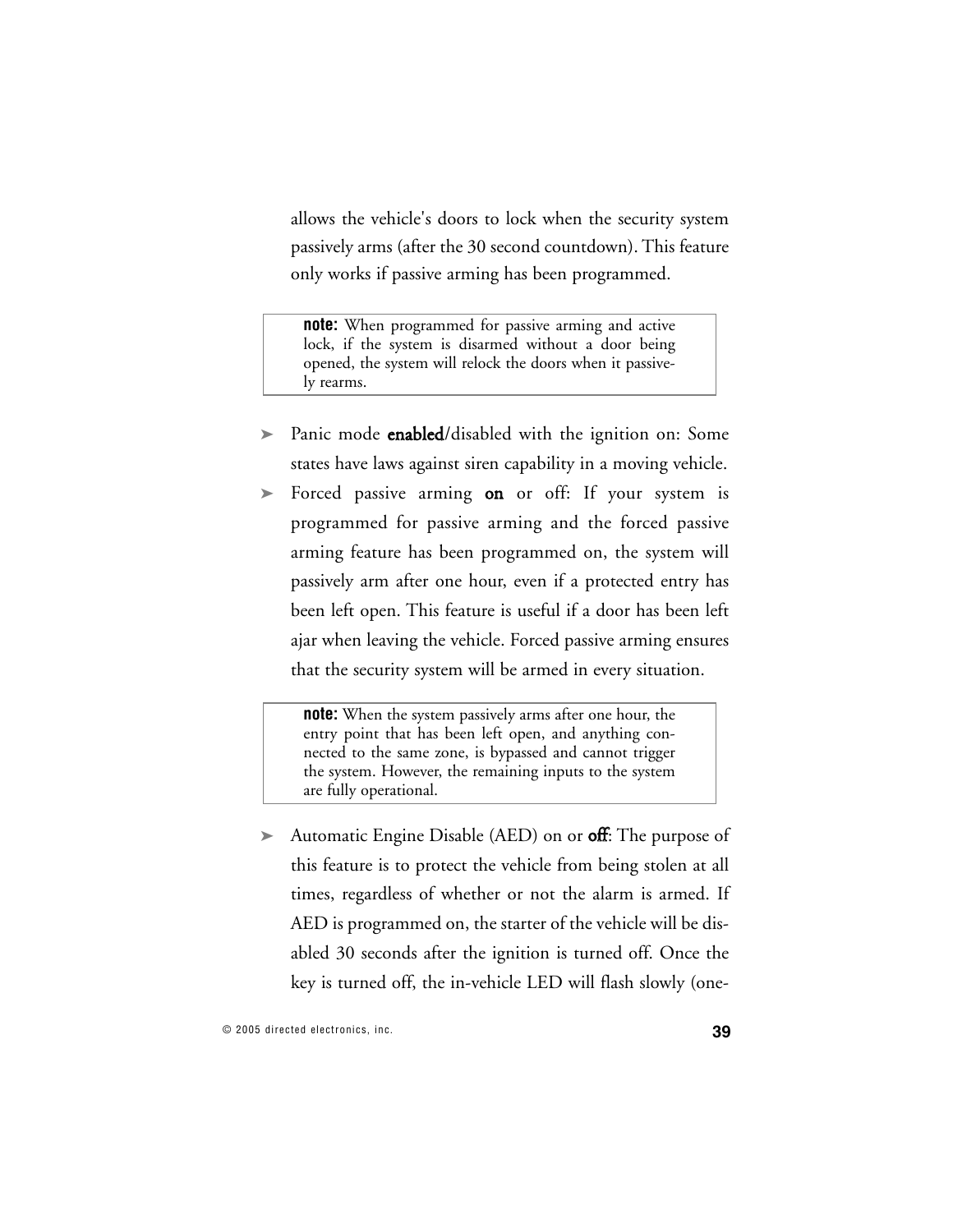half its normal armed rate) to indicate the AED arming cycle. Thirty seconds later, the starter of the vehicle will be disabled. To start the car, it will be necessary to disarm the system with the remote. It is also possible to disarm the AED feature by turning the ignition key to the RUN position and pressing the Valet® button the programmed number of times. AED is disabled when the system is in Valet® Mode.

**note:** This feature will only function if the Failsafe® Starter Kill relay has been installed.

- ➤ Full trigger response 30 or 60 seconds: This determines how long the full triggered sequence lasts. Some states have laws regulating how long a security system can sound before it is considered a nuisance. If your installer is programming the security system with the Directed Bitwriter, the full triggered response can be programmed for any duration ranging from 1 to 180 seconds.
- ➤ Nuisance Prevention® Circuitry on or off: Please refer to the NPC® section of this manual for a complete explanation of how NPC® operates. If NPC® is programmed off, the security system will respond to inputs from any sensor indefinitely.

**note:** Because many states have laws regulating security systems, programming NPC® off may cause your system to violate state laws.

**40** © 2005 directed electronics, inc. ► Progressive door trigger on or off: When the system is armed and a door is opened, the system responds with ten chirps prior to beginning the full triggered sequence. If an instant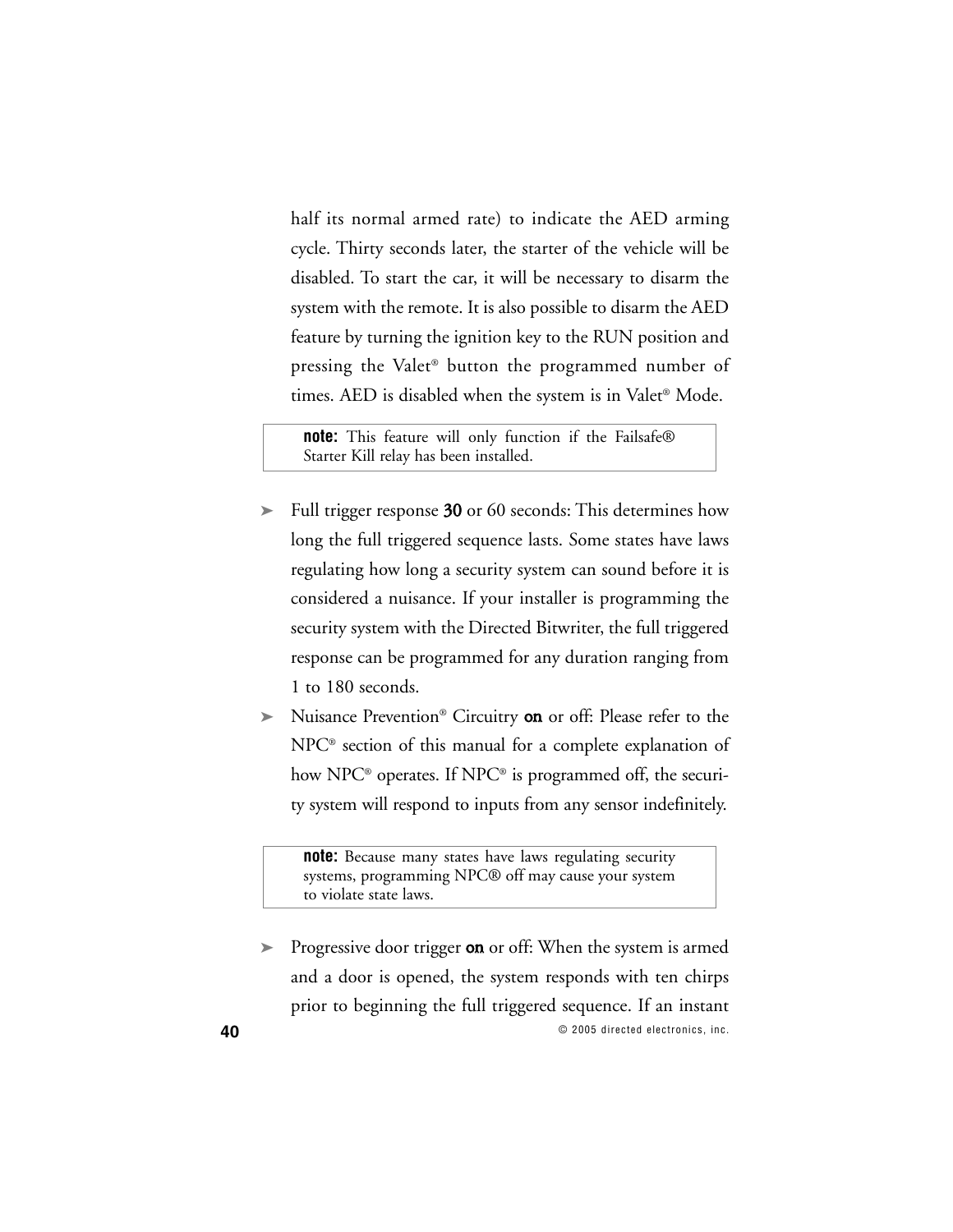trigger is desired, the progressive door trigger can be programmed off.

- ➤ Valet® pulse count: The number of presses of the Valet® button required to disarm the security system, AED, or the VRS® system can be programmed from one to five presses. The default setting is one press.
- ► Siren tones and chirp volume: The output of the Revenger<sup>®</sup> Soft Chirp® siren consists of six different tones in sequence. Any of these tones can be eliminated by your dealer, resulting in a unique, easily identifiable siren sound. The siren chirps can be either full volume or six decibels quieter than the full alarm blast.

# installation options

The system has many options that may require extra parts and labor. Some of the possibilities are listed here.

- ➤ Progressive unlocking: In most cars with electric power door locks, the system can be configured so that when the system is disarmed, only the driver's door unlocks. A second press of the **button unlocks the other doors.**
- ➤ Vehicle Recovery System (VRS®): VRS® is an anti-carjacking device designed to help in the safe recovery of your vehicle in case of a carjacking. Please refer to the Vehicle Recovery System section of this guide for a complete explanation of how the Vehicle Recovery System operates.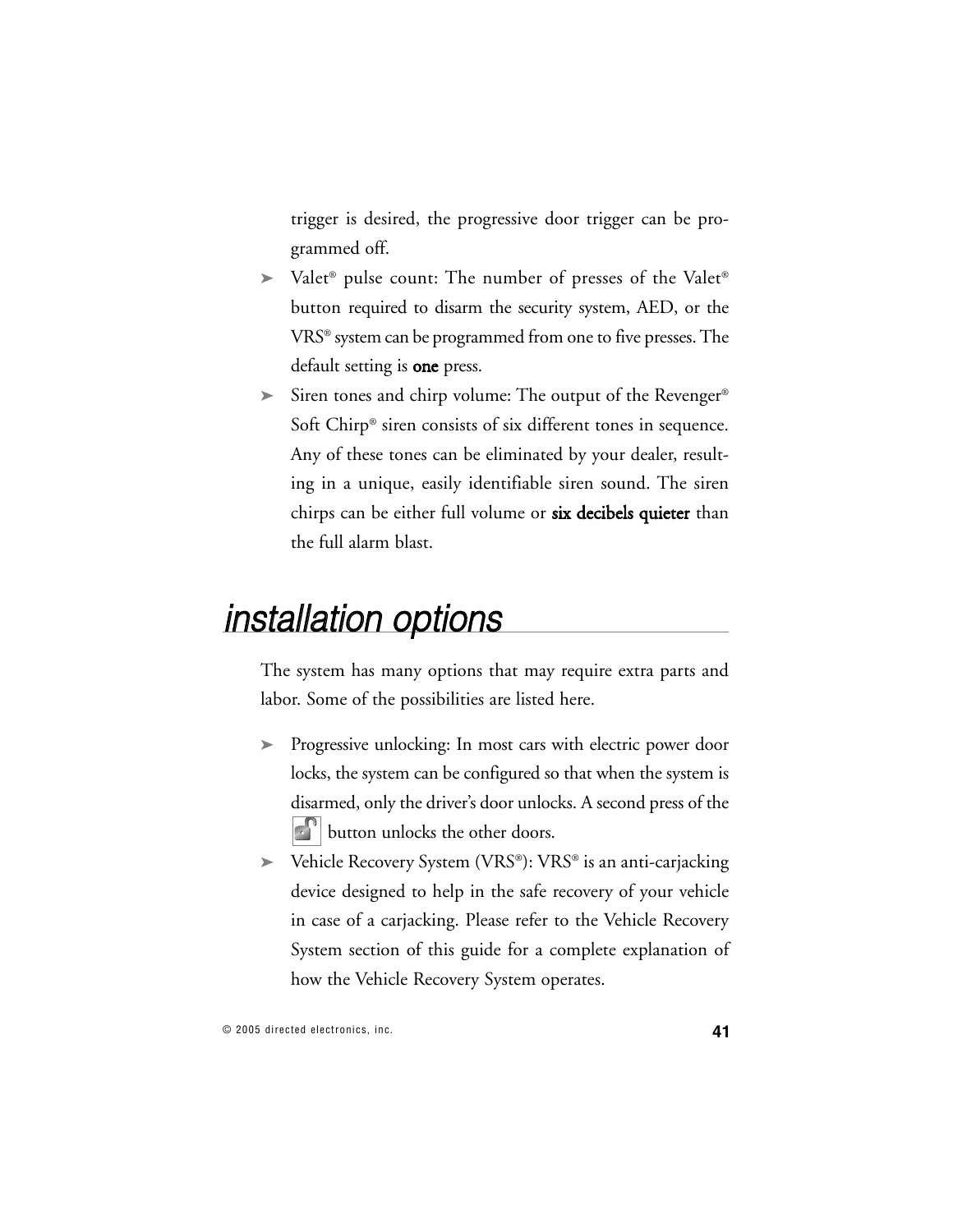# vehicle recovery system (vrs®)

The optional VRS® feature is designed to ensure that any unauthorized user of your vehicle (even if using your keys and remote control) will not be able to permanently separate you from your vehicle.

The VRS® cannot prevent a carjacking attempt; however, it does ensure that if your vehicle is taken by an unauthorized user, it will be disabled (after several progressive warnings) as safely as possible. Should a carjacking occur, the VRS® allows you to concern yourself with your personal safety without worrying about your property.

Directed has engineered this vehicle security system, the Failsafe® Starter Kill, and the VRS® feature to provide the best combination of personal safety and property protection available. When properly installed, the system can never inadvertently stop your vehicle in traffic or on railroad tracks while the vehicle is in operation. It is unlike other systems that shut down your engine while it is running. This system is designed to perform starter interrupt, or starter kill. The Failsafe® Starter Kill cannot shut down an already-running engine – it can only prevent an engine from starting in the first place.

**important!** Any installation that allows this product to shut down a vehicle's engine when it is running is contrary to the product's design and intended usage, and Directed hereby expressly disclaims any liability resulting therefrom.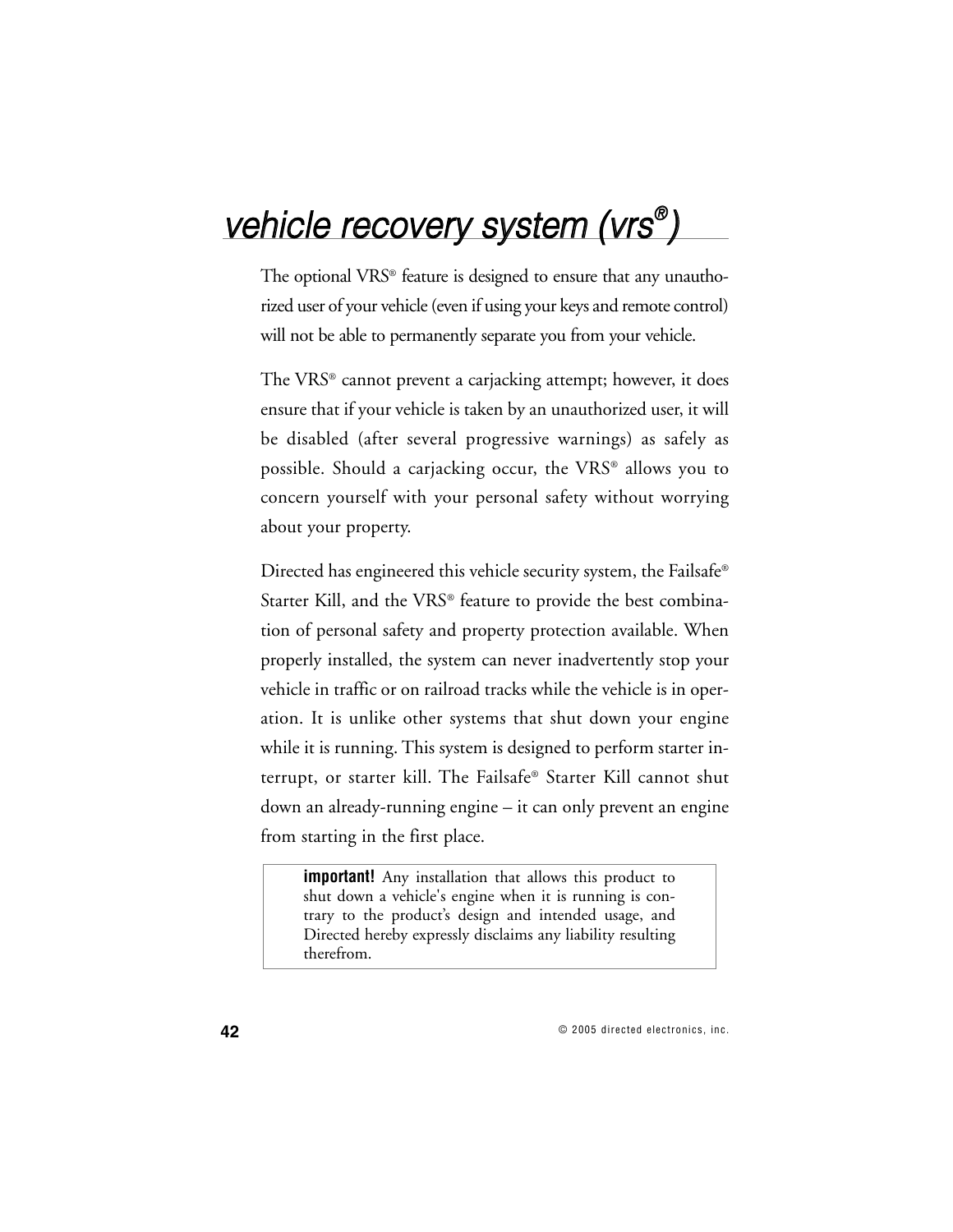### **→ arming the vrs®**

To arm the VRS®, turn the ignition to the ON position and press the arm button on the remote transmitter for one second. The parking lights will flash and the siren will chirp once. This can be done before driving or while driving the vehicle. Once the system is armed, it will initiate its triggered sequence (see below) if any door is opened and closed. If you are forced from the vehicle, the system will trigger as the door is opened and closed. This is how the system works to combat intersection carjacking. To protect against parking lot carjacking, arm the VRS® before leaving the vehicle. The system will now trigger automatically the next time you or anyone drives the vehicle. This helps to protect the vehicle if someone takes your keys and remote transmitter by force in a parking lot.

**note:** If the VRS<sup>®</sup> system is armed while operating the vehicle and not disarmed prior to leaving the vehicle, it is still armed and will trigger the next time the vehicle is driven.

### **vrs® triggered sequence** ➜

**Fifteen seconds** after the last door has closed, the in-vehicle LED will begin flashing. This delay is intended to allow you time to distance yourself from your vehicle in the event of a carjacking.

**Forty-five seconds later**, the siren begins chirping and the parking lights begin flashing. This time could be used to notify authorities that your vehicle has been hijacked, and tell them what the VRS® will do next.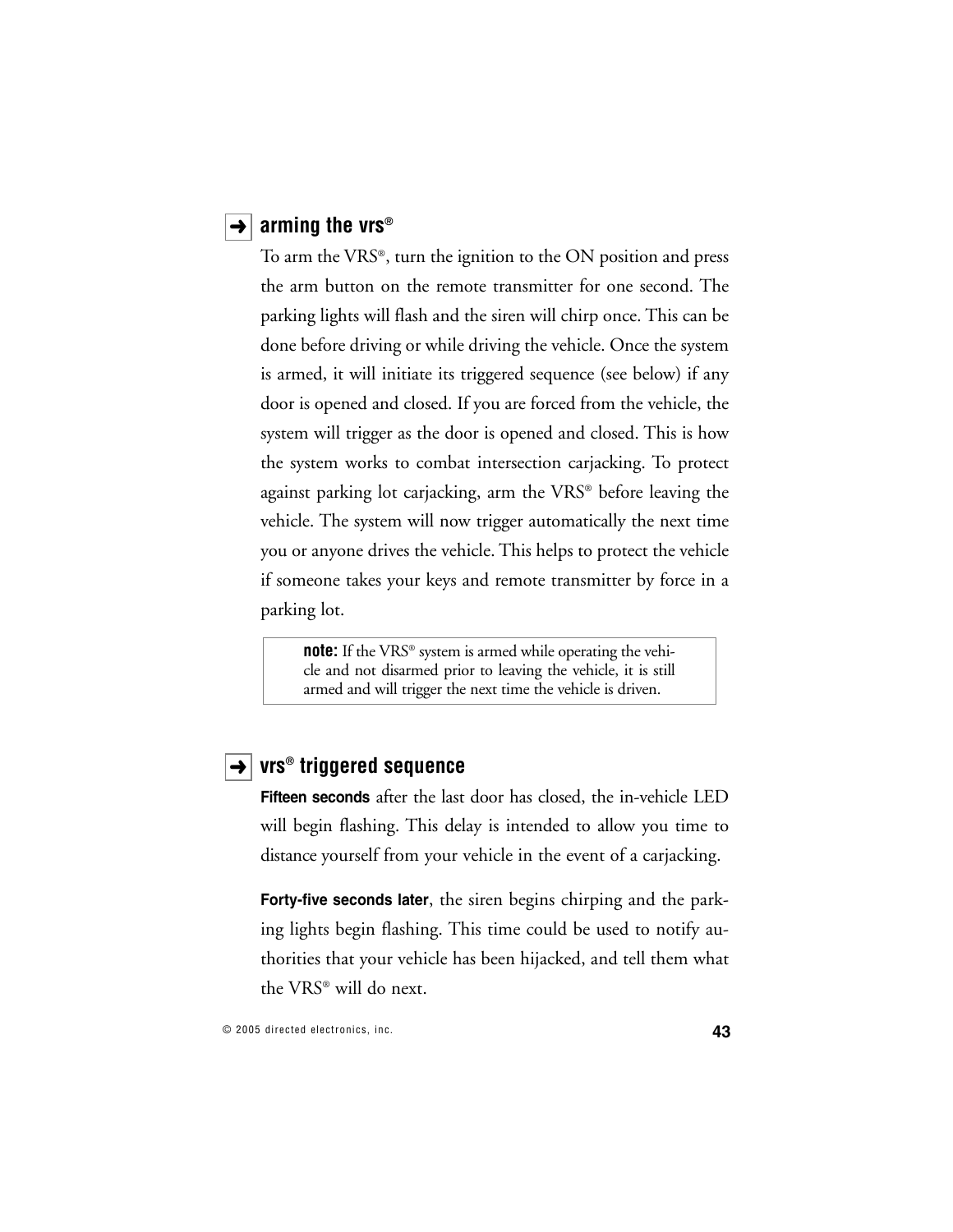**Fifteen seconds** after the siren chirps begin, the siren's output will change to a continuous blast.

From this point on, when the ignition key is turned off, the  $VRS^{\circledast}$ will immediately turn on the starter kill. This will prevent the vehicle from being restarted, thus immobilizing it at that spot.

**Three minutes** after the constant siren output begins, the flashing parking lights and the siren will stop. The starter kill will remain active until the system is disarmed. If the door is opened or the ignition is turned off and on in an attempt to restart the car, the siren and light flashing will begin again.

## $\rightarrow$  **disarming the vrs®**

Take the time to familiarize yourself with the VRS® triggering sequence and the disarm procedure. It is important to recognize and identify the VRS® trigger sequence and know how to disarm it in case of accidental activation.

Once the VRS® is armed, it does not disarm automatically. You must disarm it the next time you operate the vehicle. You must disarm it with one of the following procedures:

If the system has not entered the triggered sequence (siren has not started chirping):



1. Turn the ignition on.

2. Press  $\left| \cdot \right|$  on the transmitter for one second. The lights will flash and the siren will chirp twice.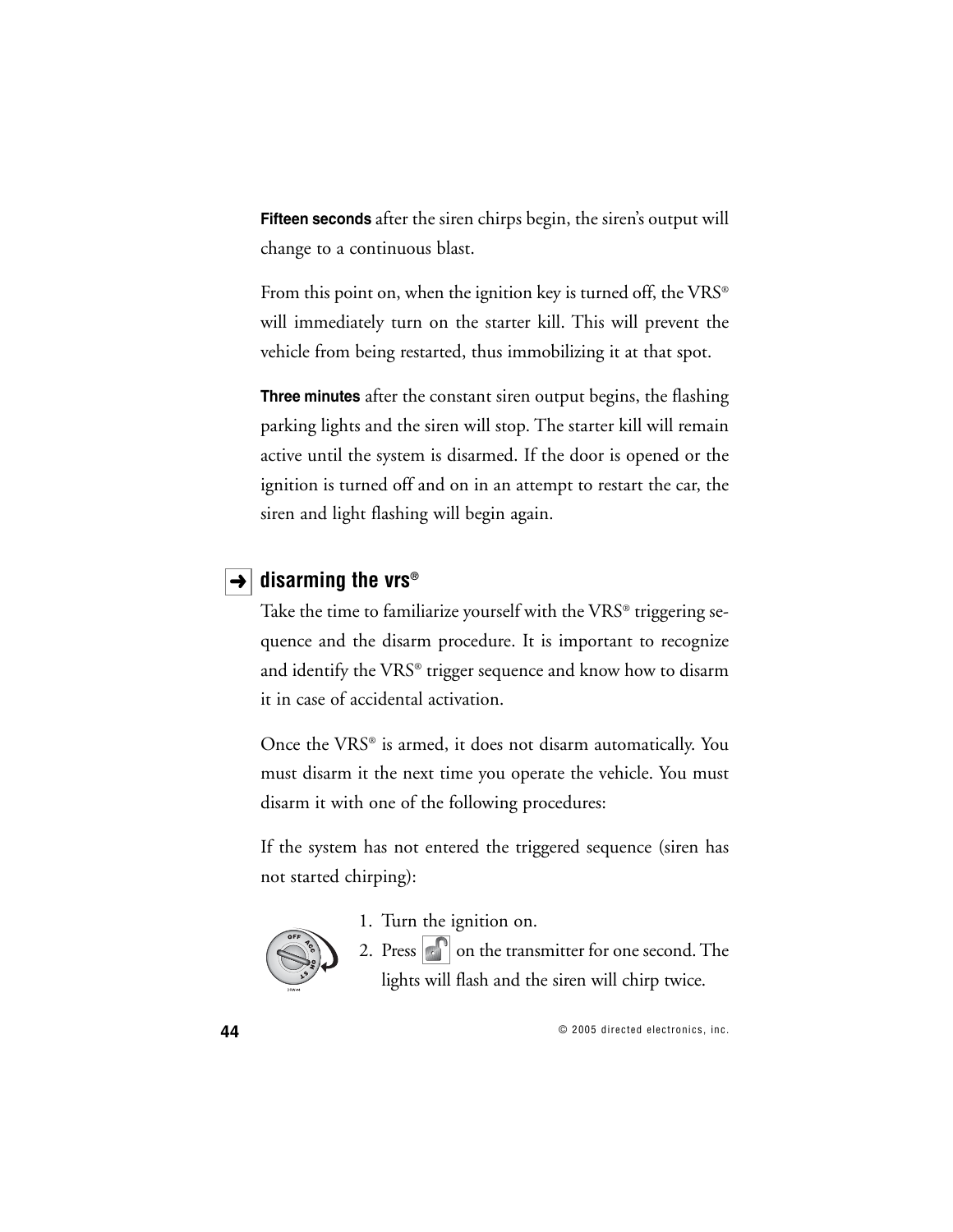If the system has entered the triggered sequence (siren has begun chirping), pressing the disarm button of the transmitter will not disarm VRS®. To disarm the VRS® during a VRS® trigger sequence:

2. Press the Valet button the pre-

programmed number of times to



- 1. Turn the ignition on.
- 

**note:** If the VRS® system has begun its chirping sequence, the ignition must be turned off, then on to disarm. If you are driving the vehicle at the time, pull to a safe place away from traffic and follow the triggered sequence disarm procedure.

disarm the VRS® system.

# programming options

See your dealer for further details on the options listed below available with this system.

**Automatic Engine Disable**: Prevents the vehicle from being started even if the vehicle is not armed after turning the ignition Off and exiting the vehicle.

**Comfort Closure**: Windows will close upon locking the vehicle.

**Dual Sensor Trigger**: If programmed both the onboard and at least one of the optional sensors need to be triggered within 1 second of each other for full alarm.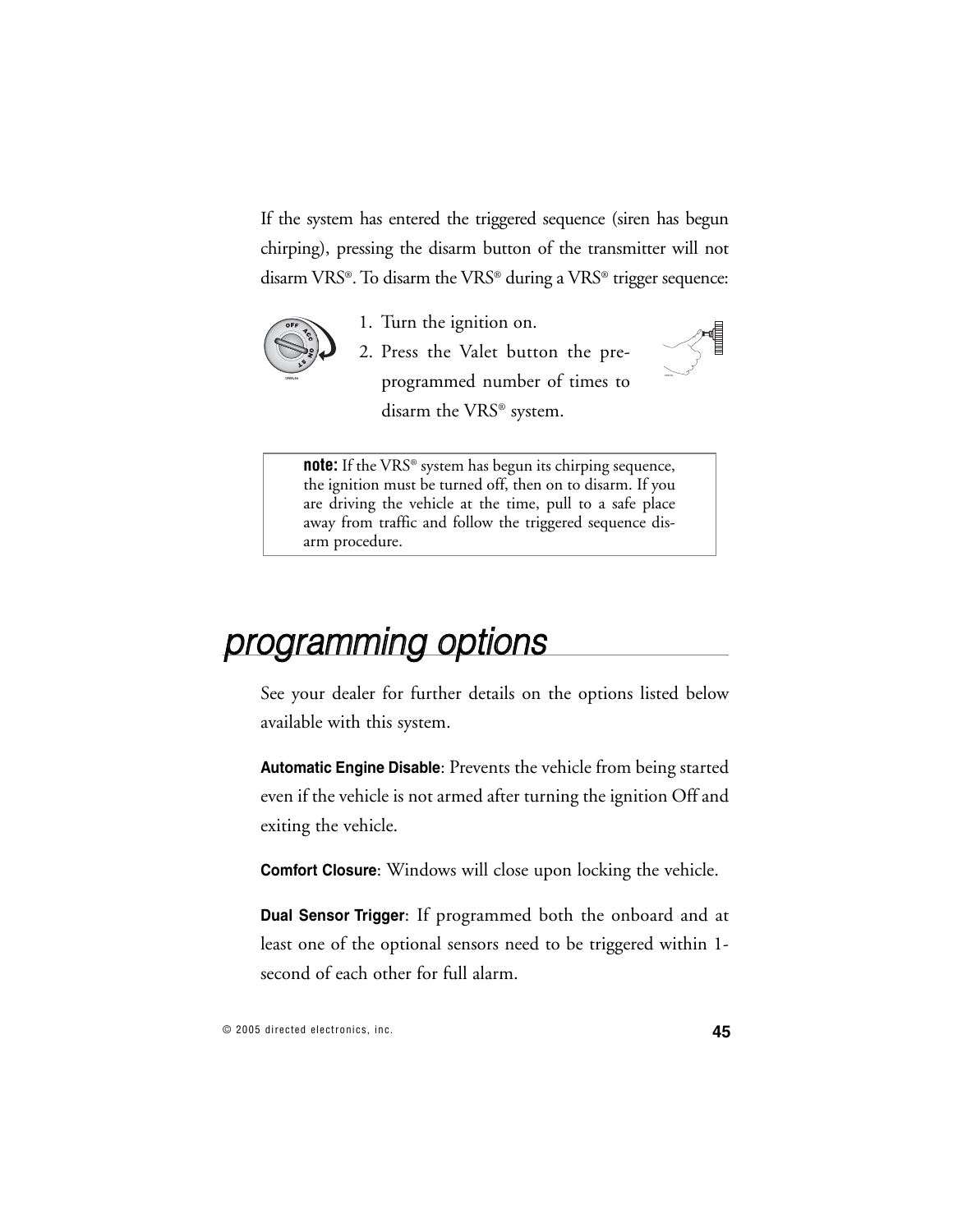**note:** In dual sensor mode, if one sensor is triggered the LED 2-way remote will report showing the siren icon but the alarm will not sound. If two sensors are triggered the LED will report showing the siren icon and the alarm will sound.

**Forced Passive Arming**: If passive arming is on and a door is left open the system will be armed after 30-seconds.

**High Security Disarm:** If the system is triggered this feature allows the user to silence the siren and reset the system to the armed state without having to visually check the system status.

**Multi-level Arming**: Allows bypassing of user selected alarm zones of the vehicle.

**Grouped Arming**: Allows bypassing of the group of alarm zones for warn-away, or both warn-away and full alarm of the vehicle.

**Panic with Ignition Off:** Prevents the Orange Panic button on the remotes from activating panic with ignition On (not allowed in some states).

**Parking Light Supervision**: The parking lights will illuminate for 30-seconds after disarming the system or turning the ignition off.

**Remote Start Reporting**: This channel 3 program option allows bypass of the security inputs that would trigger an alarm when activating an added optional remote start system, but still retains a high level of security.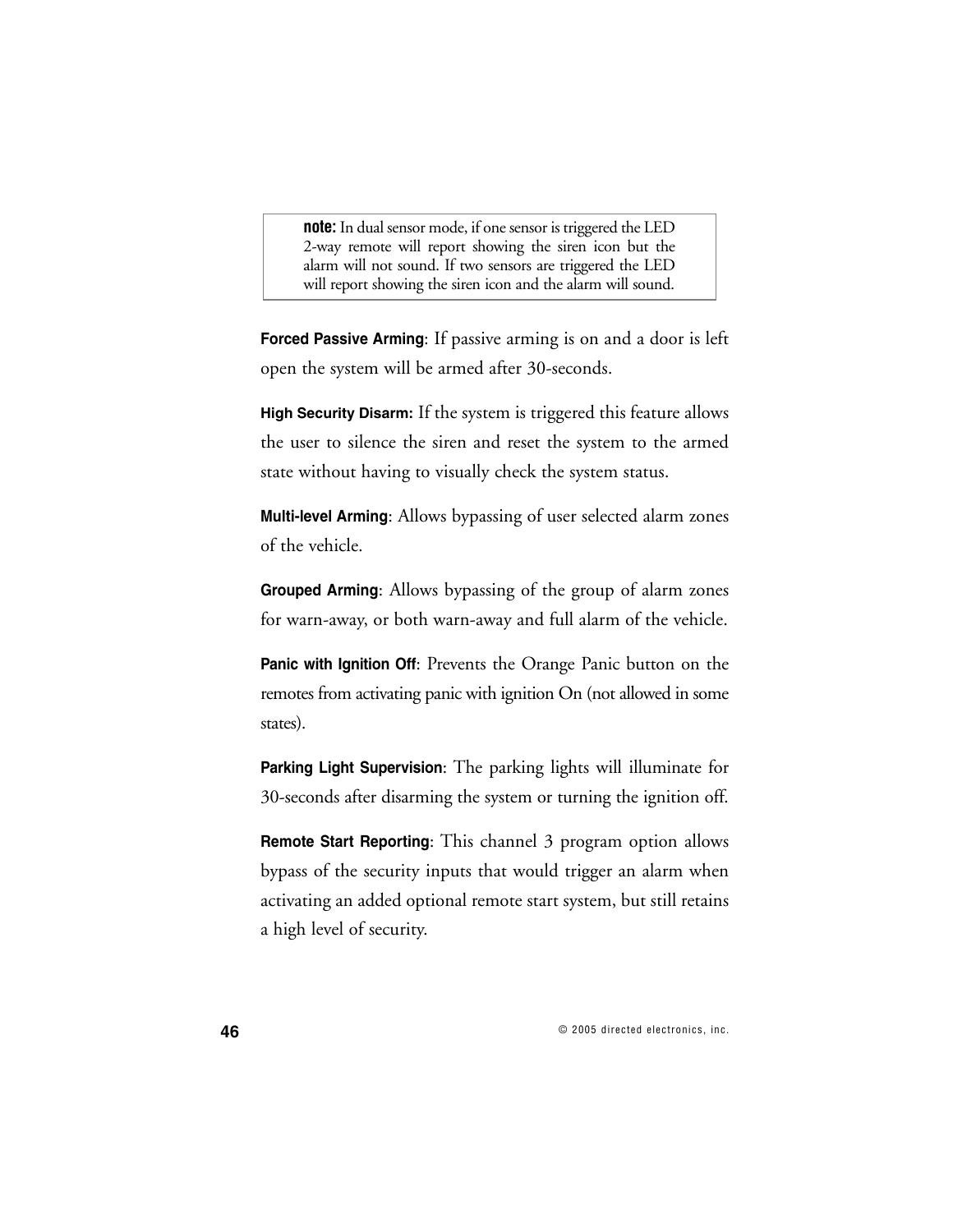**Retained Accessory Power**: This output from the security system can be connected to vehicle accessories. After the ignition has been turned off, it will continue to supply power until a door has been open and closed.

# security & convenience expansions

Here we have listed only some of the many expansion options available. Please contact your dealer for a complete explanation of all the options available to you.

**Audio Sensor:** Metal on glass, glass cracking, and breaking glass each produce distinctive acoustic signatures. The 506T audio sensor uses a microphone to pick up sounds, and then analyzes them with proprietary acoustic software to determine if the glass has been struck.

**Backup Battery:** The 520T keeps the system armed, triggers the alarm and keeps the starter kill active if main battery power is disconnected.

**Field Disturbance Sensor:** An invisible dome of coverage is established by installing the 508D "radar" sensor. Your security system can then react to any intrusions into this field with the triggered sequence.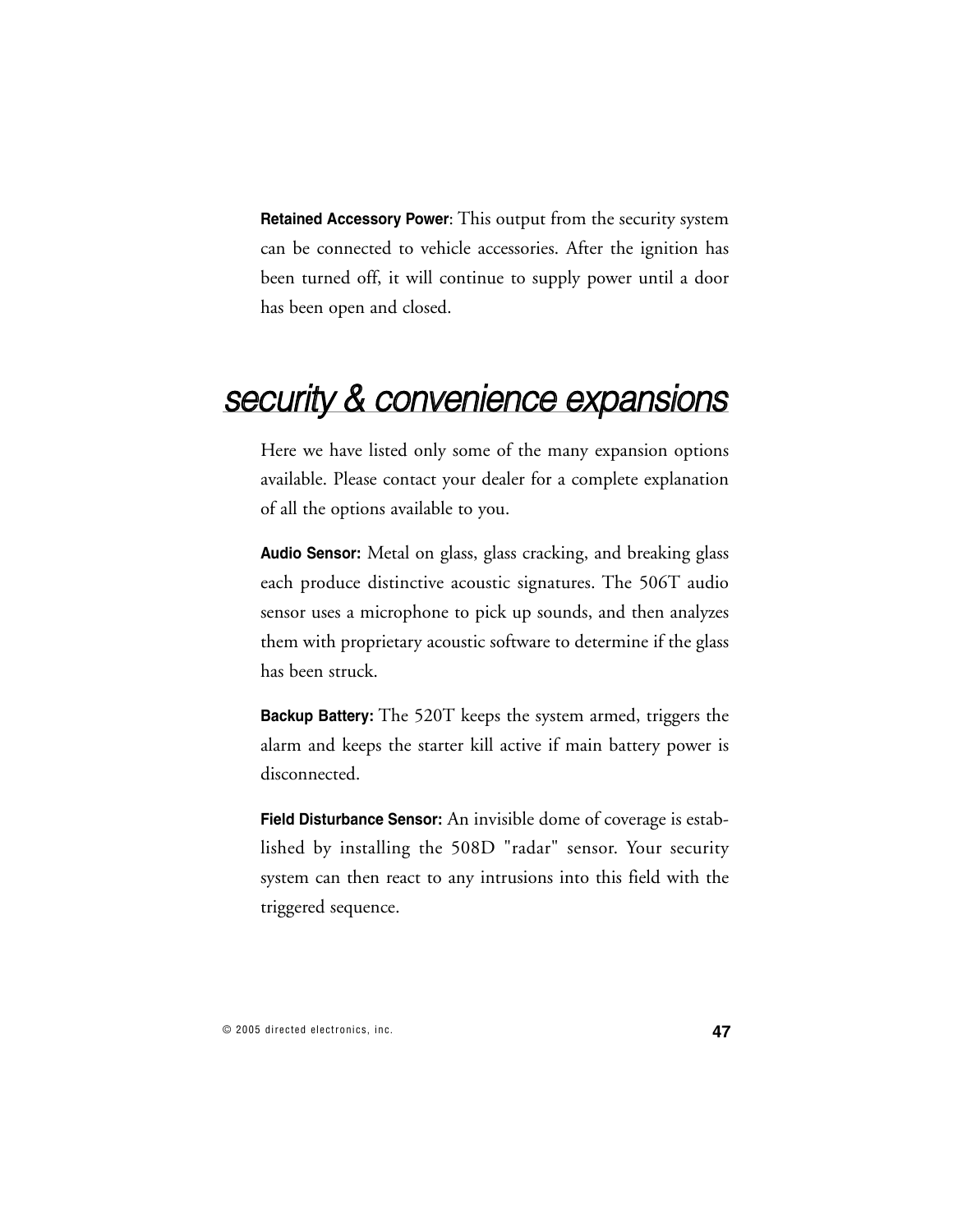**Headlight and Parking Light Automation:** The 545T Nite-Lite® will automatically turn on your parking and headlights when it gets dark. In addition, the 545T will turn your headlights on whenever the windshield wipers are used. A transmitter function can also be used to turn on your parking and headlights for a programmed time.

**Power Trunk Release:** The channel two output of the system can operate a factory power release for the vehicle's trunk or hatch. (An additional relay may be required.) If the factory release is not power activated, then Directed's 522T trunk release solenoid can often be added.

**Power Window Control:** Automatic power window control is provided with the 529T and 530T systems.

**Valet Start System:** For the ultimate in convenience, the Valet start system can start your vehicle, monitor engine functions, and power your climate control system with a push of a button. Over-rev protection, open-hood lockout, brake pedal shutoff, and automatic timer shutoff are all included. (This feature is only for automatic transmission, fuel-injected vehicles.)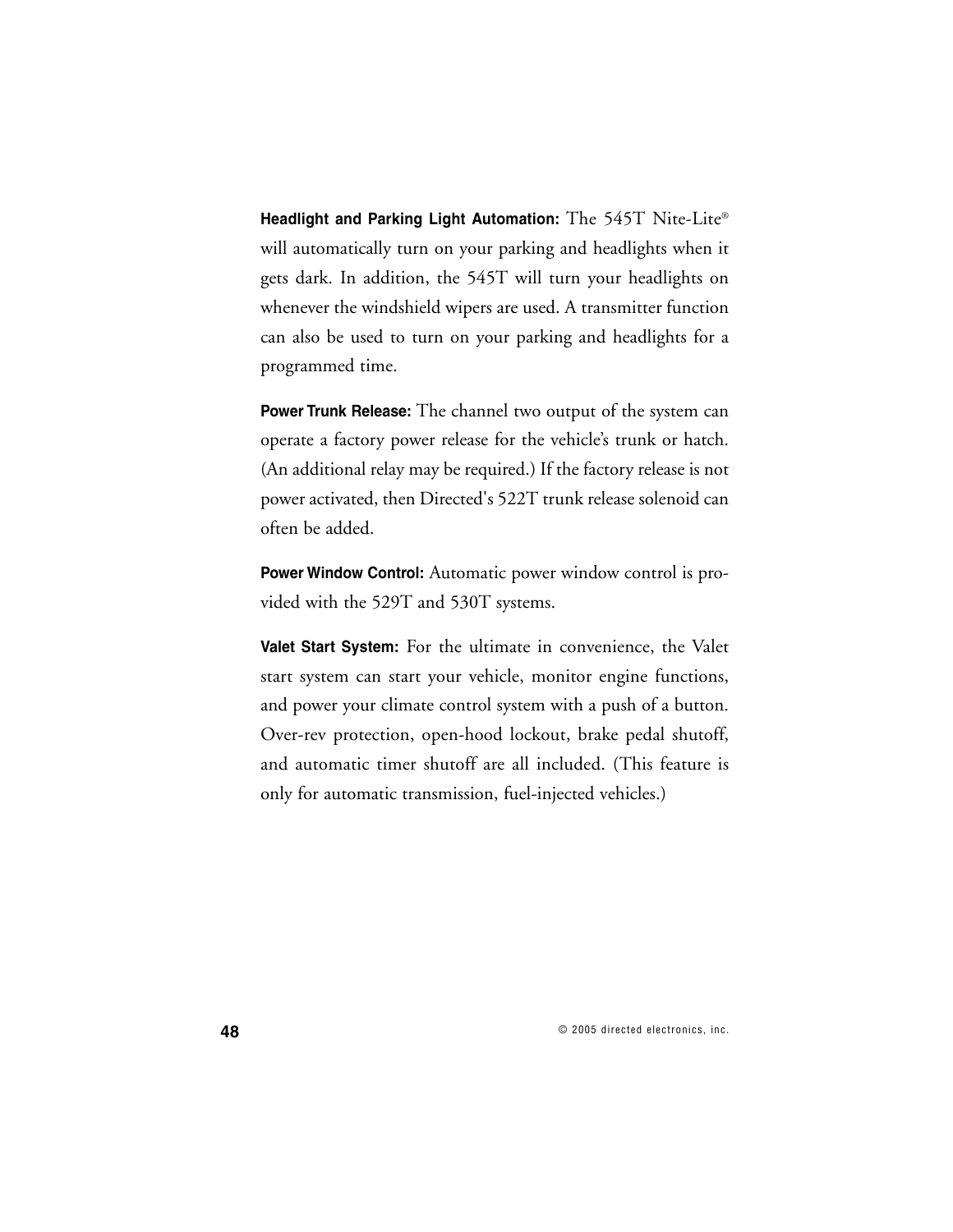# glossary of terms

**ASK** Amplitude Shift Keying—a method of transmitting data.

**Control Unit:** The "brain" of your system. Usually hidden under the dash area of the vehicle. It houses the microprocessor which monitors your vehicle and controls all of the system's functions.

**Fail Safe Starter Kill**: An automatic switch controlled by the security system which prevents the vehicle's starter from cranking whenever the system is armed. The vehicle is never prevented from cranking when the system is disarmed, in Valet mode, or should the starter interrupt switch itself fail. Your system is ready for this feature, however installation may require additional labor.

**Input**: A physical connection to the system. An input can be provided by a sensor, pinswitch or through an existing system in the vehicle, such as ignition or courtesy lights.

**In-vehicle status LED**: A light mounted somewhere in the vehicle. It is used to indicate the status of your system. It is also used to report triggers and faults in the system or sensors.

**Shock Sensor**: This is a sensor mounted in the vehicle that is designed to pick up impacts to the vehicle or glass.

**Siren**: Noise generating device usually installed in the engine compartment of the vehicle. It is responsible for generating the "chirps" you hear, as well as the six tones you hear while the alarm is triggered.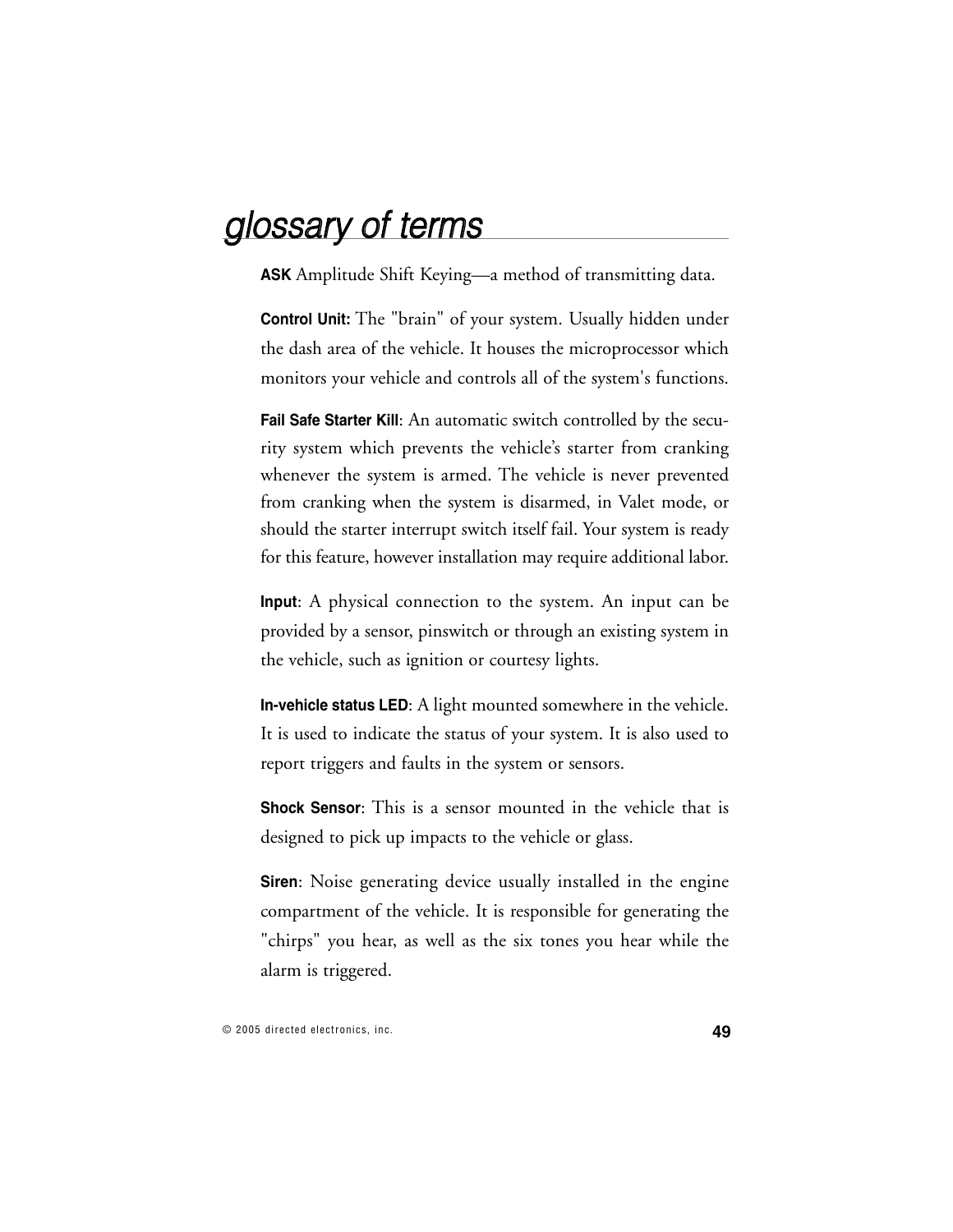**Transmitter**: Hand-held, remote control which operates the various functions of your system.

**Trigger or Triggered Sequence:** This is what happens when the alarm "goes off" or "trips". The triggered response of your system consists of the siren sounding and parking light flashing for the programmed duration.

**Valet Button**: A small push-button switch mounted somewhere inside the vehicle. It is used to override the alarm when a transmitter is lost or damaged, or to enter or exit Valet mode.

**Warn Away Response:** Lighter impacts to the vehicle will generate the Warning Zone response. It consists of several seconds of siren chirps and parking light flashes.

**Zone**: A zone is a separate input that the alarm can recognize as unique. Each input to the system is connected to a particular zone. Two or more inputs often share the same zone.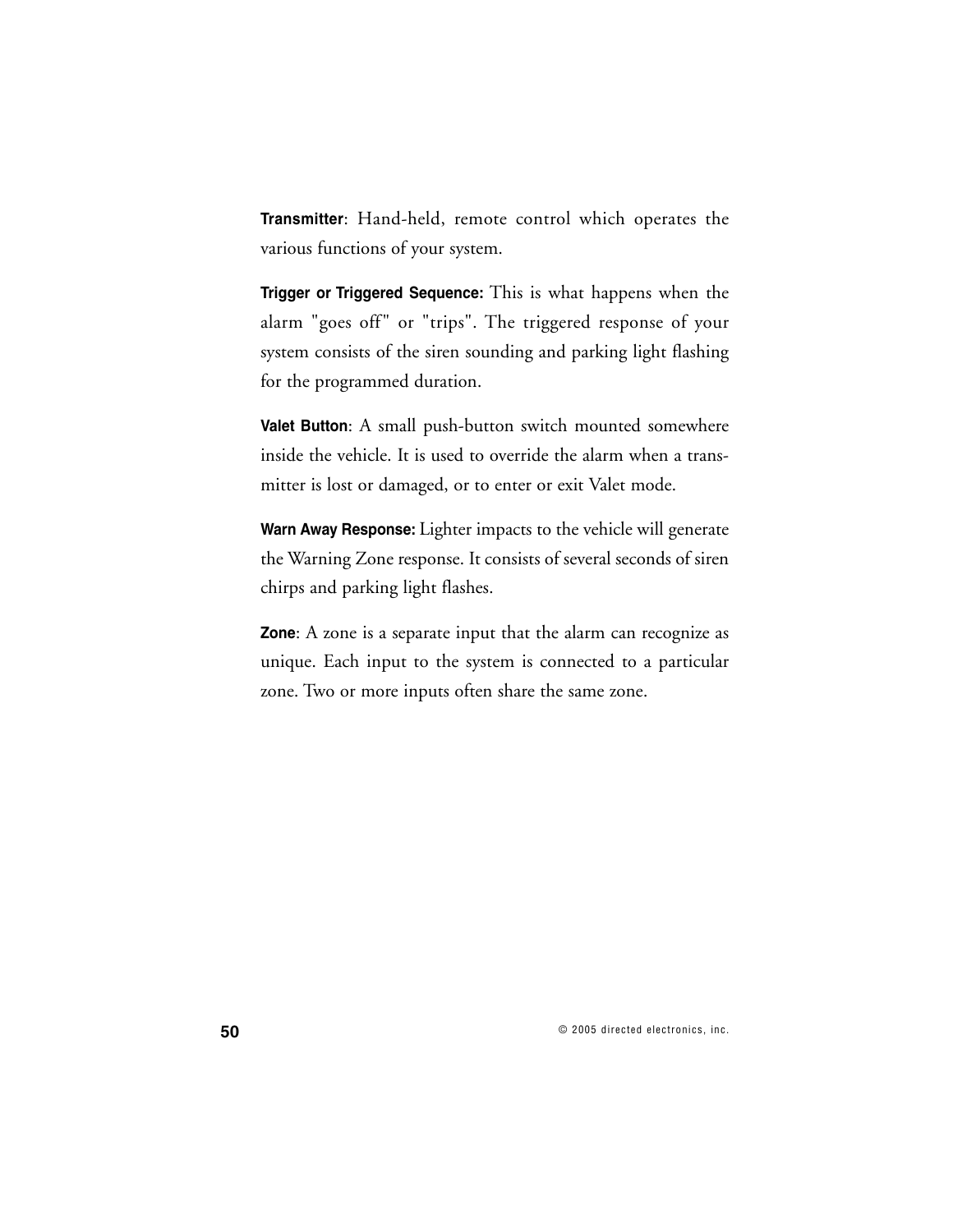# **QUICK REFERENCE GUIDE**

#### **To arm using your 2-way remote**

You can activate, or arm, the system by pressing  $\left| \bigcap \right|$  on your remote for one second. When the system arms, you will hear a short siren sound, or chirp, and the parking lights will flash once. If the vehicle's power door locks have been connected to the system, the doors will lock.

#### **To disarm using your 2-way remote**

 $\triangleright$  To disarm the system, press  $\|\cdot\|^2$ . You will hear two chirps, and the parking lights will flash twice. If power locks are connected to the system, the doors will unlock. If the siren chirps either four or five times when disarming, see Diagnostics section. This is called Tamper Alert.

#### **Arming while driving**

Press  $\left|\mathbf{B}\right|$  on your remote for two second while the vehicle is running. The system will chirp once and then once more to indicate that the ignition is on.

#### **Disarming without a 2-way remote**

Turn on the ignition. Press and release the Valet® button the programmed number of times within 15 seconds. After five seconds, the system will disarm. If it does not, you may have waited too long. Turn the ignition off and on and try again.

#### **To enter or exit Valet® Mode**

➤ Turn ignition to RUN position, then turn to OFF position. Press and release the Valet® button within 10 seconds. The in-vehicle status LED will light solid if you are entering Valet® Mode, and it will go out if you are exiting Valet® Mode.

#### **To activate Panic Mode**

Press and hold **down** for approximately two seconds.

#### **To exit Panic Mode**

Press **\*** on the remote.

#### **To activate Silent Mode™**

Press  $\text{MIN}$  briefly before arming or disarming, and the confirmation chirp(s) will be eliminated for that one operation only.

#### **Location of Valet® Button\_\_\_\_\_\_\_\_\_\_\_\_\_\_\_\_\_\_\_\_\_\_\_\_\_\_\_\_\_\_\_**

#### **Number of Valet® Button pulses for disarming\_\_\_\_\_\_\_\_\_\_\_\_\_**  $\boldsymbol{\chi}$

© 2005 directed electronics, inc. **51**

 $\chi$